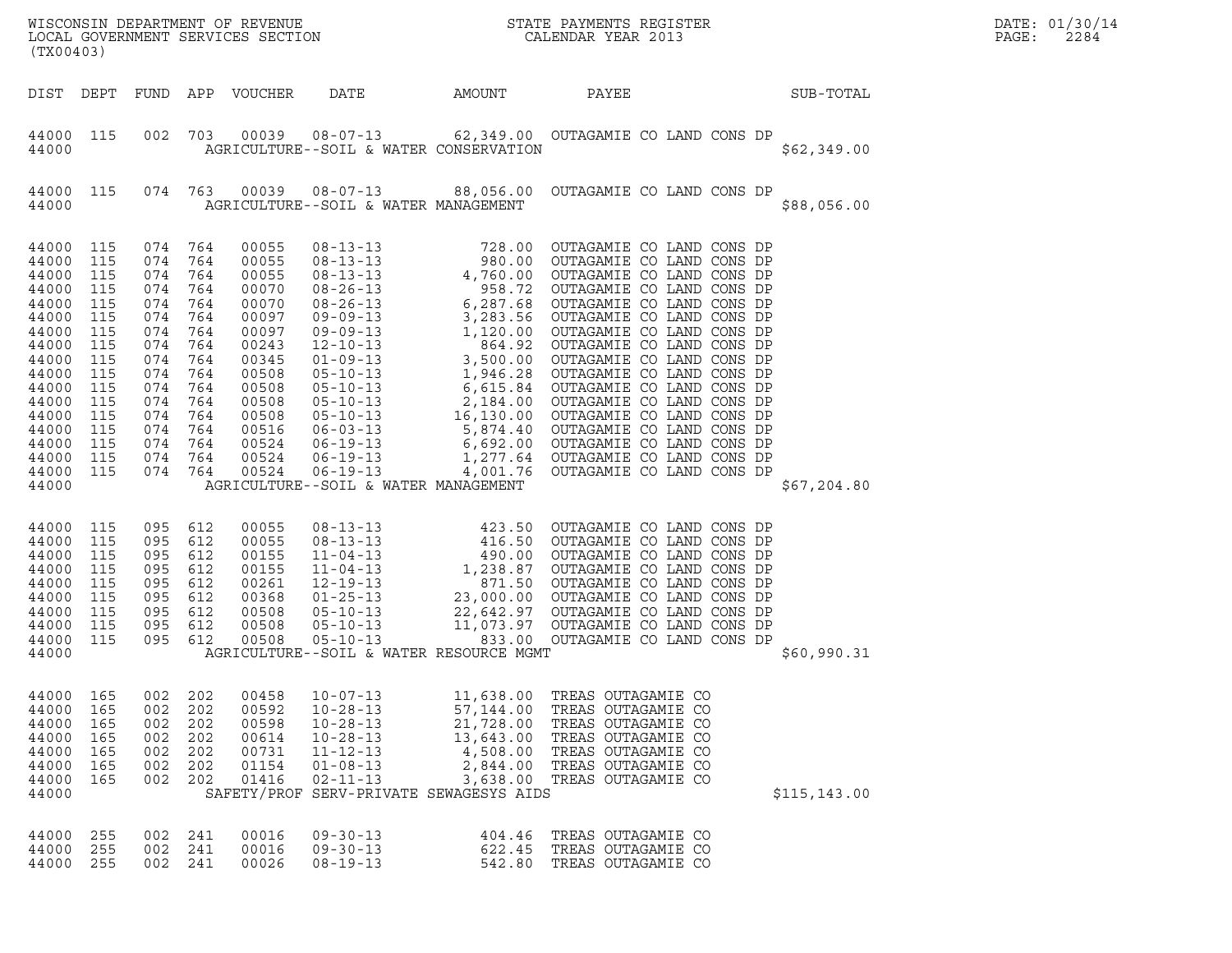| (TX00403)      |            |            |               |                |                                |                                          |                                                                                                                             |             |
|----------------|------------|------------|---------------|----------------|--------------------------------|------------------------------------------|-----------------------------------------------------------------------------------------------------------------------------|-------------|
| DIST           | DEPT       |            |               |                |                                |                                          | FUND APP VOUCHER DATE AMOUNT PAYEE                                                                                          | SUB-TOTAL   |
| 44000          | 255        | 002        | 241           | 00026          |                                |                                          |                                                                                                                             |             |
| 44000          | 255        | 002        | 241           | 00062          |                                |                                          |                                                                                                                             |             |
| 44000<br>44000 | 255<br>255 | 002<br>002 | 241<br>241    | 00063<br>00071 |                                |                                          |                                                                                                                             |             |
| 44000          | 255        | 002        | 241           | 00071          |                                |                                          |                                                                                                                             |             |
| 44000          | 255        | 002        | 241           | 00077          |                                |                                          |                                                                                                                             |             |
| 44000          | 255        | 002        | 241           | 00077          |                                |                                          |                                                                                                                             |             |
| 44000          | 255        | 002        | 241           | 00088          |                                |                                          |                                                                                                                             |             |
| 44000          | 255        | 002        | 241           | 00088          |                                |                                          |                                                                                                                             |             |
| 44000<br>44000 | 255<br>255 | 002<br>002 | 241<br>241    | 00112<br>00112 |                                |                                          |                                                                                                                             |             |
| 44000          | 255        | 002        | 241           | 00136          |                                |                                          |                                                                                                                             |             |
| 44000          | 255        | 002        | 241           | 00136          |                                |                                          |                                                                                                                             |             |
| 44000          | 255        | 002        | 241           | 00148          |                                |                                          |                                                                                                                             |             |
| 44000          | 255        | 002        | 241           | 00148          |                                |                                          |                                                                                                                             |             |
| 44000          | 255        | 002        | 241           | 00148          |                                |                                          |                                                                                                                             |             |
| 44000<br>44000 | 255<br>255 | 002<br>002 | 241<br>241    | 00183<br>00183 |                                |                                          |                                                                                                                             |             |
| 44000          | 255        | 002        | 241           | 00190          |                                |                                          |                                                                                                                             |             |
| 44000          | 255        | 002        | 241           | 00190          |                                |                                          |                                                                                                                             |             |
| 44000          | 255        | 002        | 241           | 00290          |                                |                                          |                                                                                                                             |             |
| 44000          | 255        |            | 002 241       | 00290          |                                |                                          |                                                                                                                             |             |
| 44000          |            |            |               |                |                                | PUBLIC INSTRUCT--LOCAL PROGRAMS--FED FDS |                                                                                                                             | \$13,190.12 |
| 44000          |            |            | 370  012  381 |                |                                |                                          |                                                                                                                             |             |
| 44000          | 370        |            | 012 381       |                |                                |                                          |                                                                                                                             |             |
| 44000          |            |            |               |                |                                |                                          |                                                                                                                             | \$3,545.23  |
|                |            |            |               |                |                                |                                          |                                                                                                                             |             |
| 44000<br>44000 |            |            |               |                |                                |                                          | 370 012 549 00042 10-04-13 78.85 OUTAGAMIE CO LAND CONS DP<br>370 012 549 00130 03-15-13 5,350.00 OUTAGAMIE CO LAND CONS DP |             |
| 44000          |            |            |               |                | NAT RESOURCES--WILDLIFE DAMAGE |                                          |                                                                                                                             | \$5,428.85  |
|                |            |            |               |                |                                |                                          |                                                                                                                             |             |
| 44000          | 370        |            | 012 550       |                |                                |                                          | 00006  07-26-13  6.33  TREAS OUTAGAMIE CO<br>00526  03-26-13  12,277.89  TREAS OUTAGAMIE CO                                 |             |
| 44000          | 370        | 012        | 550           |                |                                |                                          |                                                                                                                             |             |
| 44000          |            |            |               |                |                                | NAT RESOURCES--BOATING ENFORCEMENT AIDS  |                                                                                                                             | \$12,284.22 |
| 44000          | 370        |            | 012 552       |                |                                |                                          | 00148  09-24-13  8,086.98  TREAS OUTAGAMIE CO                                                                               |             |
| 44000          |            |            |               |                |                                | NAT RESOURCES--SNOWMOBILE ENFORCEMENT    |                                                                                                                             | \$8,086.98  |
|                |            |            |               |                |                                |                                          |                                                                                                                             |             |

| 44000                                     | NAT RESOURCES--SNOWMOBILE ENFORCEMENT |                          |                          |                                  |                                                                |                                         |                                                                                                                                                       |  |             |  |  |
|-------------------------------------------|---------------------------------------|--------------------------|--------------------------|----------------------------------|----------------------------------------------------------------|-----------------------------------------|-------------------------------------------------------------------------------------------------------------------------------------------------------|--|-------------|--|--|
| 44000<br>44000<br>44000<br>44000<br>44000 | 370<br>370<br>370<br>370              | 012<br>012<br>012<br>012 | 553<br>553<br>553<br>553 | 00042<br>00042<br>00130<br>00237 | $10 - 04 - 13$<br>$10 - 04 - 13$<br>03-15-13<br>$06 - 14 - 13$ | NAT RESOURCES--WILDLIFE DAMAGE CLAIMS   | 6,615.98 OUTAGAMIE CO LAND CONS DP<br>1,270.63 OUTAGAMIE CO LAND CONS DP<br>18,487.13 OUTAGAMIE CO LAND CONS DP<br>6,415.38 OUTAGAMIE CO LAND CONS DP |  | \$32,789.12 |  |  |
| 44000<br>44000                            | 370                                   | 012                      | 563                      | 01838                            | 01-22-13                                                       | NAT RESOURCES--COUNTY CONSERVATION AIDS | 3,948.25 TREAS OUTAGAMIE CO                                                                                                                           |  | \$3,948.25  |  |  |

| 44000 |  |  | 44000 370 012 563 01838 01-22-13 | 3,948.25 TREAS OUTAGAMIE CO<br>NAT RESOURCES--COUNTY CONSERVATION AIDS |  | \$3,948.25 |
|-------|--|--|----------------------------------|------------------------------------------------------------------------|--|------------|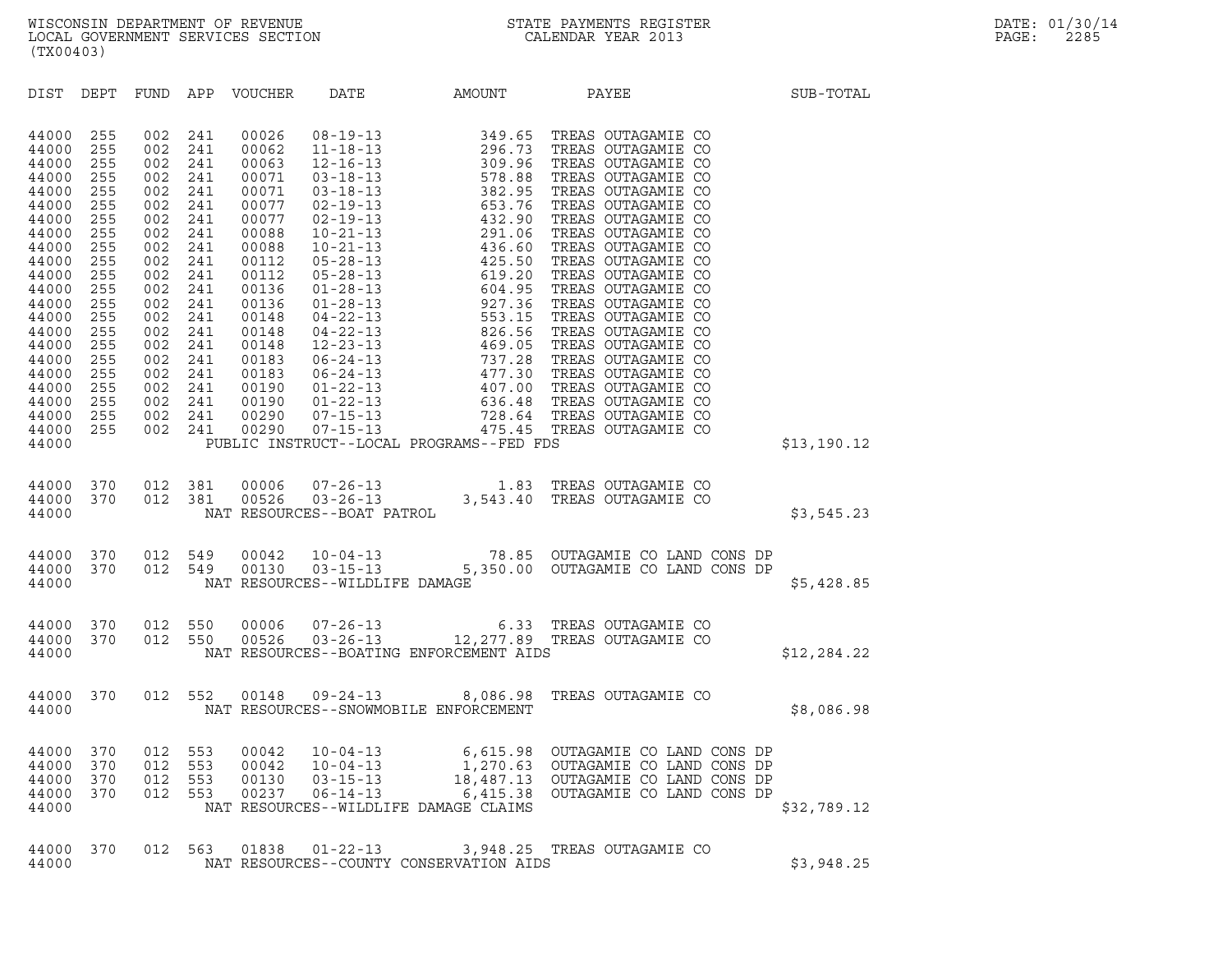| ${\tt WISCO} {\tt NSM} {\tt NEMR} {\tt NEMR} {\tt NEMR} {\tt NEMR} {\tt NEMR} {\tt NEMR} {\tt NEMR} {\tt NEMR} {\tt NEMR} {\tt NEMR} {\tt NEMR} {\tt NEMR} {\tt NEMR} {\tt NEMR} {\tt NEMR} {\tt NEMR} {\tt NEMR} {\tt NEMR} {\tt NEMR} {\tt NEMR} {\tt NEMR} {\tt NEMR} {\tt NEMR} {\tt NEMR} {\tt NEMR} {\tt NEMR} {\tt NEMR} {\tt NEMR} {\tt NEMR} {\tt NEMR} {\tt NEMR} {\tt NEMR} {\tt NEMR} {\tt NEMR} {\tt NEMR}$<br>(TX00403) |                                                                                                                                            |                                                                                                                                 |                                                                                                                                 |                                                                                                                                                                                  |                                                                                                                                                                                                                                                                            |                                                                                                                                                                    |                                                                                                                                                                                                                                                                                                                                                                                                                                                                                                                                         |              | DATE: 01/30/14<br>PAGE:<br>2286 |  |
|---------------------------------------------------------------------------------------------------------------------------------------------------------------------------------------------------------------------------------------------------------------------------------------------------------------------------------------------------------------------------------------------------------------------------------------|--------------------------------------------------------------------------------------------------------------------------------------------|---------------------------------------------------------------------------------------------------------------------------------|---------------------------------------------------------------------------------------------------------------------------------|----------------------------------------------------------------------------------------------------------------------------------------------------------------------------------|----------------------------------------------------------------------------------------------------------------------------------------------------------------------------------------------------------------------------------------------------------------------------|--------------------------------------------------------------------------------------------------------------------------------------------------------------------|-----------------------------------------------------------------------------------------------------------------------------------------------------------------------------------------------------------------------------------------------------------------------------------------------------------------------------------------------------------------------------------------------------------------------------------------------------------------------------------------------------------------------------------------|--------------|---------------------------------|--|
|                                                                                                                                                                                                                                                                                                                                                                                                                                       |                                                                                                                                            |                                                                                                                                 |                                                                                                                                 | DIST DEPT FUND APP VOUCHER                                                                                                                                                       | DATE                                                                                                                                                                                                                                                                       | AMOUNT                                                                                                                                                             | PAYEE                                                                                                                                                                                                                                                                                                                                                                                                                                                                                                                                   |              | SUB-TOTAL                       |  |
| 44000 370<br>44000                                                                                                                                                                                                                                                                                                                                                                                                                    |                                                                                                                                            |                                                                                                                                 | 012 569                                                                                                                         | 00500                                                                                                                                                                            | $09 - 13 - 13$<br>NAT RESOURCES--SNOWMOBILE TRAIL AIDS                                                                                                                                                                                                                     |                                                                                                                                                                    | 31,783.93 TREAS OUTAGAMIE CO                                                                                                                                                                                                                                                                                                                                                                                                                                                                                                            |              | \$31,783.93                     |  |
| 44000 370<br>44000                                                                                                                                                                                                                                                                                                                                                                                                                    |                                                                                                                                            |                                                                                                                                 | 012 574                                                                                                                         | 00043                                                                                                                                                                            | NAT RESOURCES--SNOWMOBILE TRAIL AIDS                                                                                                                                                                                                                                       |                                                                                                                                                                    | 08-05-13 33,162.50 TREAS OUTAGAMIE CO                                                                                                                                                                                                                                                                                                                                                                                                                                                                                                   |              | \$33,162.50                     |  |
| 44000 370<br>44000                                                                                                                                                                                                                                                                                                                                                                                                                    |                                                                                                                                            |                                                                                                                                 | 012 575                                                                                                                         | 00351                                                                                                                                                                            | $08 - 23 - 13$<br>NAT RESOURCES--SNOWMOBILE TRAIL AIDS                                                                                                                                                                                                                     |                                                                                                                                                                    | 36,912.50 TREAS OUTAGAMIE CO                                                                                                                                                                                                                                                                                                                                                                                                                                                                                                            |              | \$36,912.50                     |  |
| 44000 370<br>44000                                                                                                                                                                                                                                                                                                                                                                                                                    |                                                                                                                                            |                                                                                                                                 | 012 587                                                                                                                         | 01281                                                                                                                                                                            | NAT RESOURCES--URBAN FORESTRY GRANTS                                                                                                                                                                                                                                       |                                                                                                                                                                    | 12-26-13 5,831.35 TREAS OUTAGAMIE CNTY                                                                                                                                                                                                                                                                                                                                                                                                                                                                                                  |              | \$5,831.35                      |  |
| 44000                                                                                                                                                                                                                                                                                                                                                                                                                                 | 44000 370                                                                                                                                  |                                                                                                                                 | 074 670                                                                                                                         |                                                                                                                                                                                  | 40860 05-20-13<br>NAT RESOURCES--RU RECYCLING GRANT                                                                                                                                                                                                                        |                                                                                                                                                                    | 519,098.68 TREAS OUTAGAMIE CO                                                                                                                                                                                                                                                                                                                                                                                                                                                                                                           | \$519,098.68 |                                 |  |
| 44000                                                                                                                                                                                                                                                                                                                                                                                                                                 | 44000 370                                                                                                                                  |                                                                                                                                 | 074 673                                                                                                                         |                                                                                                                                                                                  | 40860 05-20-13<br>NAT RESOURCES--RU CONSOLIDATED GRANT                                                                                                                                                                                                                     |                                                                                                                                                                    | 51,453.22 TREAS OUTAGAMIE CO                                                                                                                                                                                                                                                                                                                                                                                                                                                                                                            |              | \$51,453.22                     |  |
| 44000                                                                                                                                                                                                                                                                                                                                                                                                                                 | 44000 370<br>44000 370                                                                                                                     | 095 512<br>095 512                                                                                                              |                                                                                                                                 | 01142<br>01810                                                                                                                                                                   | $12 - 06 - 13$<br>$01 - 15 - 13$<br>NAT RESOURCES--STEWARDSHIP 2000                                                                                                                                                                                                        |                                                                                                                                                                    | 2,854.32 TREAS OUTAGAMIE CO<br>38,203.58 TREAS OUTAGAMIE CO                                                                                                                                                                                                                                                                                                                                                                                                                                                                             |              | \$41,057.90                     |  |
| 44000 395<br>44000                                                                                                                                                                                                                                                                                                                                                                                                                    |                                                                                                                                            |                                                                                                                                 | 011 168                                                                                                                         |                                                                                                                                                                                  | TRANSPORTATION--ELDERLY & DISABLED                                                                                                                                                                                                                                         |                                                                                                                                                                    | 79005  06-28-13  342,887.00  TREAS OUTAGAMIE CO                                                                                                                                                                                                                                                                                                                                                                                                                                                                                         | \$342,887.00 |                                 |  |
| 44000<br>44000<br>44000<br>44000<br>44000<br>44000<br>44000<br>44000<br>44000<br>44000<br>44000<br>44000<br>44000<br>44000<br>44000<br>44000<br>44000<br>44000<br>44000<br>44000                                                                                                                                                                                                                                                      | 395<br>395<br>395<br>395<br>395<br>- 395<br>395<br>395<br>395<br>395<br>395<br>395<br>395<br>395<br>395<br>395<br>395<br>395<br>395<br>395 | 011 185<br>011 185<br>011 185<br>011<br>011<br>011<br>011<br>011<br>011<br>011<br>011<br>011<br>011<br>011<br>011<br>011<br>011 | 011 185<br>011 185<br>011 185<br>185<br>185<br>185<br>185<br>185<br>185<br>185<br>185<br>185<br>185<br>185<br>185<br>185<br>185 | 71518<br>71518<br>71518<br>71518<br>71518<br>71518<br>71518<br>71518<br>71518<br>75099<br>75099<br>75099<br>75099<br>75884<br>75884<br>81598<br>81598<br>84660<br>84660<br>85542 | $04 - 15 - 13$<br>$04 - 15 - 13$<br>$04 - 15 - 13$<br>$04 - 15 - 13$<br>$05 - 20 - 13$<br>$05 - 20 - 13$<br>$05 - 20 - 13$<br>$05 - 20 - 13$<br>$05 - 28 - 13$<br>$05 - 28 - 13$<br>$07 - 22 - 13$<br>$07 - 22 - 13$<br>$08 - 19 - 13$<br>$08 - 19 - 13$<br>$08 - 26 - 13$ | 1,738.38<br>2,276.12<br>630.71<br>2,911.58<br>3,278.07<br>1,854.14<br>3,287.41<br>3,043.36<br>6,742.76<br>3,559.18<br>1,772.43<br>5,690.56<br>4,077.46<br>2,833.20 | 04-15-13<br>04-15-13<br>1,658.02 TREAS OUTAGAMIE CO<br>04-15-13<br>1,459.02 TREAS OUTAGAMIE CO<br>04-15-13<br>1,261.41 TREAS OUTAGAMIE CO<br>04-15-13<br>1,261.41 TREAS OUTAGAMIE CO<br>1,971.00 TREAS OUTAGAMIE CO<br>TREAS OUTAGAMIE CO<br>TREAS OUTAGAMIE CO<br>TREAS OUTAGAMIE CO<br>TREAS OUTAGAMIE CO<br>TREAS OUTAGAMIE CO<br>TREAS OUTAGAMIE CO<br>TREAS OUTAGAMIE CO<br>TREAS OUTAGAMIE CO<br>TREAS OUTAGAMIE CO<br>TREAS OUTAGAMIE CO<br>TREAS OUTAGAMIE CO<br>TREAS OUTAGAMIE CO<br>TREAS OUTAGAMIE CO<br>TREAS OUTAGAMIE CO |              |                                 |  |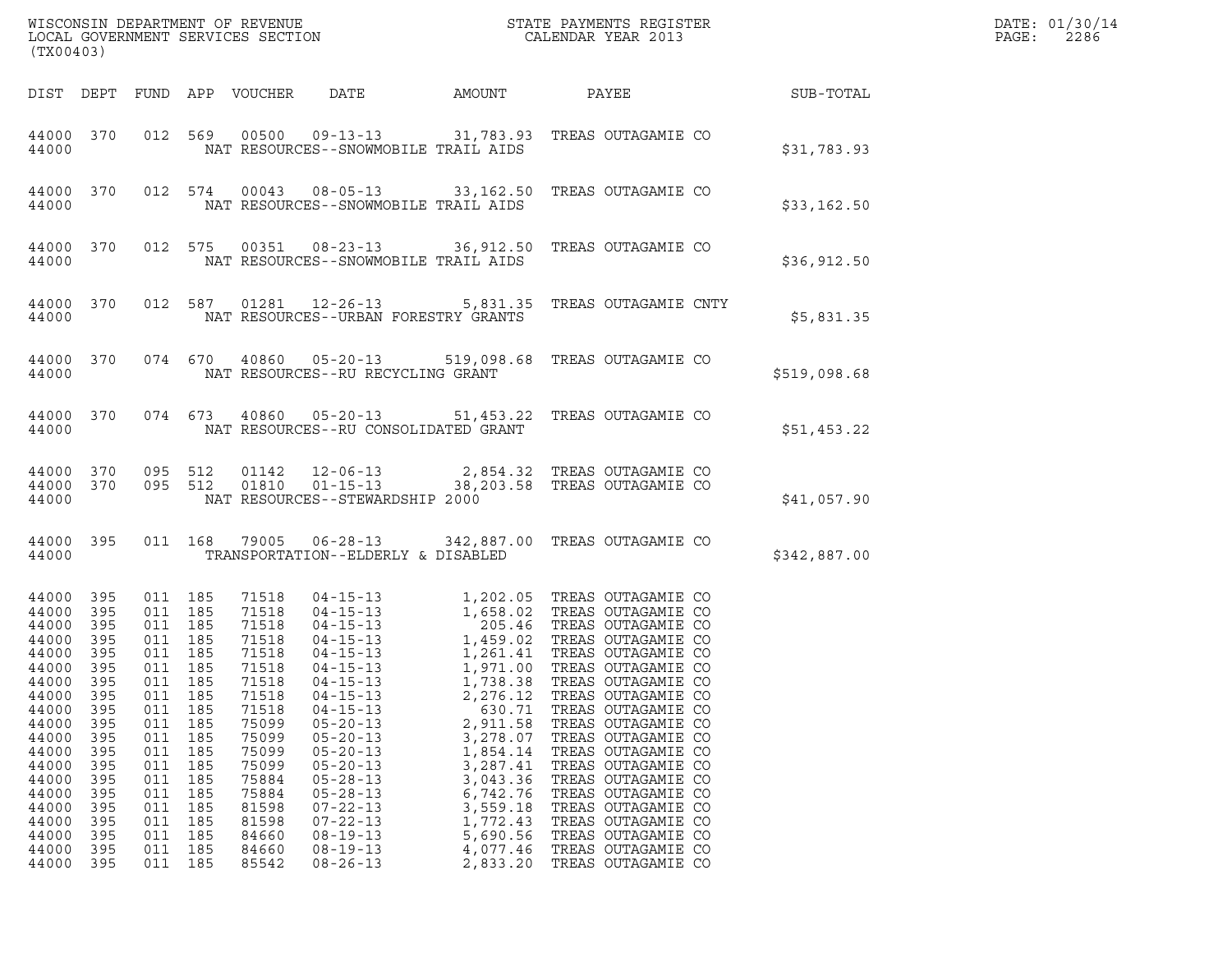| (TX00403)                                                                                                                                                                        |                                                                                                                                          |                                                                                                                                          |                                                                                                                                          |                                                                                                                                                                                  |                                                                                                                                                                                                                                                                                                                                                                      |                                                                                                                                                                                                                                                                                                          |                                                                                                                                                                                                                                                                                                               |                |
|----------------------------------------------------------------------------------------------------------------------------------------------------------------------------------|------------------------------------------------------------------------------------------------------------------------------------------|------------------------------------------------------------------------------------------------------------------------------------------|------------------------------------------------------------------------------------------------------------------------------------------|----------------------------------------------------------------------------------------------------------------------------------------------------------------------------------|----------------------------------------------------------------------------------------------------------------------------------------------------------------------------------------------------------------------------------------------------------------------------------------------------------------------------------------------------------------------|----------------------------------------------------------------------------------------------------------------------------------------------------------------------------------------------------------------------------------------------------------------------------------------------------------|---------------------------------------------------------------------------------------------------------------------------------------------------------------------------------------------------------------------------------------------------------------------------------------------------------------|----------------|
| DIST                                                                                                                                                                             | DEPT                                                                                                                                     | FUND                                                                                                                                     | APP                                                                                                                                      | VOUCHER                                                                                                                                                                          | DATE                                                                                                                                                                                                                                                                                                                                                                 | AMOUNT                                                                                                                                                                                                                                                                                                   | PAYEE                                                                                                                                                                                                                                                                                                         | SUB-TOTAL      |
| 44000<br>44000<br>44000<br>44000<br>44000<br>44000                                                                                                                               | 395<br>395<br>395<br>395<br>395                                                                                                          | 011<br>011<br>011<br>011<br>011                                                                                                          | 185<br>185<br>185<br>185<br>185                                                                                                          | 90531<br>92066<br>93722<br>93722<br>94610                                                                                                                                        | $10 - 15 - 13$<br>$10 - 28 - 13$<br>$11 - 12 - 13$<br>$11 - 12 - 13$<br>$11 - 18 - 13$                                                                                                                                                                                                                                                                               | 2,504.87<br>5,925.72<br>TRANSPORTATION--HIGHWAY SAFETY-FEDERAL                                                                                                                                                                                                                                           | TREAS OUTAGAMIE CO<br>2,442.97 TREAS OUTAGAMIE CO<br>TREAS OUTAGAMIE CO<br>6,692.31 TREAS OUTAGAMIE CO<br>3,984.84 TREAS OUTAGAMIE CO                                                                                                                                                                         | \$73,003.03    |
| 44000<br>44000<br>44000<br>44000                                                                                                                                                 | 395<br>395<br>395                                                                                                                        | 011<br>011<br>011                                                                                                                        | 190<br>190<br>190                                                                                                                        | 68044<br>82044<br>94044                                                                                                                                                          | $01 - 07 - 13$<br>07-01-13<br>$10 - 07 - 13$                                                                                                                                                                                                                                                                                                                         | 625,989.28<br>TRANSPORTATION--GENERAL TRANSP AIDS-GTA                                                                                                                                                                                                                                                    | COUNTY OF OUTAGAMIE<br>1,251,978.56 COUNTY OF OUTAGAMIE<br>625,989.30 COUNTY OF OUTAGAMIE                                                                                                                                                                                                                     | \$2,503,957.14 |
| 44000<br>44000                                                                                                                                                                   | 410                                                                                                                                      | 002                                                                                                                                      | 116                                                                                                                                      | 11357                                                                                                                                                                            | $11 - 05 - 13$<br>CORRECTIONS--LOCAL AID                                                                                                                                                                                                                                                                                                                             | 206,757.60                                                                                                                                                                                                                                                                                               | TREAS OUTAGAMIE CO                                                                                                                                                                                                                                                                                            | \$206,757.60   |
| 44000<br>44000<br>44000<br>44000<br>44000<br>44000<br>44000<br>44000<br>44000<br>44000<br>44000<br>44000<br>44000                                                                | 435<br>435<br>435<br>435<br>435<br>435<br>435<br>435<br>435<br>435<br>435<br>435                                                         | 005<br>005<br>005<br>005<br>005<br>005<br>005<br>005<br>005<br>005<br>005<br>005                                                         | 000<br>000<br>000<br>000<br>000<br>000<br>000<br>000<br>000<br>000<br>000<br>000                                                         | 90310<br>90314<br>90318<br>90321<br>90323<br>90325<br>90400<br>90402<br>90403<br>90406<br>90408<br>90411                                                                         | $01 - 01 - 13$<br>$02 - 01 - 13$<br>$03 - 01 - 13$<br>04-01-13<br>$05 - 01 - 13$<br>$06 - 01 - 13$<br>$07 - 01 - 13$<br>$08 - 01 - 13$<br>$09 - 01 - 13$<br>$10 - 01 - 13$<br>$11 - 01 - 13$<br>$12 - 01 - 13$<br>HEALTH SERVICES--STATE/FED AIDS                                                                                                                    | 238,101.00<br>66,881.00<br>107,483.00<br>603,565.00<br>3,384,946.00<br>238,543.00<br>118,271.00                                                                                                                                                                                                          | OUTAGAMIE CO<br>61,790.00 OUTAGAMIE CO<br>OUTAGAMIE CO<br>OUTAGAMIE CO<br>OUTAGAMIE CO<br>77,461.00 OUTAGAMIE CO<br>OUTAGAMIE CO<br>204,566.00 OUTAGAMIE CO<br>174,963.00 OUTAGAMIE CO<br>150,837.00 OUTAGAMIE CO<br>OUTAGAMIE CO<br>OUTAGAMIE CO                                                             | \$5,427,407.00 |
| 44000<br>44000<br>44000<br>44000<br>44000<br>44000<br>44000<br>44000<br>44000<br>44000<br>44000<br>44000<br>44000<br>44000<br>44000<br>44000<br>44000<br>44000<br>44000<br>44000 | 437<br>437<br>437<br>437<br>437<br>437<br>437<br>437<br>437<br>437<br>437<br>437<br>437<br>437<br>437<br>437<br>437<br>437<br>437<br>437 | 005<br>005<br>005<br>005<br>005<br>005<br>005<br>005<br>005<br>005<br>005<br>005<br>005<br>005<br>005<br>005<br>005<br>005<br>005<br>005 | 000<br>000<br>000<br>000<br>000<br>000<br>000<br>000<br>000<br>000<br>000<br>000<br>000<br>000<br>000<br>000<br>000<br>000<br>000<br>000 | 00000<br>00000<br>00000<br>00000<br>00000<br>00000<br>00000<br>00000<br>00000<br>00000<br>00000<br>00000<br>00000<br>00000<br>00000<br>00000<br>00000<br>00000<br>00000<br>00000 | $01 - 07 - 13$<br>$01 - 30 - 13$<br>$02 - 31 - 13$<br>$04 - 05 - 13$<br>$05 - 08 - 13$<br>$05 - 18 - 13$<br>$06 - 05 - 13$<br>$06 - 07 - 13$<br>$06 - 30 - 13$<br>$07 - 05 - 13$<br>$07 - 05 - 13$<br>$08 - 22 - 13$<br>$08 - 05 - 13$<br>$09 - 12 - 13$<br>$09 - 30 - 13$<br>$10 - 06 - 13$<br>$10 - 22 - 13$<br>$10 - 05 - 13$<br>$11 - 10 - 13$<br>$11 - 28 - 13$ | 19,225.60 OUTAGAMIE<br>343,225.54<br>188, 134.97 OUTAGAMIE<br>529,313.27<br>68,170.01<br>23,639.42<br>34,138.80 OUTAGAMIE<br>19,546.00<br>1,296.44<br>25,302.44<br>259,200.77<br>57,975.63<br>57,561.64<br>1,337,182.99<br>124,681.48<br>32,379.56<br>320,674.60<br>101,929.96<br>39,041.75<br>53,556.70 | OUTAGAMIE CHILD SUPPORT<br>OUTAGAMIE<br>OUTAGAMIE<br>OUTAGAMIE<br>OUTAGAMIE<br>OUTAGAMIE<br>OUTAGAMIE<br>OUTAGAMIE CHILD SUPPORT<br>OUTAGAMIE<br>OUTAGAMIE CHILD SUPPORT<br>OUTAGAMIE<br>OUTAGAMIE<br>OUTAGAMIE<br>OUTAGAMIE CHILD SUPPORT<br>OUTAGAMIE CHILD SUPPORT<br>OUTAGAMIE<br>OUTAGAMIE CHILD SUPPORT |                |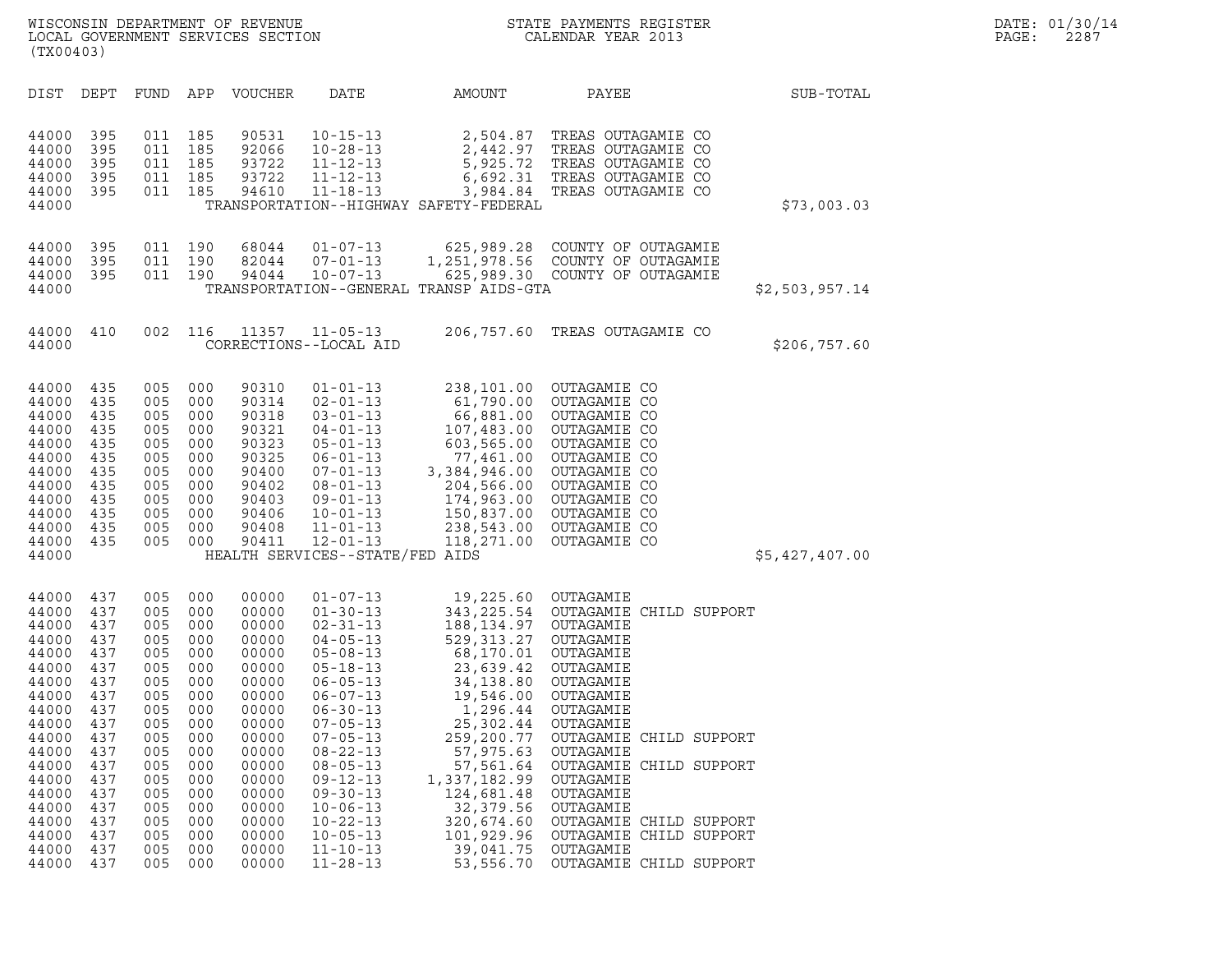| (TX00403)          |           |  |                                |                                           |                                                                                                                   |       |                              |                | DATE: 01/30/14<br>PAGE:<br>2288 |
|--------------------|-----------|--|--------------------------------|-------------------------------------------|-------------------------------------------------------------------------------------------------------------------|-------|------------------------------|----------------|---------------------------------|
|                    |           |  | DIST DEPT FUND APP VOUCHER     | DATE                                      | AMOUNT                                                                                                            | PAYEE |                              | SUB-TOTAL      |                                 |
| 44000              | 44000 437 |  |                                |                                           | 005 000 00000 12-05-13 106,788.20 OUTAGAMIE<br>CHILDREN & FAMILIES--STATE/FEDERAL AIDS                            |       |                              | \$3,742,965.77 |                                 |
| 44000              | 44000 455 |  |                                |                                           | 002  202  00736  05-02-13  1,978.56  TREAS OUTAGAMIE CNTY<br>JUSTICE--LAW ENFORCEMENT TRAINING REIMB              |       |                              | \$1,978.56     |                                 |
| 44000              | 44000 455 |  |                                |                                           | 002 221 04852 07-30-13 1,240.00 TREAS OUTAGAMIE CNTY<br>JUSTICE--LAW ENFORCEMENT SERVICES AID                     |       |                              | \$1,240.00     |                                 |
| 44000              | 44000 455 |  |                                |                                           | 002 231 00475 02-13-13 23,040.00 TREAS OUTAGAMIE CNTY<br>JUSTICE--LAW ENFORCEMENT TRAINING                        |       |                              | \$23,040.00    |                                 |
| 44000              | 44000 455 |  |                                |                                           | 002  251  00088  09-17-13  2,616.85  TREAS OUTAGAMIE CO<br>JUSTICE--TRUANCY PROGRAM-GRANT FUNDS                   |       |                              | \$2,616.85     |                                 |
| 44000              | 44000 455 |  |                                | JUSTICE--TRIBAL LAW ENFORCEMENT           | 002  263  01819  01-08-13  32,075.00 TREAS OUTAGAMIE CO                                                           |       |                              | \$32,075.00    |                                 |
| 44000              | 44000 455 |  |                                |                                           | 002 532 04779 07-30-13 50,225.58 TREAS OUTAGAMIE CO<br>JUSTICE--VICTIM/WITNESS ASSISTANCE SERV                    |       |                              | \$50, 225.58   |                                 |
| 44000              | 44000 455 |  |                                | JUSTICE--VICTIM/WITNESS SERVICES          | 002 539 00045 03-12-13 45,601.79 TREAS OUTAGAMIE CO                                                               |       |                              | \$45,601.79    |                                 |
| 44000              | 44000 465 |  |                                | 002 308 00610 03-19-13                    | MILITARY AFFAIRS-EMER MGMT-RESPONSE EOMT                                                                          |       | 8,534.00 TREAS OUTAGAMIE CO  | \$8,534.00     |                                 |
| 44000              | 44000 465 |  |                                | 002 337 00694 06-28-13                    | 38,834.00 TREAS OUTAGAMIE CO<br>MILITARY AFFAIRS-EMERGENCY MGMT PLANNING                                          |       |                              | \$38,834.00    |                                 |
| 44000 465<br>44000 | 44000 465 |  | 002 342 00297<br>002 342 00765 | $01 - 16 - 13$                            | 48,059.57 TREAS OUTAGAMIE CO<br>08-14-13 36,758.56 TREAS OUTAGAMIE CO<br>MILITARY AFFAIRS-EMERGENCY MGMT-FED FUND |       |                              | \$84,818.13    |                                 |
| 44000              | 44000 465 |  | 072 364 00346                  | $01 - 23 - 13$                            | MILITARY AFFAIRS-EMER MGMT-PLANNING AID                                                                           |       | 38,830.00 TREAS OUTAGAMIE CO | \$38,830.00    |                                 |
| 44000 485<br>44000 |           |  | 002 127 05305                  | $06 - 07 - 13$<br>VETERANS AFFAIRS GRANTS |                                                                                                                   |       | 1,300.00 TREAS OUTAGAMIE CO  | \$1,300.00     |                                 |
|                    | 44000 485 |  |                                | 082 267 05305 06-07-13                    |                                                                                                                   |       | 5,850.00 TREAS OUTAGAMIE CO  |                |                                 |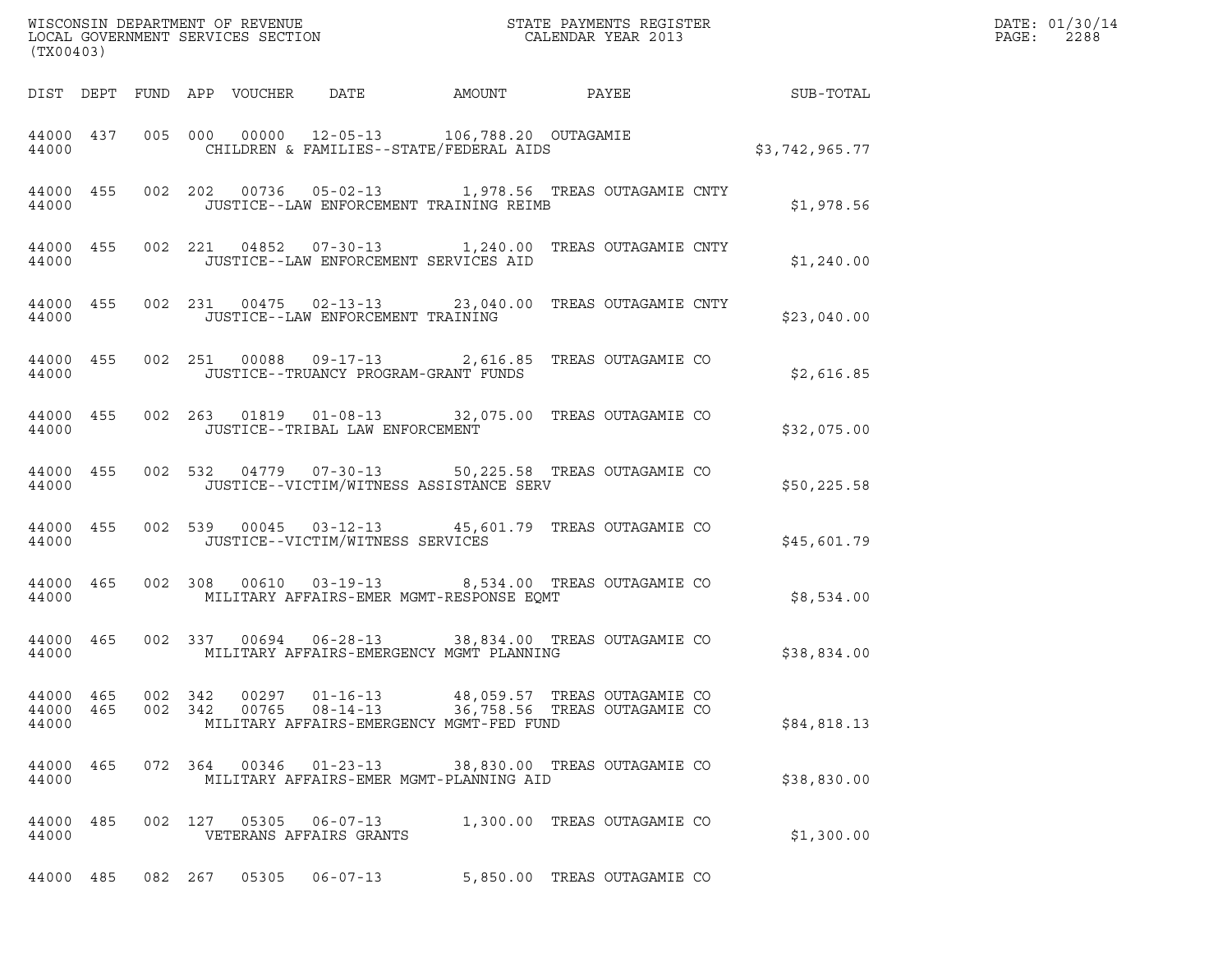| (TX00403)                                                                                                                                                                                                                     |                                                                                                                                                                      |                                                                                                                                                                                  |                                                                                                                                                 |                                                                                                                                                                                                                      |                                                                                      |                                                                              |                                                                                                     |              | DATE: 01/30/14<br>PAGE:<br>2289 |
|-------------------------------------------------------------------------------------------------------------------------------------------------------------------------------------------------------------------------------|----------------------------------------------------------------------------------------------------------------------------------------------------------------------|----------------------------------------------------------------------------------------------------------------------------------------------------------------------------------|-------------------------------------------------------------------------------------------------------------------------------------------------|----------------------------------------------------------------------------------------------------------------------------------------------------------------------------------------------------------------------|--------------------------------------------------------------------------------------|------------------------------------------------------------------------------|-----------------------------------------------------------------------------------------------------|--------------|---------------------------------|
|                                                                                                                                                                                                                               |                                                                                                                                                                      |                                                                                                                                                                                  |                                                                                                                                                 | DIST DEPT FUND APP VOUCHER                                                                                                                                                                                           | DATE                                                                                 | AMOUNT                                                                       | <b>PAYEE</b>                                                                                        | SUB-TOTAL    |                                 |
| 44000                                                                                                                                                                                                                         |                                                                                                                                                                      |                                                                                                                                                                                  |                                                                                                                                                 |                                                                                                                                                                                                                      |                                                                                      | VETERANS AFFAIRS--GRANTS TO COUNTIES                                         |                                                                                                     | \$5,850.00   |                                 |
| 44000<br>44000                                                                                                                                                                                                                | 485                                                                                                                                                                  |                                                                                                                                                                                  | 083 370                                                                                                                                         | 05305                                                                                                                                                                                                                |                                                                                      | VETERANS AFFAIRS--GRANTS TO COUNTIES                                         | 06-07-13 5,850.00 TREAS OUTAGAMIE CO                                                                | \$5,850.00   |                                 |
| 44000<br>44000                                                                                                                                                                                                                | 505                                                                                                                                                                  | 002 116                                                                                                                                                                          |                                                                                                                                                 | 01368                                                                                                                                                                                                                | $09 - 10 - 13$<br>DOA--LAND INFORMATION BOARD GRANTS                                 |                                                                              | 300.00 TREAS OUTAGAMIE CO                                                                           | \$300.00     |                                 |
| 44000<br>44000<br>44000<br>44000<br>44000<br>44000<br>44000<br>44000<br>44000<br>44000<br>44000<br>44000<br>44000<br>44000<br>44000<br>44000<br>44000<br>44000<br>44000<br>44000<br>44000<br>44000<br>44000<br>44000<br>44000 | 505<br>505<br>505<br>505<br>505<br>505<br>505<br>505<br>505<br>505<br>505<br>505<br>505<br>505<br>505<br>505<br>505<br>505<br>505<br>505<br>505<br>505<br>505<br>505 | 002 155<br>002 155<br>002<br>002<br>002<br>002<br>002<br>002<br>002<br>002<br>002<br>002<br>002<br>002<br>002<br>002<br>002<br>002<br>002<br>002<br>002<br>002<br>002<br>002 155 | 155<br>155<br>155<br>155<br>155<br>155<br>155<br>155<br>155<br>155<br>155<br>155<br>155<br>155<br>155<br>155<br>155<br>155<br>155<br>155<br>155 | 60013<br>60013<br>60048<br>60048<br>60109<br>60109<br>60178<br>60178<br>60235<br>60235<br>60305<br>60305<br>60390<br>60390<br>60461<br>60461<br>60613<br>60613<br>60686<br>60686<br>60783<br>60783<br>60832<br>60832 | $07 - 10 - 13$                                                                       | 1,583.23<br>DOA-HOUSING ASSISTANCE-FEDERAL FUNDS                             | TREAS OUTAGAMIE CO                                                                                  | \$135,424.00 |                                 |
| 44000 505<br>44000<br>44000<br>44000<br>44000                                                                                                                                                                                 | 505<br>505<br>505                                                                                                                                                    | 002 643<br>002<br>002 643                                                                                                                                                        | 643<br>002 643                                                                                                                                  | 06176<br>08820<br>08820<br>10445                                                                                                                                                                                     | $01 - 23 - 13$<br>$04 - 22 - 13$<br>$04 - 22 - 13$<br>$06 - 07 - 13$                 | 15,212.01<br>10,604.39<br>17,686.80<br>DOA--JUSTICE ASSISTANCE FEDERAL FUNDS | 6,035.00 TREAS OUTAGAMIE CO<br>TREAS OUTAGAMIE CNTY<br>TREAS OUTAGAMIE CNTY<br>TREAS OUTAGAMIE CNTY | \$49,538.20  |                                 |
| 44000<br>44000<br>44000<br>44000                                                                                                                                                                                              | 505<br>505<br>505                                                                                                                                                    | 002<br>002<br>002 743                                                                                                                                                            | 743<br>743                                                                                                                                      | 03730<br>07549<br>10459                                                                                                                                                                                              | $12 - 05 - 13$<br>$02 - 27 - 13$<br>$05 - 30 - 13$<br>DOA--HOUSING ASSISTANCE GRANTS | 6,688.00                                                                     | TREAS OUTAGAMIE CNTY<br>7,631.00 TREAS OUTAGAMIE CNTY<br>6,106.00 TREAS OUTAGAMIE CNTY              | \$20,425.00  |                                 |
| 44000<br>44000                                                                                                                                                                                                                | 505<br>505                                                                                                                                                           | 035<br>035 371                                                                                                                                                                   | 371                                                                                                                                             | 60013<br>60013                                                                                                                                                                                                       | $07 - 24 - 13$<br>$07 - 24 - 13$                                                     | 2,365.17                                                                     | TREAS OUTAGAMIE CO<br>798.70 TREAS OUTAGAMIE CO                                                     |              |                                 |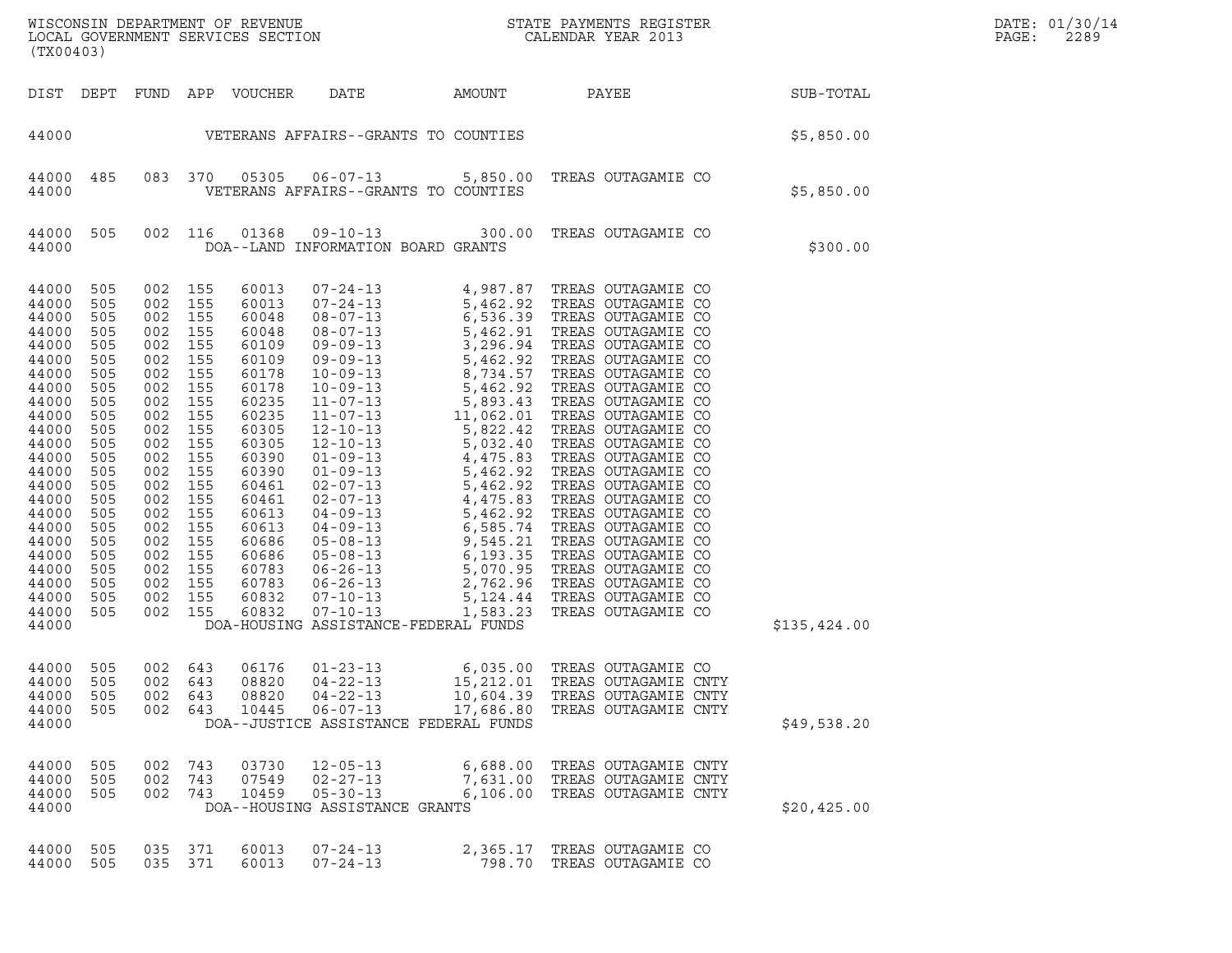| DIST<br>DEPT                                                                                                                                                                                                                                                                                                                                                                                                                                                                                                                                                          | FUND                                                                                                                                                                                                                                       | APP                                                                                                                                                                                                                                        | VOUCHER                                                                                                                                                                                                                                                                                                        | DATE                           | AMOUNT                                   | PAYEE                                                                                                                                                | SUB-TOTAL         |
|-----------------------------------------------------------------------------------------------------------------------------------------------------------------------------------------------------------------------------------------------------------------------------------------------------------------------------------------------------------------------------------------------------------------------------------------------------------------------------------------------------------------------------------------------------------------------|--------------------------------------------------------------------------------------------------------------------------------------------------------------------------------------------------------------------------------------------|--------------------------------------------------------------------------------------------------------------------------------------------------------------------------------------------------------------------------------------------|----------------------------------------------------------------------------------------------------------------------------------------------------------------------------------------------------------------------------------------------------------------------------------------------------------------|--------------------------------|------------------------------------------|------------------------------------------------------------------------------------------------------------------------------------------------------|-------------------|
| 44000<br>505<br>505<br>44000<br>44000<br>505<br>44000<br>505<br>505<br>44000<br>505<br>44000<br>505<br>44000<br>505<br>44000<br>505<br>44000<br>505<br>44000<br>505<br>44000<br>505<br>44000<br>505<br>44000<br>505<br>44000<br>44000<br>505<br>505<br>44000<br>505<br>44000<br>505<br>44000<br>505<br>44000<br>505<br>44000<br>505<br>44000<br>505<br>44000<br>505<br>44000<br>505<br>44000<br>505<br>44000<br>505<br>44000<br>505<br>44000<br>505<br>44000<br>505<br>44000<br>505<br>44000<br>44000<br>505<br>505<br>44000<br>505<br>44000<br>505<br>44000<br>44000 | 035<br>035<br>035<br>035<br>035<br>035<br>035<br>035<br>035<br>035<br>035<br>035<br>035<br>035<br>035<br>035<br>035<br>035<br>035<br>035<br>035<br>035<br>035<br>035<br>035<br>035<br>035<br>035<br>035<br>035<br>035<br>035<br>035<br>035 | 371<br>371<br>371<br>371<br>371<br>371<br>371<br>371<br>371<br>371<br>371<br>371<br>371<br>371<br>371<br>371<br>371<br>371<br>371<br>371<br>371<br>371<br>371<br>371<br>371<br>371<br>371<br>371<br>371<br>371<br>371<br>371<br>371<br>371 | 60013<br>60048<br>60048<br>60048<br>60109<br>60109<br>60109<br>60178<br>60178<br>60178<br>60235<br>60235<br>60235<br>60305<br>60305<br>60305<br>60390<br>60390<br>60390<br>60461<br>60461<br>60461<br>60613<br>60613<br>60613<br>60686<br>60686<br>60686<br>60783<br>60783<br>60783<br>60832<br>60832<br>60832 | DOA--PUBLIC BENEFITS FUND      |                                          |                                                                                                                                                      | \$94,625.00       |
| 835<br>44000<br>44000<br>835<br>44000                                                                                                                                                                                                                                                                                                                                                                                                                                                                                                                                 | 002<br>002                                                                                                                                                                                                                                 | 105<br>105                                                                                                                                                                                                                                 |                                                                                                                                                                                                                                                                                                                | REVENUE--STATE SHARED REVENUES |                                          | $\begin{tabular}{llllll} 44077 & 07-22-13 & & 425,856.54 & TREAS OUTAGAMIE CO \\ 81180 & 11-18-13 & 2,488,915.14 & TREAS OUTAGAMIE CO \end{tabular}$ | \$2,914,771.68    |
| 835<br>44000<br>44000                                                                                                                                                                                                                                                                                                                                                                                                                                                                                                                                                 | 002                                                                                                                                                                                                                                        | 109                                                                                                                                                                                                                                        | 01044                                                                                                                                                                                                                                                                                                          | REVENUE--EXEMPT COMPUTER AID   |                                          | 07-22-13 428,073.00 TREAS OUTAGAMIE CO                                                                                                               | \$428,073.00      |
| 44000                                                                                                                                                                                                                                                                                                                                                                                                                                                                                                                                                                 |                                                                                                                                                                                                                                            |                                                                                                                                                                                                                                            |                                                                                                                                                                                                                                                                                                                |                                | REVENUE-FIRST DOLLAR/SCHOOL LEVY CREDITS | 44000 835 002 302 10084 07-22-13 13,666,192.83 TREAS OUTAGAMIE CO 44000 835 002 302 11084 07-22-13 2,627,814.66 TREAS OUTAGAMIE CO                   | \$16, 294, 007.49 |
| 835<br>44000<br>44000                                                                                                                                                                                                                                                                                                                                                                                                                                                                                                                                                 |                                                                                                                                                                                                                                            |                                                                                                                                                                                                                                            |                                                                                                                                                                                                                                                                                                                | REVENUE--LOTTERY CREDIT -      |                                          | 021  363  37223  03-25-13  2,885,975.14  TREAS OUTAGAMIE CO                                                                                          | \$2,885,975.14    |
| 44000                                                                                                                                                                                                                                                                                                                                                                                                                                                                                                                                                                 |                                                                                                                                                                                                                                            |                                                                                                                                                                                                                                            |                                                                                                                                                                                                                                                                                                                | DISTRICT TOTAL APPROPRIATIONS  |                                          |                                                                                                                                                      | \$36,653,226.92   |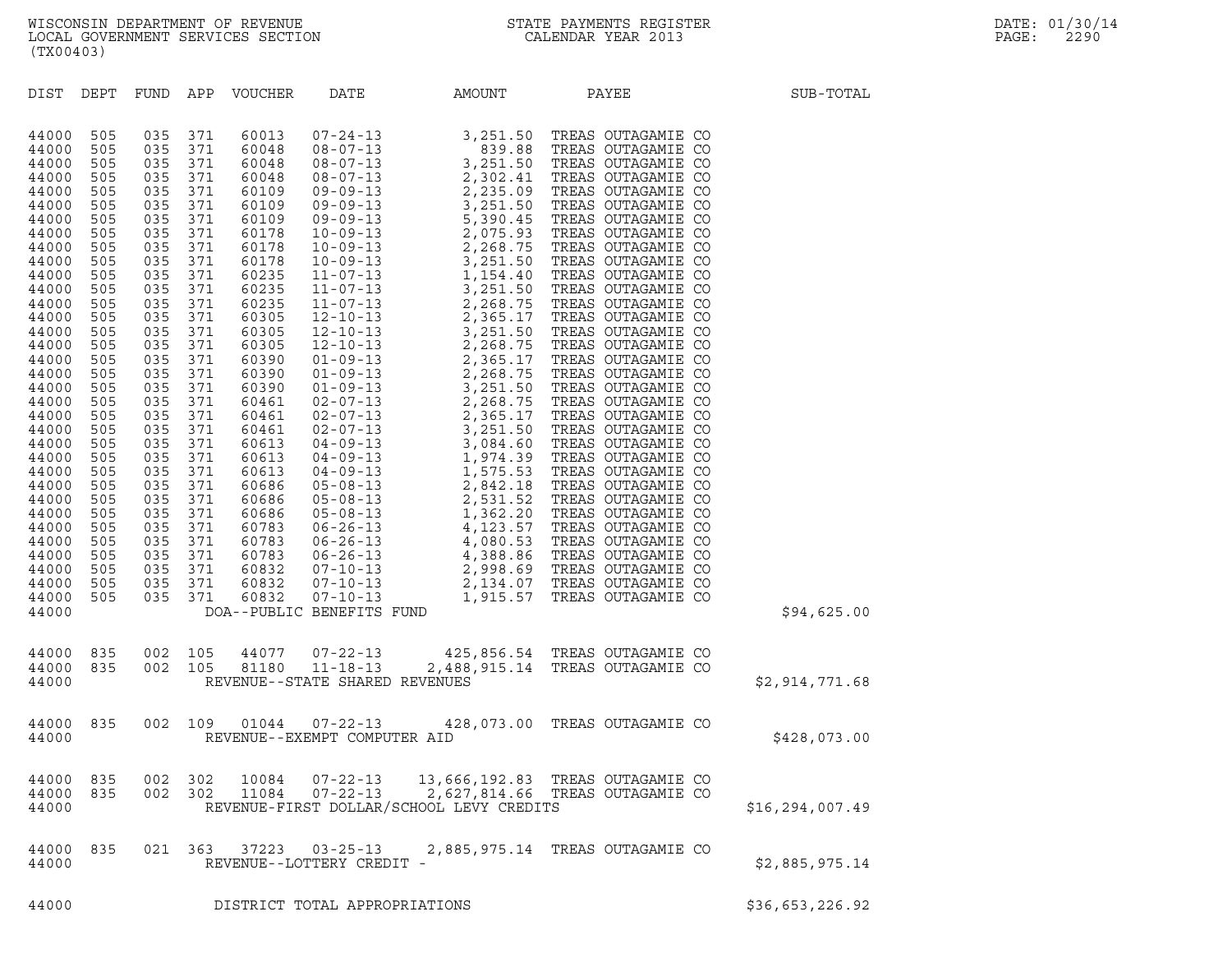| (TX00403)              |                        |                    |         |                                |                                              |                                                                                                                                                                                                                                                               |              | DATE: 01/30/14<br>$\mathtt{PAGE:}$<br>2291 |
|------------------------|------------------------|--------------------|---------|--------------------------------|----------------------------------------------|---------------------------------------------------------------------------------------------------------------------------------------------------------------------------------------------------------------------------------------------------------------|--------------|--------------------------------------------|
|                        |                        |                    |         |                                | DIST DEPT FUND APP VOUCHER DATE AMOUNT PAYEE |                                                                                                                                                                                                                                                               | SUB-TOTAL    |                                            |
| 44002                  | 44002 165              |                    |         |                                | SAFETY/PROF SERV--FIRE INSURANCE DUES        | 002 225 01106 07-03-13 3,271.21 TREAS TN BLACK CREEK                                                                                                                                                                                                          | \$3,271.21   |                                            |
| 44002                  |                        |                    |         |                                | NAT RESOURCES-SEVERANCE/YIELD/WITHDRAWAL     | 44002 370 000 001 05DNR 11-21-13 203.86 TREAS TOWN BLACK CREEK                                                                                                                                                                                                | \$203.86     |                                            |
|                        |                        |                    |         |                                |                                              | 44002 370 002 503 15928 02-06-13 1,351.40 TREAS TN BLACK CREEK<br>TOWN SHARE 156.61                                                                                                                                                                           |              |                                            |
| 44002                  |                        |                    |         |                                | NAT RESOURCES--AIDS IN LIEU OF TAXES         |                                                                                                                                                                                                                                                               | \$1,351.40   |                                            |
| 44002                  |                        |                    |         |                                | NAT RESOURCES--FOREST CROP/MFL/CO FOREST     | 44002 370 012 571 36589 06-10-13 504.08 TREAS TN BLACK CREEK                                                                                                                                                                                                  | \$504.08     |                                            |
| 44002 395<br>44002 395 |                        | 011 191            | 011 191 |                                |                                              | $\begin{tabular}{cccc} 71107 & 01-07-13 & 22,667.77 & TOWN OF BLACK CREEK \\ 77107 & 04-01-13 & 22,667.77 & TOWN OF BLACK CREEK \\ 85107 & 07-01-13 & 22,667.77 & TOWN OF BLACK CREEK \\ 97107 & 10-07-13 & 22,667.80 & TOWN OF BLACK CREEK \\ \end{tabular}$ |              |                                            |
| 44002                  | 44002 395<br>44002 395 | 011 191<br>011 191 |         |                                | TRANSPORTATION--GENERAL TRANSP AIDS-GTA      |                                                                                                                                                                                                                                                               | \$90,671.11  |                                            |
| 44002                  | 44002 435              |                    |         |                                | HS--AMBULANCE FUNDING ASSISTANCE GRANTS      | 005  162  01HSD  09-03-13  4,631.06  TOWN BLACK CREEK                                                                                                                                                                                                         | \$4,631.06   |                                            |
|                        | 44002                  |                    |         |                                | HS--PREPAID MEDICAL TRANSPORT REIMBURSE      | 44002 435 005 163 01LGS 11-18-13 2,000.00 BLACK CREEK RESCUE SERVICE                                                                                                                                                                                          | \$2,000.00   |                                            |
| 44002                  | 44002 835              | 44002 835 002 105  |         | REVENUE--STATE SHARED REVENUES |                                              | 44046  07-22-13  4,910.19  TREAS TN BLACK CREEK<br>002 105 81149 11-18-13 25,823.73 TREAS TN BLACK CREEK                                                                                                                                                      | \$30,733.92  |                                            |
| 44002                  | 44002 835              |                    |         | REVENUE--EXEMPT COMPUTER AID   |                                              | 002 109 03001 07-22-13 42.00 TREAS TN BLACK CREEK                                                                                                                                                                                                             | \$42.00      |                                            |
| 44002                  |                        |                    |         | DISTRICT TOTAL APPROPRIATIONS  |                                              |                                                                                                                                                                                                                                                               | \$133,408.64 |                                            |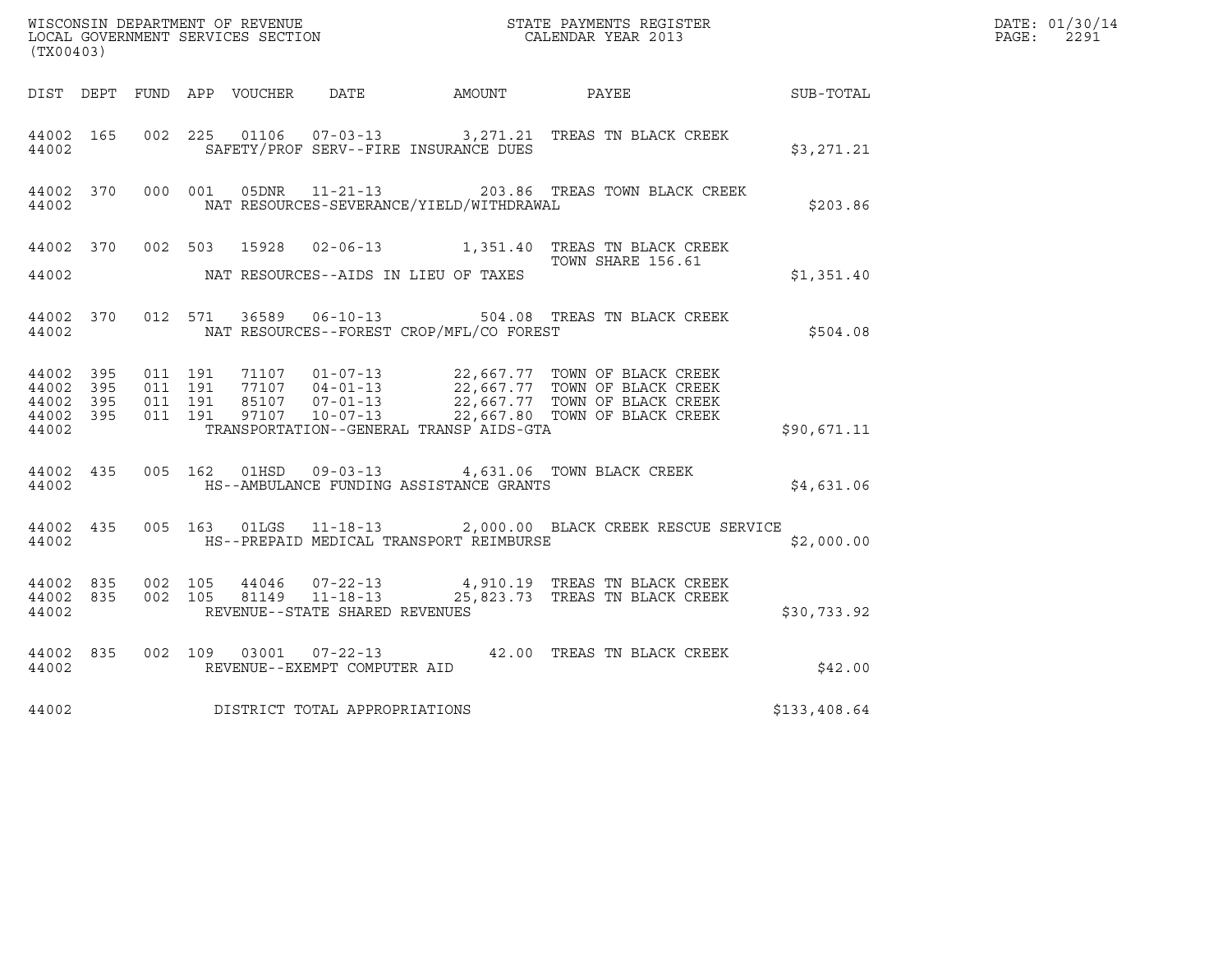| WISCONSIN DEPARTMENT OF REVENUE<br>LOCAL GOVERNMENT SERVICES SECTION<br>(TX00403) |                     |                    |                    |                                 |                                                    |                                          | STATE PAYMENTS REGISTER<br>CALENDAR YEAR 2013                                                                                                                                                                    |              | DATE: 01/30/14<br>$\mathtt{PAGE:}$<br>2292 |
|-----------------------------------------------------------------------------------|---------------------|--------------------|--------------------|---------------------------------|----------------------------------------------------|------------------------------------------|------------------------------------------------------------------------------------------------------------------------------------------------------------------------------------------------------------------|--------------|--------------------------------------------|
|                                                                                   |                     |                    |                    | DIST DEPT FUND APP VOUCHER DATE |                                                    | AMOUNT                                   | <b>PAYEE</b>                                                                                                                                                                                                     | SUB-TOTAL    |                                            |
| 44004 165<br>44004                                                                |                     |                    | 002 225            |                                 | 01107  07-03-13                                    | SAFETY/PROF SERV--FIRE INSURANCE DUES    | 2,795.69 TREAS TN BOVINA                                                                                                                                                                                         | \$2,795.69   |                                            |
| 44004 370<br>44004                                                                |                     | 44004 370 000 001  | 000 001            | 02DNR<br>04DNR                  | $07 - 03 - 13$<br>$10 - 23 - 13$                   | NAT RESOURCES-SEVERANCE/YIELD/WITHDRAWAL | 95.34   TREAS TOWN BOVINA<br>905.10 TOWN BOVINA                                                                                                                                                                  | \$1,000.44   |                                            |
| 44004 370<br>44004 370<br>44004 370                                               |                     | 002 503<br>002 503 | 002 503            | 15929<br>15929                  | $02 - 06 - 13$<br>15929 02-06-13<br>$02 - 06 - 13$ |                                          | 7,547.42 TREAS TN BOVINA<br>2,243.82 TREAS TN BOVINA<br>7,174.47 TREAS TN BOVINA<br><b>TOWN SHARE 1048.25</b>                                                                                                    |              |                                            |
| 44004                                                                             |                     |                    |                    |                                 |                                                    | NAT RESOURCES--AIDS IN LIEU OF TAXES     |                                                                                                                                                                                                                  | \$16,965.71  |                                            |
| 44004 370<br>44004                                                                |                     |                    |                    |                                 | 012 571 36590 06-10-13                             | NAT RESOURCES--FOREST CROP/MFL/CO FOREST | 497.43 TREAS TN BOVINA                                                                                                                                                                                           | \$497.43     |                                            |
| 44004 370<br>44004<br>44004<br>44004                                              | 370<br>370          |                    |                    |                                 |                                                    | NAT RESOURCES--AIDS IN LIEU OF TAXES     | 012 579 18689 04-15-13 1,391.71 TREAS TN BOVINA<br>012 579 18689 04-15-13 1.20 TREAS TOWN BOVINA<br>012 579 18689 04-15-13 229.30 TREAS TOWN BOVINA                                                              | \$1,622.21   |                                            |
| 44004 395<br>44004<br>44004<br>44004<br>44004                                     | - 395<br>395<br>395 | 011 191<br>011 191 | 011 191<br>011 191 | 97108                           | 10-07-13                                           | TRANSPORTATION--GENERAL TRANSP AIDS-GTA  | 71108  01-07-13  17,011.54  TOWN OF BOVINA<br>77108  04-01-13  17,011.54  TOWN OF BOVINA<br>85108  07-01-13  17,011.54  TOWN OF BOVINA<br>97108  10-07-13  17,011.56  TOWN OF BOVINA<br>17,011.56 TOWN OF BOVINA | \$68,046.18  |                                            |
| 44004 835<br>44004 835<br>44004                                                   |                     |                    | 002 105<br>002 105 | 81150                           | $11 - 18 - 13$<br>REVENUE--STATE SHARED REVENUES   |                                          | 44047 07-22-13 4,752.80 TREAS TN BOVINA<br>26,932.55 TREAS TN BOVINA                                                                                                                                             | \$31,685.35  |                                            |
| 44004 835<br>44004                                                                |                     |                    | 002 109            |                                 | REVENUE--EXEMPT COMPUTER AID                       |                                          | 03002  07-22-13  2.00 TREAS TN BOVINA                                                                                                                                                                            | \$2.00       |                                            |
| 44004                                                                             |                     |                    |                    |                                 | DISTRICT TOTAL APPROPRIATIONS                      |                                          |                                                                                                                                                                                                                  | \$122,615.01 |                                            |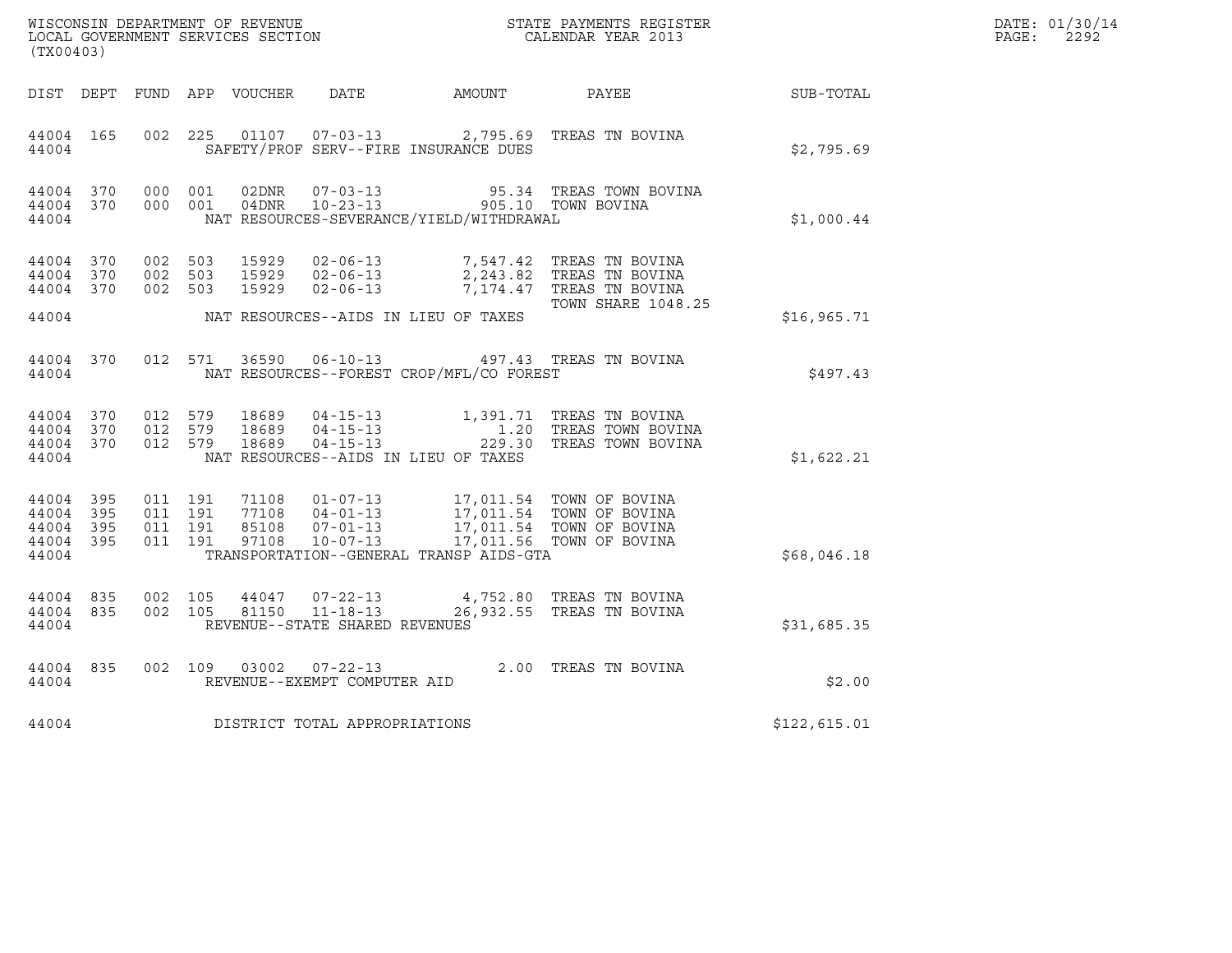| WISCONSIN DEPARTMENT OF REVENUE<br>(TX00403)                          | LOCAL GOVERNMENT SERVICES SECTION                                                                                                                  | STATE PAYMENTS REGISTER<br>CALENDAR YEAR 2013                                                                                          |              | DATE: 01/30/14<br>PAGE:<br>2293 |
|-----------------------------------------------------------------------|----------------------------------------------------------------------------------------------------------------------------------------------------|----------------------------------------------------------------------------------------------------------------------------------------|--------------|---------------------------------|
| DIST DEPT                                                             | FUND APP VOUCHER  DATE<br>AMOUNT                                                                                                                   | PAYEE                                                                                                                                  | SUB-TOTAL    |                                 |
| 44006 165<br>44006                                                    | 002 225 01108 07-03-13 19,833.32 TREAS TN BUCHANAN<br>SAFETY/PROF SERV--FIRE INSURANCE DUES                                                        |                                                                                                                                        | \$19,833.32  |                                 |
| 44006 370<br>44006                                                    | 012 571<br>NAT RESOURCES--FOREST CROP/MFL/CO FOREST                                                                                                | 36591  06-10-13  20.13  TREAS TN BUCHANAN                                                                                              | \$20.13      |                                 |
| 44006<br>395<br>44006<br>395<br>395<br>44006<br>395<br>44006<br>44006 | 011 191<br>71109<br>011 191<br>77109<br>011 191<br>85109<br>$07 - 01 - 13$<br>011 191<br>97109 10-07-13<br>TRANSPORTATION--GENERAL TRANSP AIDS-GTA | 01-07-13 28,622.12 TOWN OF BUCHANAN<br>04-01-13 28,622.12 TOWN OF BUCHANAN<br>28,622.12 TOWN OF BUCHANAN<br>28,622.14 TOWN OF BUCHANAN | \$114,488.50 |                                 |
| 44006 505<br>44006                                                    | 002 174<br>DOA--TRANSMISSION LINE FEE DISTRIBUTION                                                                                                 | 58370  04-26-13    1,613.00    TREAS TN BUCHANAN                                                                                       | \$1,613.00   |                                 |
| 835<br>44006<br>835<br>44006<br>44006                                 | 002 105<br>81151  11-18-13<br>002 105<br>REVENUE--STATE SHARED REVENUES                                                                            | 44048  07-22-13   10,346.84   TREAS TN BUCHANAN<br>63,816.28 TREAS TN BUCHANAN                                                         | \$74,163.12  |                                 |
| 44006 835<br>44006                                                    | 002 109 03003 07-22-13 2,241.00 TREAS TN BUCHANAN<br>REVENUE--EXEMPT COMPUTER AID                                                                  |                                                                                                                                        | \$2,241.00   |                                 |
| 44006                                                                 | DISTRICT TOTAL APPROPRIATIONS                                                                                                                      |                                                                                                                                        | \$212,359.07 |                                 |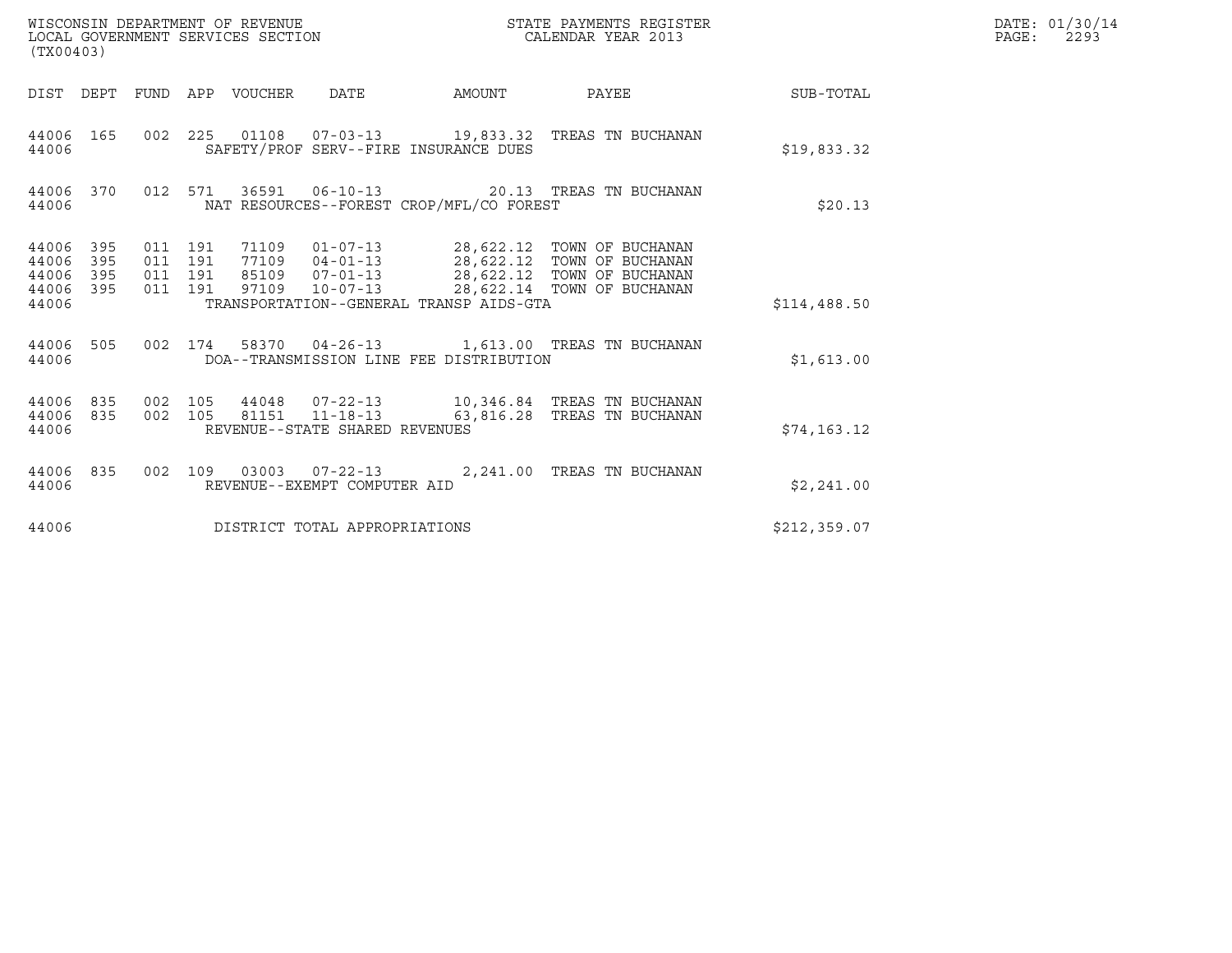| (TX00403)                                 |                          |                                          |         | WISCONSIN DEPARTMENT OF REVENUE<br>LOCAL GOVERNMENT SERVICES SECTION |                                                     |                                          | STATE PAYMENTS REGISTER<br>CALENDAR YEAR 2013                                                                                                    |              | DATE: 01/30/14<br>$\mathtt{PAGE:}$<br>2294 |
|-------------------------------------------|--------------------------|------------------------------------------|---------|----------------------------------------------------------------------|-----------------------------------------------------|------------------------------------------|--------------------------------------------------------------------------------------------------------------------------------------------------|--------------|--------------------------------------------|
|                                           |                          |                                          |         | DIST DEPT FUND APP VOUCHER DATE                                      |                                                     | AMOUNT                                   | PAYEE                                                                                                                                            | SUB-TOTAL    |                                            |
| 44008 165<br>44008                        |                          |                                          |         |                                                                      |                                                     | SAFETY/PROF SERV--FIRE INSURANCE DUES    | 002  225  01109  07-03-13  11,105.85  TREAS  TN CENTER                                                                                           | \$11, 105.85 |                                            |
| 44008<br>44008                            | 370                      |                                          |         |                                                                      |                                                     | NAT RESOURCES--AIDS IN LIEU OF TAXES     | 002 503 15930 02-06-13 1,781.60 TREAS TN CENTER<br>TOWN SHARE 132.42                                                                             | \$1,781.60   |                                            |
| 44008 370<br>44008                        |                          |                                          | 012 571 |                                                                      |                                                     | NAT RESOURCES--FOREST CROP/MFL/CO FOREST | 36592    06-10-13    66.79    TREAS TN CENTER                                                                                                    | \$66.79      |                                            |
| 44008<br>44008<br>44008<br>44008<br>44008 | 395<br>395<br>395<br>395 | 011 191<br>011 191<br>011 191<br>011 191 |         | 71110<br>77110<br>85110<br>97110                                     | $07 - 01 - 13$                                      | TRANSPORTATION--GENERAL TRANSP AIDS-GTA  | 01-07-13 33,649.71 TOWN OF CENTER<br>04-01-13 33,649.71 TOWN OF CENTER<br>07-01-13 33,649.71 TOWN OF CENTER<br>10-07-13 33,649.73 TOWN OF CENTER | \$134,598.86 |                                            |
| 44008<br>44008<br>44008                   | 835<br>835               | 002 105<br>002 105                       |         | 44049<br>81152                                                       | $11 - 18 - 13$<br>REVENUE--STATE SHARED REVENUES    |                                          | 07-22-13 5,941.18 TREAS TN CENTER<br>33,714.92 TREAS TN CENTER                                                                                   | \$39,656.10  |                                            |
| 44008<br>44008                            | 835                      | 002 109                                  |         | 03004                                                                | REVENUE--EXEMPT COMPUTER AID                        |                                          | 07-22-13   46.00 TREAS TN CENTER                                                                                                                 | \$46.00      |                                            |
| 44008 835<br>44008                        |                          |                                          |         |                                                                      | 021 363 CR133 03-26-13<br>REVENUE--LOTTERY CREDIT - |                                          | 764.77 TREAS TN CENTER                                                                                                                           | \$764.77     |                                            |
| 44008                                     |                          |                                          |         |                                                                      | DISTRICT TOTAL APPROPRIATIONS                       |                                          |                                                                                                                                                  | \$188,019.97 |                                            |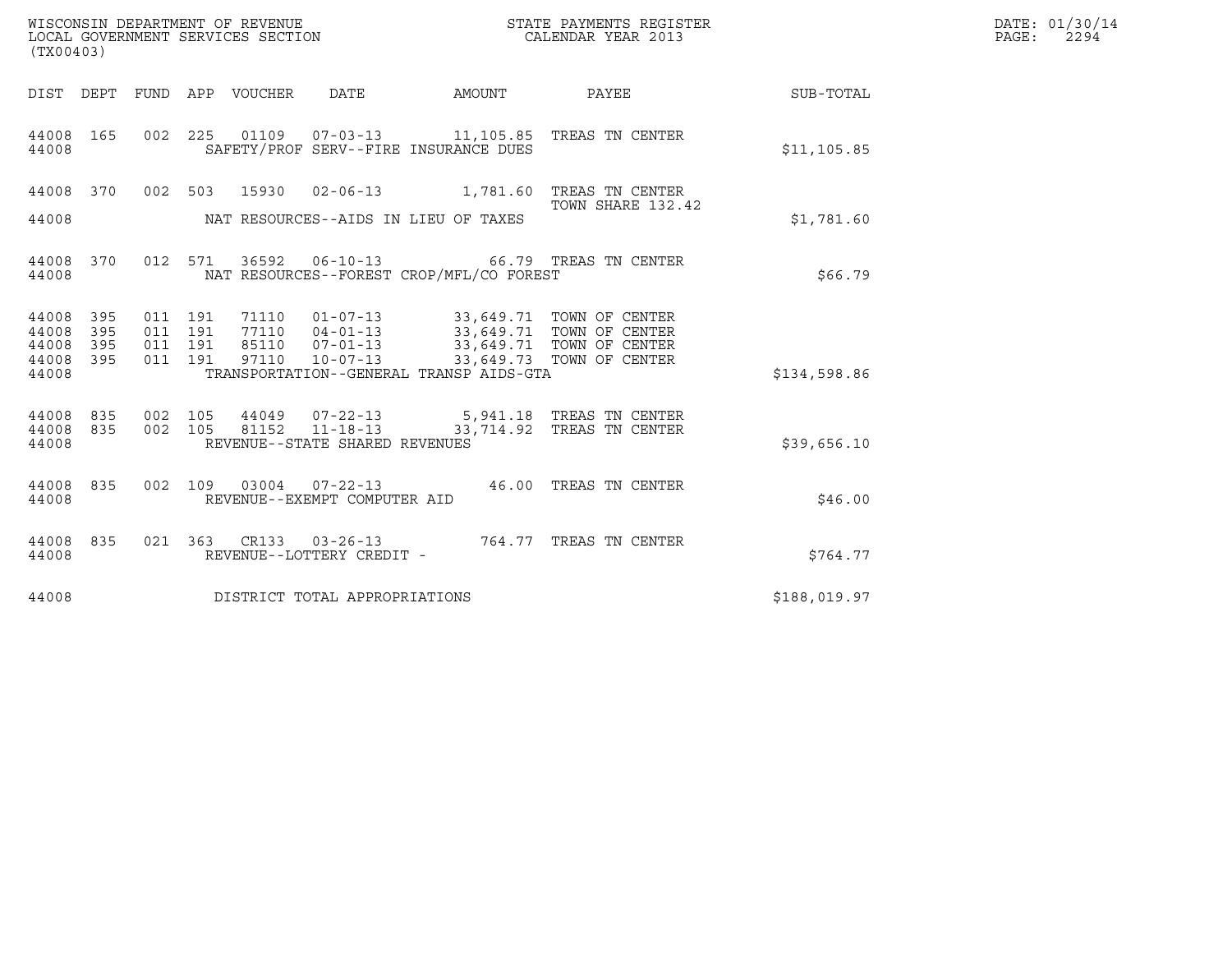| DATE: | 01/30/14 |
|-------|----------|
| PAGE: | 2295     |

|                                       |       |                                                                                                                                                                                                                                                                                                                                                                                                                                                                                         | DATE: 01/30/14<br>PAGE:<br>2295 |
|---------------------------------------|-------|-----------------------------------------------------------------------------------------------------------------------------------------------------------------------------------------------------------------------------------------------------------------------------------------------------------------------------------------------------------------------------------------------------------------------------------------------------------------------------------------|---------------------------------|
| AMOUNT                                | PAYEE | SUB-TOTAL                                                                                                                                                                                                                                                                                                                                                                                                                                                                               |                                 |
| SAFETY/PROF SERV--FIRE INSURANCE DUES |       | \$2,981.65                                                                                                                                                                                                                                                                                                                                                                                                                                                                              |                                 |
| $02 - 06 - 13$<br>106.11              |       |                                                                                                                                                                                                                                                                                                                                                                                                                                                                                         |                                 |
| NAT RESOURCES--AIDS IN LIEU OF TAXES  |       | \$106.11                                                                                                                                                                                                                                                                                                                                                                                                                                                                                |                                 |
|                                       |       | \$343.72                                                                                                                                                                                                                                                                                                                                                                                                                                                                                |                                 |
|                                       |       |                                                                                                                                                                                                                                                                                                                                                                                                                                                                                         |                                 |
|                                       |       |                                                                                                                                                                                                                                                                                                                                                                                                                                                                                         |                                 |
|                                       |       |                                                                                                                                                                                                                                                                                                                                                                                                                                                                                         |                                 |
|                                       |       |                                                                                                                                                                                                                                                                                                                                                                                                                                                                                         |                                 |
| REVENUE--STATE SHARED REVENUES        |       | \$58,880.46                                                                                                                                                                                                                                                                                                                                                                                                                                                                             |                                 |
| DISTRICT TOTAL APPROPRIATIONS         |       | \$164, 160.81                                                                                                                                                                                                                                                                                                                                                                                                                                                                           |                                 |
|                                       |       | STATE PAYMENTS REGISTER<br>CALENDAR YEAR 2013<br>002 225 01110 07-03-13 2,981.65 TREAS TN CICERO<br>TREAS TN CICERO<br>TOWN SHARE 12.76<br>06-10-13 343.72 TREAS TN CICERO<br>NAT RESOURCES--FOREST CROP/MFL/CO FOREST<br>01-07-13 25,462.21 TOWN OF CICERO<br>04-01-13 25,462.21 TOWN OF CICERO<br>07-01-13 25,462.21 TOWN OF CICERO<br>25,462.24 TOWN OF CICERO<br>TRANSPORTATION--GENERAL TRANSP AIDS-GTA<br>07-22-13 8,937.47 TREAS TN CICERO<br>11-18-13 49,942.99 TREAS TN CICERO | \$101,848.87                    |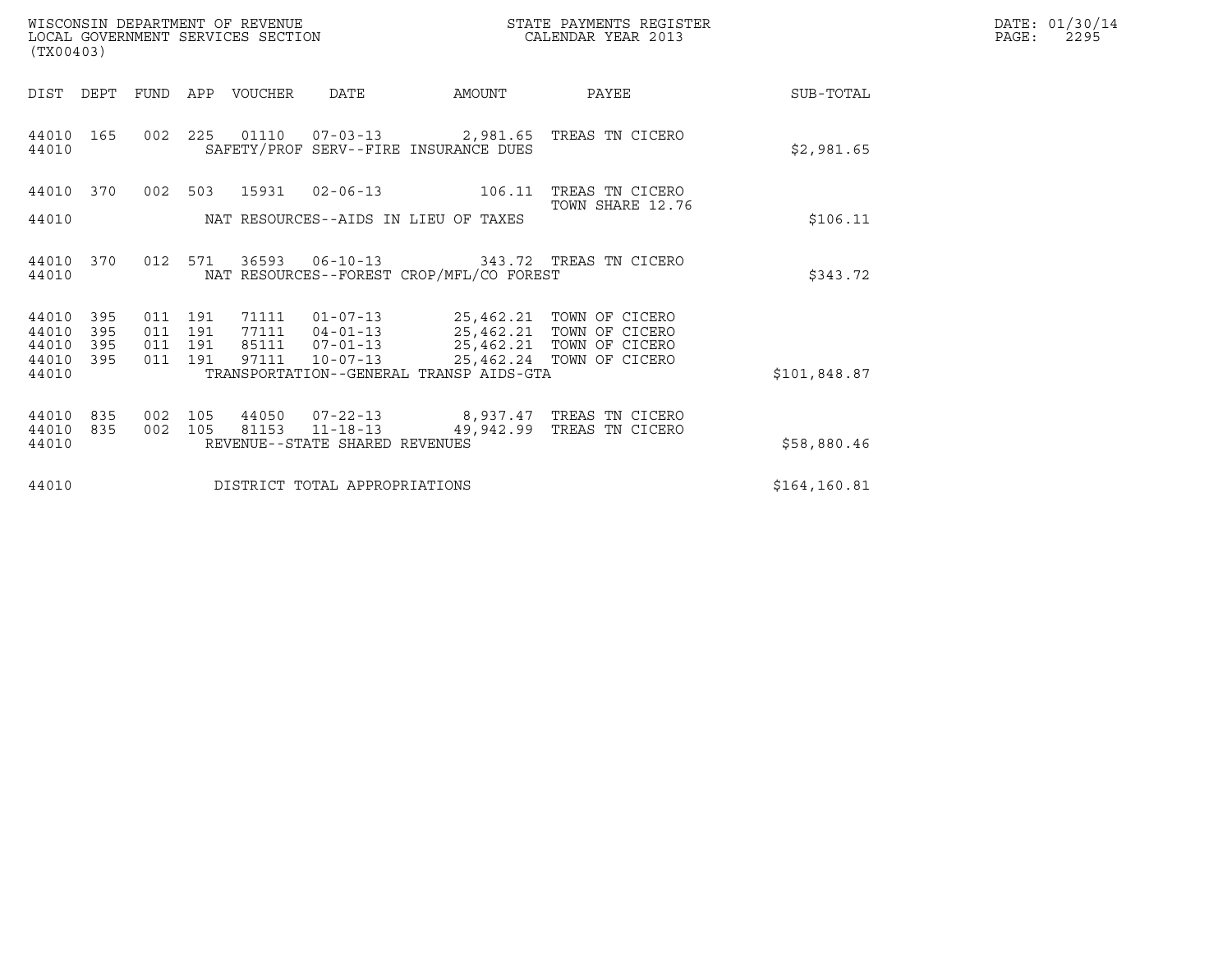| (TX00403)                                         |            |                                          | WISCONSIN DEPARTMENT OF REVENUE<br>LOCAL GOVERNMENT SERVICES SECTION |                                                          |                                                                                         | STATE PAYMENTS REGISTER<br>CALENDAR YEAR 2013 |              | DATE: 01/30/14<br>$\mathtt{PAGE:}$<br>2296 |
|---------------------------------------------------|------------|------------------------------------------|----------------------------------------------------------------------|----------------------------------------------------------|-----------------------------------------------------------------------------------------|-----------------------------------------------|--------------|--------------------------------------------|
|                                                   |            |                                          | DIST DEPT FUND APP VOUCHER DATE                                      |                                                          |                                                                                         | AMOUNT PAYEE SUB-TOTAL                        |              |                                            |
| 44012 165<br>44012                                |            |                                          |                                                                      |                                                          | 002 225 01111 07-03-13 8,173.71 TREAS TN DALE<br>SAFETY/PROF SERV--FIRE INSURANCE DUES  |                                               | \$8,173.71   |                                            |
| 44012 370<br>44012                                |            |                                          |                                                                      |                                                          | 012 571 36594 06-10-13 199.21 TREAS TN DALE<br>NAT RESOURCES--FOREST CROP/MFL/CO FOREST |                                               | \$199.21     |                                            |
| 44012 370<br>44012                                |            |                                          |                                                                      |                                                          | NAT RESOURCES--AIDS IN LIEU OF TAXES                                                    | 012 579 18690 04-15-13 124.17 TREAS TOWN DALE | \$124.17     |                                            |
| 44012 395<br>44012<br>44012<br>44012 395<br>44012 | 395<br>395 | 011 191<br>011 191<br>011 191<br>011 191 |                                                                      |                                                          | 97112  10-07-13  24,451.35  TOWN OF DALE<br>TRANSPORTATION--GENERAL TRANSP AIDS-GTA     |                                               | \$97,805.40  |                                            |
| 44012 835<br>44012 835<br>44012                   |            | 002 105                                  |                                                                      | 002 105 81154 11-18-13<br>REVENUE--STATE SHARED REVENUES | 44051  07-22-13  7,211.41 TREAS TN DALE                                                 | 40,879.57 TREAS TN DALE                       | \$48,090.98  |                                            |
| 44012 835<br>44012                                |            |                                          |                                                                      | REVENUE--EXEMPT COMPUTER AID                             | 002 109 03005 07-22-13 101.00 TREAS TN DALE                                             |                                               | \$101.00     |                                            |
| 44012                                             |            |                                          |                                                                      | DISTRICT TOTAL APPROPRIATIONS                            |                                                                                         |                                               | \$154,494.47 |                                            |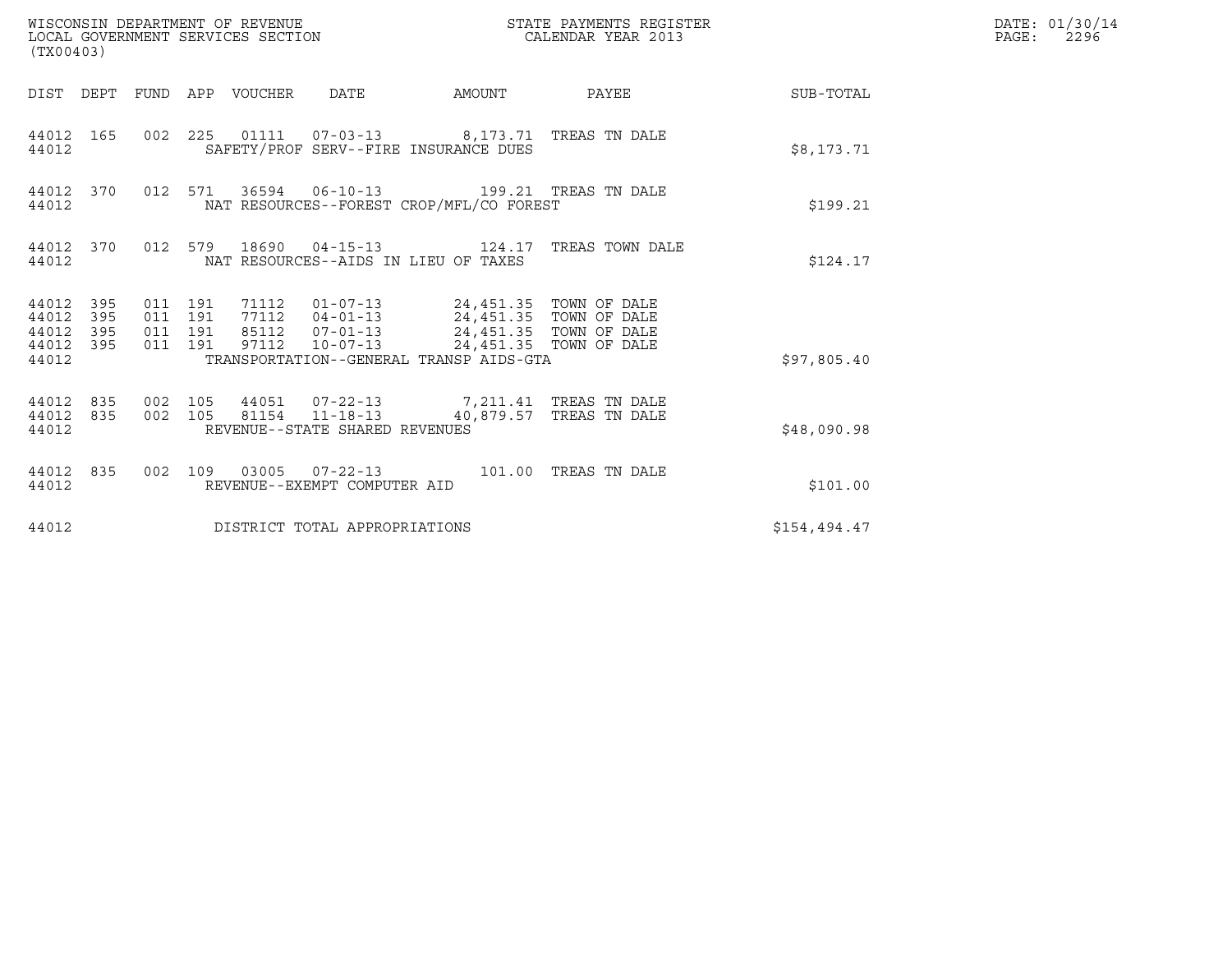| (TX00403) |       |  |                                      |                                                | WISCONSIN DEPARTMENT OF REVENUE<br>LOCAL GOVERNMENT SERVICES SECTION<br>CALENDAR YEAR 2013                                                                                                                                                                                                                   | R            | DATE: 01/30/14<br>PAGE: 2297 |
|-----------|-------|--|--------------------------------------|------------------------------------------------|--------------------------------------------------------------------------------------------------------------------------------------------------------------------------------------------------------------------------------------------------------------------------------------------------------------|--------------|------------------------------|
|           |       |  |                                      |                                                | DIST DEPT FUND APP VOUCHER DATE AMOUNT PAYEE PAYES                                                                                                                                                                                                                                                           |              |                              |
|           | 44014 |  |                                      | SAFETY/PROF SERV--FIRE INSURANCE DUES          | 44014 165 002 225 01112 07-03-13 1,479.19 TREAS TN DEER CREEK                                                                                                                                                                                                                                                | \$1,479.19   |                              |
|           |       |  |                                      | 44014 MAT RESOURCES-SEVERANCE/YIELD/WITHDRAWAL | 44014 370 000 001 04DNR 10-23-13 308.94 TOWN DEER CREEK                                                                                                                                                                                                                                                      | \$308.94     |                              |
|           |       |  |                                      |                                                | 44014 370 002 503 15932 02-06-13 730.75 TREAS TN DEER CREEK 44014 370 002 503 15932 02-06-13 2,976.01 TREAS TN DEER CREEK                                                                                                                                                                                    |              |                              |
|           |       |  |                                      | 44014 MAT RESOURCES--AIDS IN LIEU OF TAXES     |                                                                                                                                                                                                                                                                                                              | \$3,706.76   |                              |
|           |       |  |                                      | 44014 MAT RESOURCES--FOREST CROP/MFL/CO FOREST | 44014 370 012 571 36595 06-10-13 357.05 TREAS TN DEER CREEK                                                                                                                                                                                                                                                  | \$357.05     |                              |
|           |       |  |                                      | 44014 NAT RESOURCES--AIDS IN LIEU OF TAXES     | $\begin{array}{cccccc} 44014 & 370 & 012 & 579 & 18691 & 04-15-13 & & & & 755.12 & \text{TREAS TN DEER CREEK} \\ 44014 & 370 & 012 & 579 & 18691 & 04-15-13 & & & 1,155.62 & \text{TREAS TOWN DEER CREEK} \end{array}$                                                                                       | \$1,910.74   |                              |
|           |       |  |                                      |                                                | $\begin{tabular}{cccccc} 44\,014 & 395 & 011 & 191 & 71113 & 01-07-13 & 17,454.66 & TOWN OF DEER CREEK \\ 44\,014 & 395 & 011 & 191 & 77113 & 04-01-13 & 17,454.66 & TOWN OF DEER CREEK \\ 44\,014 & 395 & 011 & 191 & 85113 & 07-01-13 & 17,454.66 & TOWN OF DEER CREEK \\ 44\,014 & 395 & 011 & 191 & 971$ |              |                              |
|           |       |  |                                      | 44014 TRANSPORTATION--GENERAL TRANSP AIDS-GTA  |                                                                                                                                                                                                                                                                                                              | \$69,818.66  |                              |
| 44014     |       |  |                                      | DOA--TRANSMISSION LINE FEE DISTRIBUTION        | 44014 505 002 174 58370 04-26-13 48,196.00 TREAS TN DEER CREEK                                                                                                                                                                                                                                               | \$48,196.00  |                              |
|           |       |  | 44014 REVENUE--STATE SHARED REVENUES |                                                | 44014 835 002 105 44052 07-22-13 8,585.72 TREAS TN DEER CREEK<br>44014 835 002 105 81155 11-18-13 48,653.16 TREAS TN DEER CREEK                                                                                                                                                                              | \$57,238.88  |                              |
|           |       |  |                                      |                                                | $\begin{array}{cccc} 44014 & 835 & 002 & 109 & 03006 & 07-22-13 & 3.00 & \text{TREAS TN DEER CREEK} \\ 44014 & \text{REVENUE--EXEMPT COMPUTER AID & \end{array}$                                                                                                                                             | \$3.00       |                              |
|           |       |  | 44014 DISTRICT TOTAL APPROPRIATIONS  |                                                |                                                                                                                                                                                                                                                                                                              | \$183,019.22 |                              |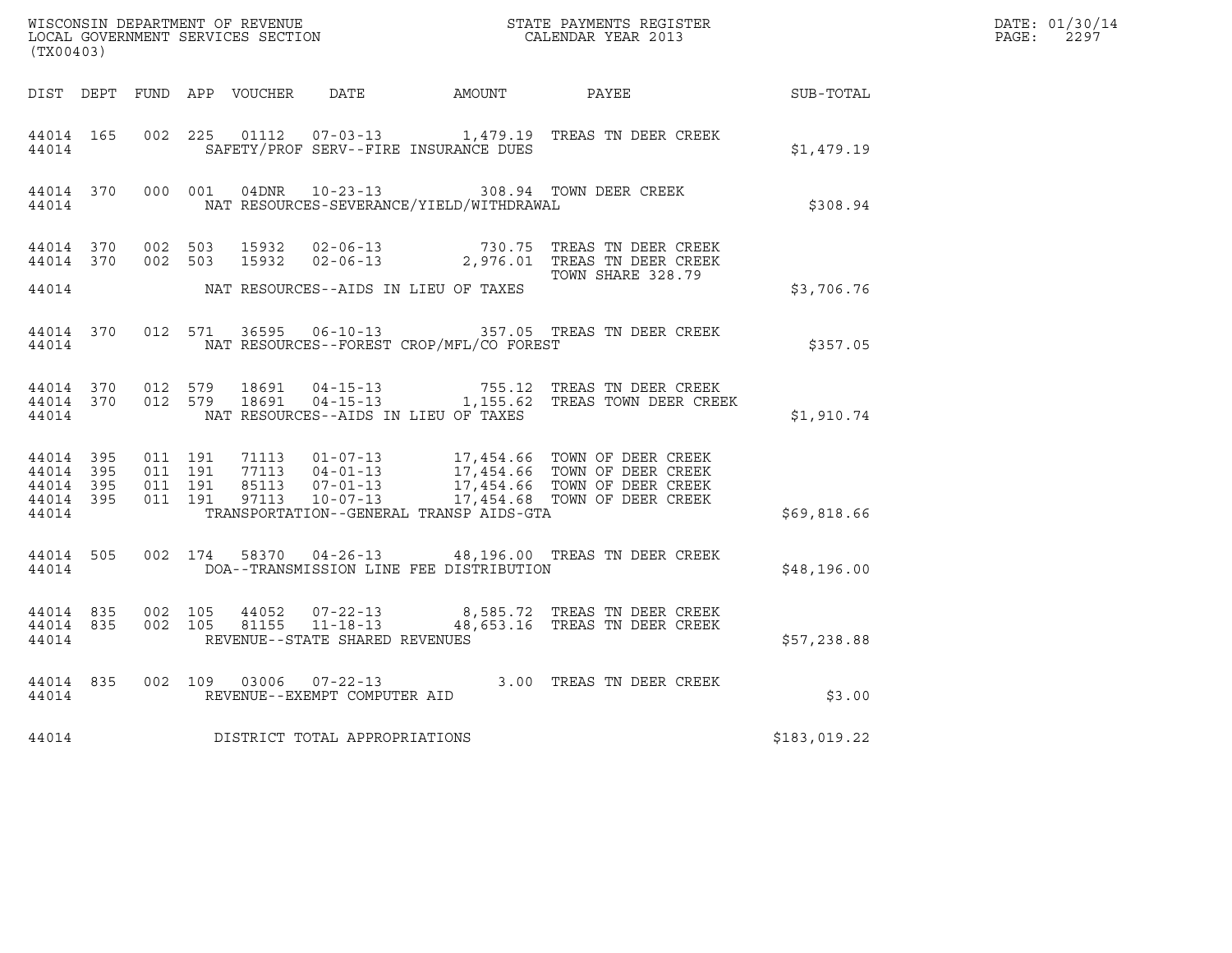| (TX00403)                                         |            |                                          |         | WISCONSIN DEPARTMENT OF REVENUE<br>LOCAL GOVERNMENT SERVICES SECTION |                                          | STATE PAYMENTS REGISTER<br>CALENDAR YEAR 2013                                                                                                                                                                       |              | DATE: 01/30/14<br>PAGE: 2298 |
|---------------------------------------------------|------------|------------------------------------------|---------|----------------------------------------------------------------------|------------------------------------------|---------------------------------------------------------------------------------------------------------------------------------------------------------------------------------------------------------------------|--------------|------------------------------|
|                                                   |            |                                          |         |                                                                      |                                          | DIST DEPT FUND APP VOUCHER DATE AMOUNT PAYEE THE SUB-TOTAL                                                                                                                                                          |              |                              |
| 44016 165<br>44016                                |            |                                          |         |                                                                      | SAFETY/PROF SERV--FIRE INSURANCE DUES    | 002  225  01113  07-03-13  7,928.84  TREAS TN ELLINGTON                                                                                                                                                             | \$7,928.84   |                              |
| 44016 370<br>44016                                |            |                                          |         |                                                                      | NAT RESOURCES-SEVERANCE/YIELD/WITHDRAWAL | 000 001 01DNR 03-13-13 22.81 TREAS TOWN ELLINGTON                                                                                                                                                                   | \$22.81      |                              |
| 44016 370                                         |            |                                          | 002 503 |                                                                      |                                          | 44016 370 002 503 15933 02-06-13 15,040.87 TREAS TN ELLINGTON<br>15933 02-06-13 28,595.04 TREAS TN ELLINGTON<br><b>TOWN SHARE 4059.19</b>                                                                           |              |                              |
| 44016                                             |            |                                          |         |                                                                      | NAT RESOURCES--AIDS IN LIEU OF TAXES     |                                                                                                                                                                                                                     | \$43,635.91  |                              |
| 44016 370<br>44016                                |            |                                          |         |                                                                      | NAT RESOURCES--FOREST CROP/MFL/CO FOREST | 012 571 36596 06-10-13 214.08 TREAS TN ELLINGTON                                                                                                                                                                    | \$214.08     |                              |
| 44016 395<br>44016<br>44016<br>44016 395<br>44016 | 395<br>395 | 011 191<br>011 191<br>011 191<br>011 191 |         |                                                                      | TRANSPORTATION--GENERAL TRANSP AIDS-GTA  | 71114  01-07-13  30,797.05  TOWN OF ELLINGTON<br>77114  04-01-13  30,797.05  TOWN OF ELLINGTON<br>85114  07-01-13  30,797.05  TOWN OF ELLINGTON<br>97114  10-07-13  30,797.08  TOWN OF ELLINGTON                    | \$123,188.23 |                              |
| 44016                                             |            |                                          |         | REVENUE--STATE SHARED REVENUES                                       |                                          | $\begin{array}{cccccc} 44016 & 835 & 002 & 105 & 44053 & 07-22-13 & & & 9,790.37 & \text{TREAS TN ELLINGTON} \\ 44016 & 835 & 002 & 105 & 81156 & 11-18-13 & & & 55,799.40 & \text{TREAS TN ELLINGTON} \end{array}$ | \$65,589.77  |                              |
| 44016 835<br>44016                                |            |                                          |         | REVENUE--EXEMPT COMPUTER AID                                         |                                          | 002 109 03007 07-22-13 22.00 TREAS TN ELLINGTON                                                                                                                                                                     | \$22.00      |                              |
| 44016                                             |            |                                          |         | DISTRICT TOTAL APPROPRIATIONS                                        |                                          |                                                                                                                                                                                                                     | \$240,601.64 |                              |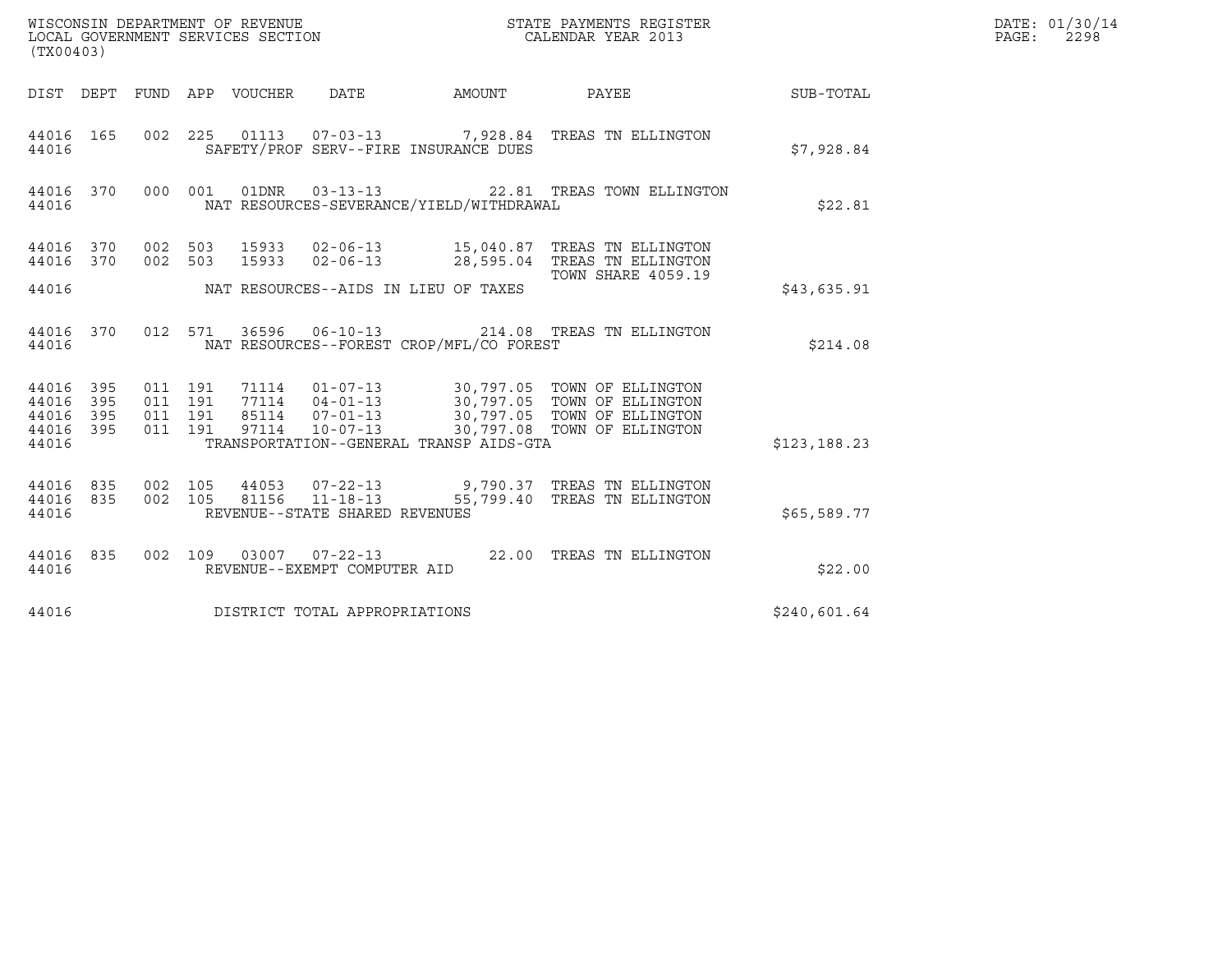| (TX00403)                                                 |                   |         |                                                                      |                                          | $\tt WISCONSIM DEPARTMENT OF REVENUE$ $\tt WISCONSIMENTS REGISTER$<br>LOCAL GOVERNMENT SERVICES SECTION $\tt CALENDAR YEAR$<br>2013 |                                                            | DATE: 01/30/14<br>$\mathtt{PAGE:}$<br>2299 |
|-----------------------------------------------------------|-------------------|---------|----------------------------------------------------------------------|------------------------------------------|-------------------------------------------------------------------------------------------------------------------------------------|------------------------------------------------------------|--------------------------------------------|
|                                                           |                   |         |                                                                      |                                          |                                                                                                                                     | DIST DEPT FUND APP VOUCHER DATE AMOUNT PAYEE THE SUB-TOTAL |                                            |
| 44018                                                     |                   |         |                                                                      | SAFETY/PROF SERV--FIRE INSURANCE DUES    | 44018 165 002 225 01114 07-03-13 16,700.64 TREAS TN FREEDOM                                                                         | \$16,700.64                                                |                                            |
| 44018 370<br>44018                                        |                   |         |                                                                      | NAT RESOURCES--FOREST CROP/MFL/CO FOREST | 012 571 36597 06-10-13 13.80 TREAS TN FREEDOM                                                                                       | \$13.80                                                    |                                            |
| 44018 395<br>44018                                        |                   |         |                                                                      | TRANSPORTATION--HIGHWAY SAFETY-FEDERAL   | 011 185 86165 09-03-13 4,000.00 TREAS TN FREEDOM                                                                                    | \$4,000.00                                                 |                                            |
| 44018 395<br>44018 395<br>44018 395<br>44018 395<br>44018 |                   |         |                                                                      | TRANSPORTATION--GENERAL TRANSP AIDS-GTA  |                                                                                                                                     | \$233, 202.12                                              |                                            |
| 44018 395<br>44018                                        |                   |         |                                                                      | TRANSPORTATION--LRIP/TRIP/MSIP GRANTS    | 011  278  79303  06-27-13  30,455.78  TREAS TN FREEDOM                                                                              | \$30,455.78                                                |                                            |
| 44018 455<br>44018                                        |                   |         | JUSTICE--LAW ENFORCEMENT TRAINING                                    |                                          | 002 231 00283 02-08-13 640.00 TREAS TN FREEDOM                                                                                      | \$640.00                                                   |                                            |
| 44018 505<br>44018                                        |                   |         |                                                                      | DOA--JUSTICE-ASSISTANCE-FEDERAL ARRA FDS | 002 650 09133 05-06-13 1,570.00 TREAS TN FREEDOM                                                                                    | \$1,570.00                                                 |                                            |
| 44018 835<br>44018                                        | 44018 835 002 105 | 002 105 | 44054 07-22-13<br>81157   11-18-13<br>REVENUE--STATE SHARED REVENUES |                                          | 24,413.91 TREAS TN FREEDOM<br>156,128.18 TREAS TN FREEDOM                                                                           | \$180,542.09                                               |                                            |
| 44018 835<br>44018                                        |                   |         | REVENUE--EXEMPT COMPUTER AID                                         |                                          | 002 109 03008 07-22-13 728.00 TREAS TN FREEDOM                                                                                      | \$728.00                                                   |                                            |
| 44018 835<br>44018                                        |                   |         | REVENUE--LOTTERY CREDIT -                                            |                                          | 021  363  35783  03-25-13  4, 232.52  TREAS TN FREEDOM                                                                              | \$4,232.52                                                 |                                            |
| 44018                                                     |                   |         | DISTRICT TOTAL APPROPRIATIONS                                        |                                          |                                                                                                                                     | \$472,084.95                                               |                                            |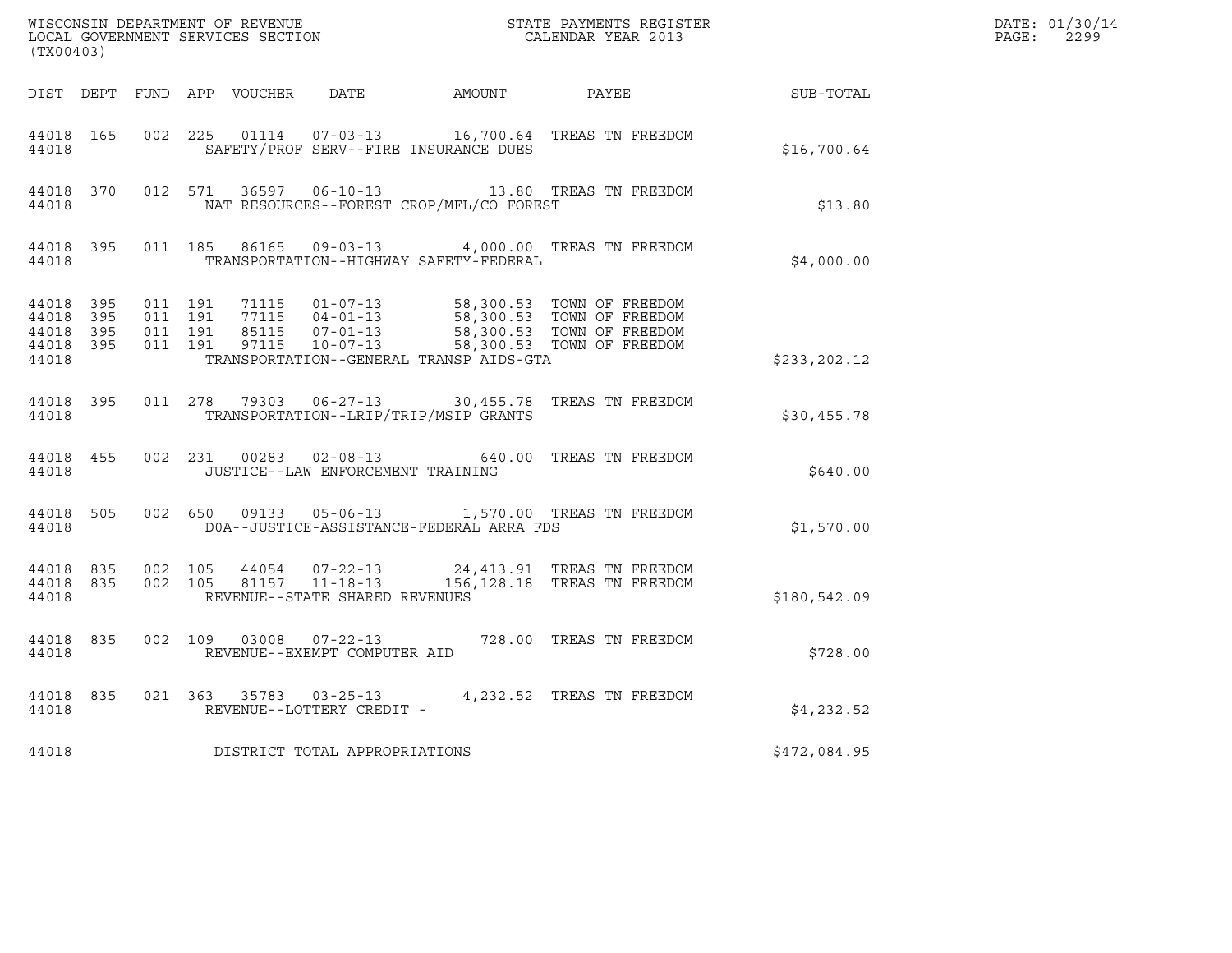| (TX00403)                                                                                                                                                                                                                                                |                                                                                                                                                                                           |                                                                                                                                                                                                                          |                                                                           |                                                                                                                                                                                                                                                 |                                                                       |                                          | WISCONSIN DEPARTMENT OF REVENUE<br>LOCAL GOVERNMENT SERVICES SECTION<br>CALENDAR YEAR 2013                                                             | R            | DATE: 01/30/14<br>PAGE:<br>2300 |
|----------------------------------------------------------------------------------------------------------------------------------------------------------------------------------------------------------------------------------------------------------|-------------------------------------------------------------------------------------------------------------------------------------------------------------------------------------------|--------------------------------------------------------------------------------------------------------------------------------------------------------------------------------------------------------------------------|---------------------------------------------------------------------------|-------------------------------------------------------------------------------------------------------------------------------------------------------------------------------------------------------------------------------------------------|-----------------------------------------------------------------------|------------------------------------------|--------------------------------------------------------------------------------------------------------------------------------------------------------|--------------|---------------------------------|
| DIST DEPT                                                                                                                                                                                                                                                |                                                                                                                                                                                           |                                                                                                                                                                                                                          |                                                                           | FUND APP VOUCHER                                                                                                                                                                                                                                |                                                                       |                                          | DATE AMOUNT PAYEE SUB-TOTAL                                                                                                                            |              |                                 |
| 44020 165<br>44020                                                                                                                                                                                                                                       |                                                                                                                                                                                           |                                                                                                                                                                                                                          |                                                                           |                                                                                                                                                                                                                                                 |                                                                       | SAFETY/PROF SERV--FIRE INSURANCE DUES    | 002 225 01115 07-03-13 79,810.73 TREAS TN GRAND CHUTE                                                                                                  | \$79,810.73  |                                 |
| 44020<br>44020                                                                                                                                                                                                                                           | 370                                                                                                                                                                                       |                                                                                                                                                                                                                          | 012 571                                                                   |                                                                                                                                                                                                                                                 |                                                                       | NAT RESOURCES--FOREST CROP/MFL/CO FOREST | 36598  06-10-13  53.08  TREAS TN GRAND CHUTE                                                                                                           | \$53.08      |                                 |
| 44020<br>44020<br>44020<br>44020<br>44020<br>44020<br>44020<br>44020<br>44020<br>44020<br>44020<br>44020<br>44020<br>44020<br>44020<br>44020<br>44020<br>44020<br>44020<br>44020<br>44020<br>44020<br>44020<br>44020<br>44020<br>44020<br>44020<br>44020 | 395<br>395<br>395<br>395<br>395<br>395<br>395<br>395<br>395<br>395<br>395<br>395<br>395<br>395<br>395<br>395<br>395<br>395<br>395<br>395<br>395<br>395<br>395<br>395<br>395<br>395<br>395 | 011 185<br>011 185<br>011 185<br>011 185<br>011 185<br>011 185<br>011 185<br>011 185<br>011 185<br>011 185<br>011 185<br>011 185<br>011 185<br>011 185<br>011 185<br>011 185<br>011 185<br>011 185<br>011 185<br>011 185 | 011 185<br>011 185<br>011 185<br>011 185<br>011 185<br>011 185<br>011 185 | 62504<br>63073<br>63073<br>63793<br>63793<br>63793<br>64524<br>66219<br>68457<br>74402<br>75885<br>75885<br>75885<br>75885<br>75885<br>75885<br>75885<br>75885<br>75885<br>75885<br>77665<br>84661<br>87395<br>87395<br>89647<br>90532<br>94611 |                                                                       | TRANSPORTATION--HIGHWAY SAFETY-FEDERAL   |                                                                                                                                                        | \$25,884.37  |                                 |
| 44020 395<br>44020<br>44020<br>44020<br>44020                                                                                                                                                                                                            | 395<br>395<br>395                                                                                                                                                                         | 011<br>011                                                                                                                                                                                                               | 011 191<br>191<br>191<br>011 191                                          | 77116<br>85116<br>97116                                                                                                                                                                                                                         | 04-01-13<br>$07 - 01 - 13$<br>$10 - 07 - 13$                          | TRANSPORTATION--GENERAL TRANSP AIDS-GTA  | 71116  01-07-13  190,151.32  TOWN OF GRAND CHUTE<br>190,151.32 TOWN OF GRAND CHUTE<br>190,151.32 TOWN OF GRAND CHUTE<br>190,151.35 TOWN OF GRAND CHUTE | \$760,605.31 |                                 |
| 44020<br>44020 455<br>44020                                                                                                                                                                                                                              | 455                                                                                                                                                                                       | 002                                                                                                                                                                                                                      | 231<br>002 231                                                            | 00067<br>00298                                                                                                                                                                                                                                  | $11 - 01 - 13$<br>$02 - 08 - 13$<br>JUSTICE--LAW ENFORCEMENT TRAINING |                                          | 160.00 TREAS TN GRAND CHUTE<br>4,000.00 TREAS TN GRAND CHUTE                                                                                           | \$4,160.00   |                                 |
| 44020 835<br>44020<br>44020                                                                                                                                                                                                                              | 835                                                                                                                                                                                       |                                                                                                                                                                                                                          | 002 105<br>002 105                                                        | 44055<br>81158                                                                                                                                                                                                                                  | $07 - 22 - 13$<br>11-18-13<br>REVENUE--STATE SHARED REVENUES          |                                          | 40,318.60 TREAS TN GRAND CHUTE<br>231,027.99 TREAS TN GRAND CHUTE                                                                                      | \$271,346.59 |                                 |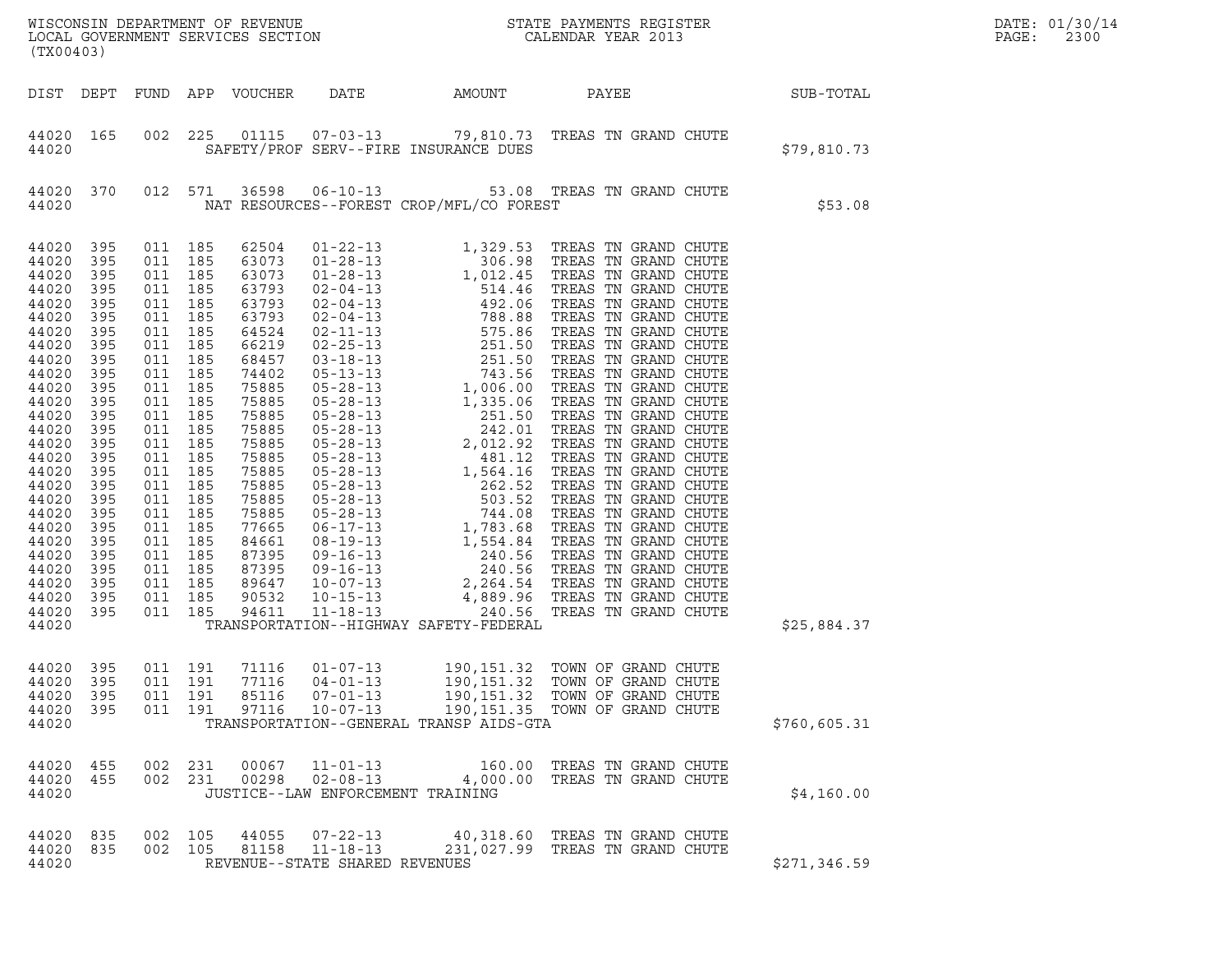| WISCONSIN DEPARTMENT OF REVENUE<br>LOCAL GOVERNMENT SERVICES SECTION<br>(TX00403) |             |     |                |                                                |           | STATE PAYMENTS REGISTER<br>CALENDAR YEAR 2013 |                | DATE: 01/30/14<br>2301<br>PAGE: |
|-----------------------------------------------------------------------------------|-------------|-----|----------------|------------------------------------------------|-----------|-----------------------------------------------|----------------|---------------------------------|
| DIST<br>DEPT                                                                      | <b>FUND</b> | APP | <b>VOUCHER</b> | DATE                                           | AMOUNT    | PAYEE                                         | SUB-TOTAL      |                                 |
| 835<br>44020<br>44020                                                             | 002         | 109 | 03009          | $07 - 22 - 13$<br>REVENUE--EXEMPT COMPUTER AID | 65,935.00 | TREAS TN GRAND CHUTE                          | \$65,935.00    |                                 |
| 44020                                                                             |             |     |                | DISTRICT TOTAL APPROPRIATIONS                  |           |                                               | \$1,207,795.08 |                                 |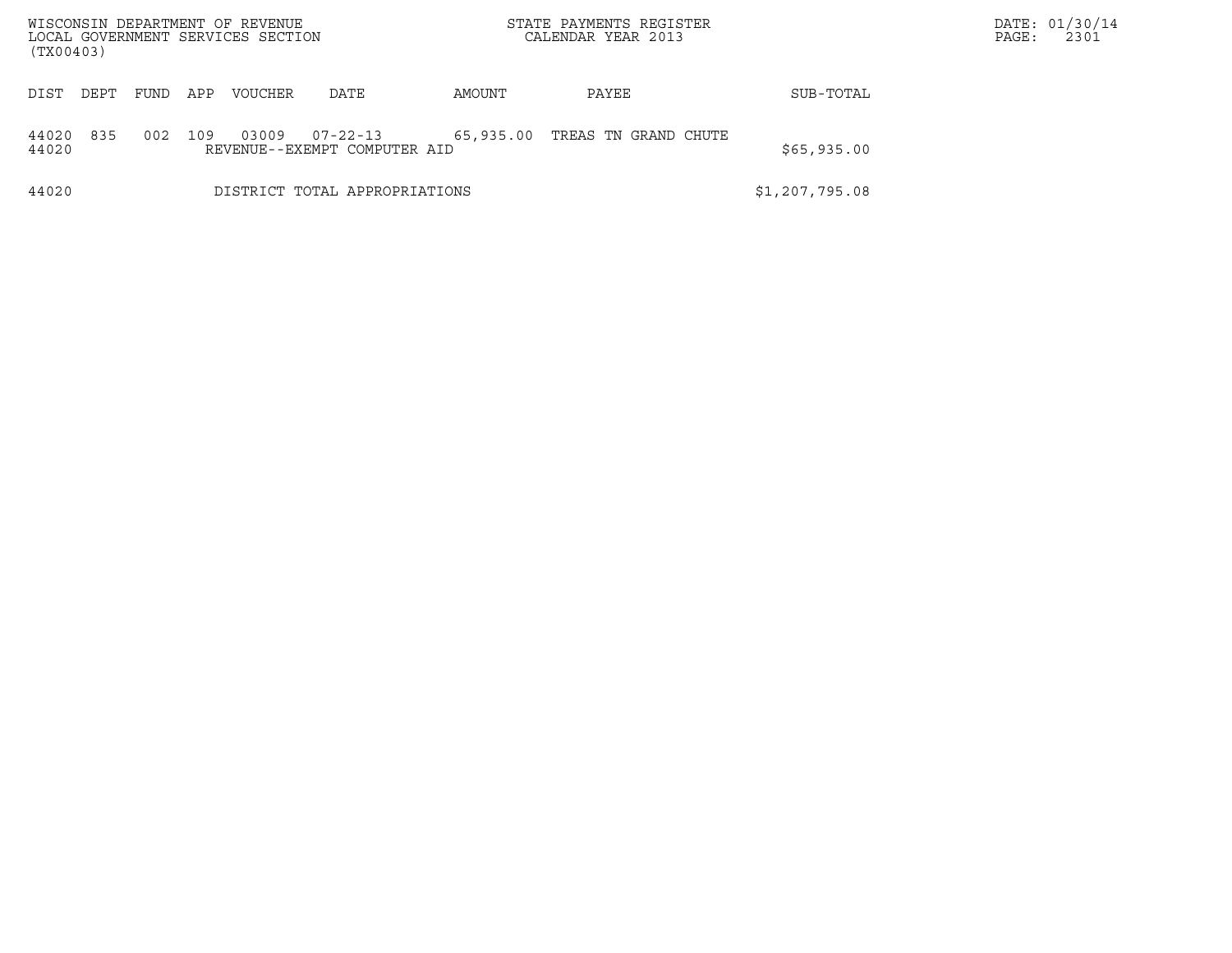|                                                       |     |         |                               |                        |                                                  |                                          |                                                                          | DATE: 01/30/14<br>PAGE:<br>2302 |  |
|-------------------------------------------------------|-----|---------|-------------------------------|------------------------|--------------------------------------------------|------------------------------------------|--------------------------------------------------------------------------|---------------------------------|--|
| (TX00403)                                             |     |         |                               |                        |                                                  |                                          |                                                                          |                                 |  |
| DIST DEPT                                             |     |         |                               | FUND APP VOUCHER DATE  |                                                  | AMOUNT                                   | PAYEE                                                                    | <b>SUB-TOTAL</b>                |  |
| 44022 165<br>44022                                    |     |         |                               |                        |                                                  | SAFETY/PROF SERV--FIRE INSURANCE DUES    | 002 225 01116 07-03-13 37,839.51 TREAS TN GREENVILLE                     | \$37,839.51                     |  |
| 44022 370<br>44022 370<br>44022                       |     |         | 000 001                       | 01DNR<br>000 001 02DNR | $03 - 13 - 13$<br>$07 - 03 - 13$                 | NAT RESOURCES-SEVERANCE/YIELD/WITHDRAWAL | 82.23 TREAS TOWN GREENVILLE<br>205.34 TREAS TOWN GREENVILLE              | \$287.57                        |  |
| 44022 370<br>44022                                    |     |         |                               |                        |                                                  | NAT RESOURCES--AIDS IN LIEU OF TAXES     | 002 503 15934 02-06-13 2,212.11 TREAS TN GREENVILLE<br>TOWN SHARE 237.89 | \$2,212.11                      |  |
|                                                       |     |         |                               |                        |                                                  |                                          |                                                                          |                                 |  |
| 44022 370<br>44022                                    |     |         |                               |                        |                                                  | NAT RESOURCES--FOREST CROP/MFL/CO FOREST | 012 571 36599 06-10-13 124.40 TREAS TN GREENVILLE                        | \$124.40                        |  |
| 44022<br>44022 395<br>44022 395<br>44022 395<br>44022 | 395 | 011 191 | 011 191<br>011 191<br>011 191 |                        |                                                  | TRANSPORTATION--GENERAL TRANSP AIDS-GTA  |                                                                          | \$217,754.62                    |  |
| 44022 835<br>44022 835<br>44022                       |     |         | 002 105<br>002 105            | 44056                  | 81159 11-18-13<br>REVENUE--STATE SHARED REVENUES |                                          | 07-22-13 5,516.19 TREAS TN GREENVILLE<br>72,267.25 TREAS TN GREENVILLE   | \$77,783.44                     |  |
| 44022 835<br>44022                                    |     |         |                               |                        | REVENUE--EXEMPT COMPUTER AID                     |                                          | 002 109 03010 07-22-13 56,571.00 TREAS TN GREENVILLE                     | \$56,571.00                     |  |
| 44022 835<br>44022                                    |     |         |                               |                        | REVENUE--LOTTERY CREDIT -                        |                                          | 021  363  35784  03-25-13  4,882.51  TREAS TN GREENVILLE                 | \$4,882.51                      |  |
| 44022                                                 |     |         |                               |                        | DISTRICT TOTAL APPROPRIATIONS                    |                                          |                                                                          | \$397,455.16                    |  |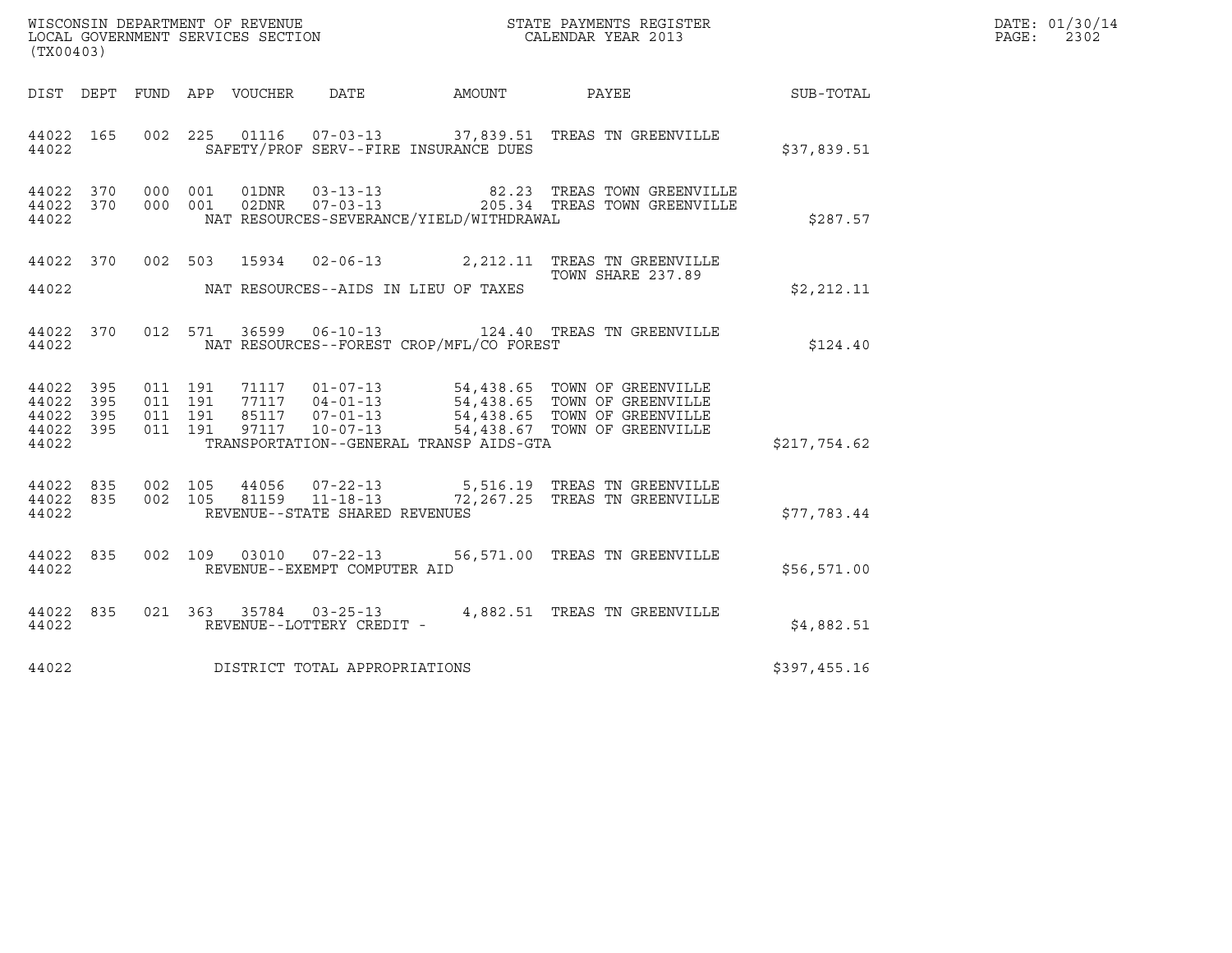| (TX00403)                                             |           |                    |                    |                                  |                                                  |                                                | WISCONSIN DEPARTMENT OF REVENUE<br>LOCAL GOVERNMENT SERVICES SECTION<br>CALENDAR YEAR 2013                                    |              | DATE: 01/30/14<br>PAGE:<br>2303 |
|-------------------------------------------------------|-----------|--------------------|--------------------|----------------------------------|--------------------------------------------------|------------------------------------------------|-------------------------------------------------------------------------------------------------------------------------------|--------------|---------------------------------|
|                                                       |           |                    |                    |                                  |                                                  |                                                |                                                                                                                               |              |                                 |
| 44024                                                 | 44024 165 |                    |                    |                                  |                                                  | SAFETY/PROF SERV--FIRE INSURANCE DUES          | 002 225 01117 07-03-13 4,062.15 TREAS TN HORTONIA                                                                             | \$4,062.15   |                                 |
| 44024                                                 | 44024 370 |                    |                    |                                  |                                                  | NAT RESOURCES-SEVERANCE/YIELD/WITHDRAWAL       | 000 001 01DNR 03-13-13 117.13 TREAS TOWN HORTONIA                                                                             | \$117.13     |                                 |
|                                                       |           |                    |                    |                                  |                                                  | 44024 MAT RESOURCES--AIDS IN LIEU OF TAXES     | 44024 370 002 503 16287 03-05-13 911.08 TREAS TN HORTONIA<br>TOWN SHARE 121.46                                                | \$911.08     |                                 |
|                                                       |           |                    |                    |                                  |                                                  | 44024 NAT RESOURCES--FOREST CROP/MFL/CO FOREST | 44024 370 012 571 36600 06-10-13 136.40 TREAS TN HORTONIA                                                                     | \$136.40     |                                 |
| 44024                                                 | 44024 370 |                    | 012 579            | 44024 370 012 579 18692<br>18692 |                                                  | NAT RESOURCES--AIDS IN LIEU OF TAXES           | 04-15-13                             3.71   TREAS TN HORTONIA<br>04-15-13                         37.13   TREAS TOWN HORTONIA | \$40.84      |                                 |
| 44024 395<br>44024 395<br>44024<br>44024 395<br>44024 | 395       | 011 191<br>011 191 | 011 191<br>011 191 |                                  |                                                  | TRANSPORTATION--GENERAL TRANSP AIDS-GTA        |                                                                                                                               | \$42,509.36  |                                 |
| 44024 835<br>44024                                    | 44024 835 | 002 105<br>002 105 |                    |                                  | 81160 11-18-13<br>REVENUE--STATE SHARED REVENUES |                                                | 44057  07-22-13   1,764.52  TREAS TN HORTONIA<br>10,009.69 TREAS TN HORTONIA                                                  | \$11,774.21  |                                 |
| 44024 835<br>44024                                    |           |                    |                    |                                  | REVENUE--EXEMPT COMPUTER AID                     |                                                | 002 109 03011 07-22-13 2,718.00 TREAS TN HORTONIA                                                                             | \$2,718.00   |                                 |
| 44024                                                 |           |                    |                    |                                  | DISTRICT TOTAL APPROPRIATIONS                    |                                                |                                                                                                                               | \$62, 269.17 |                                 |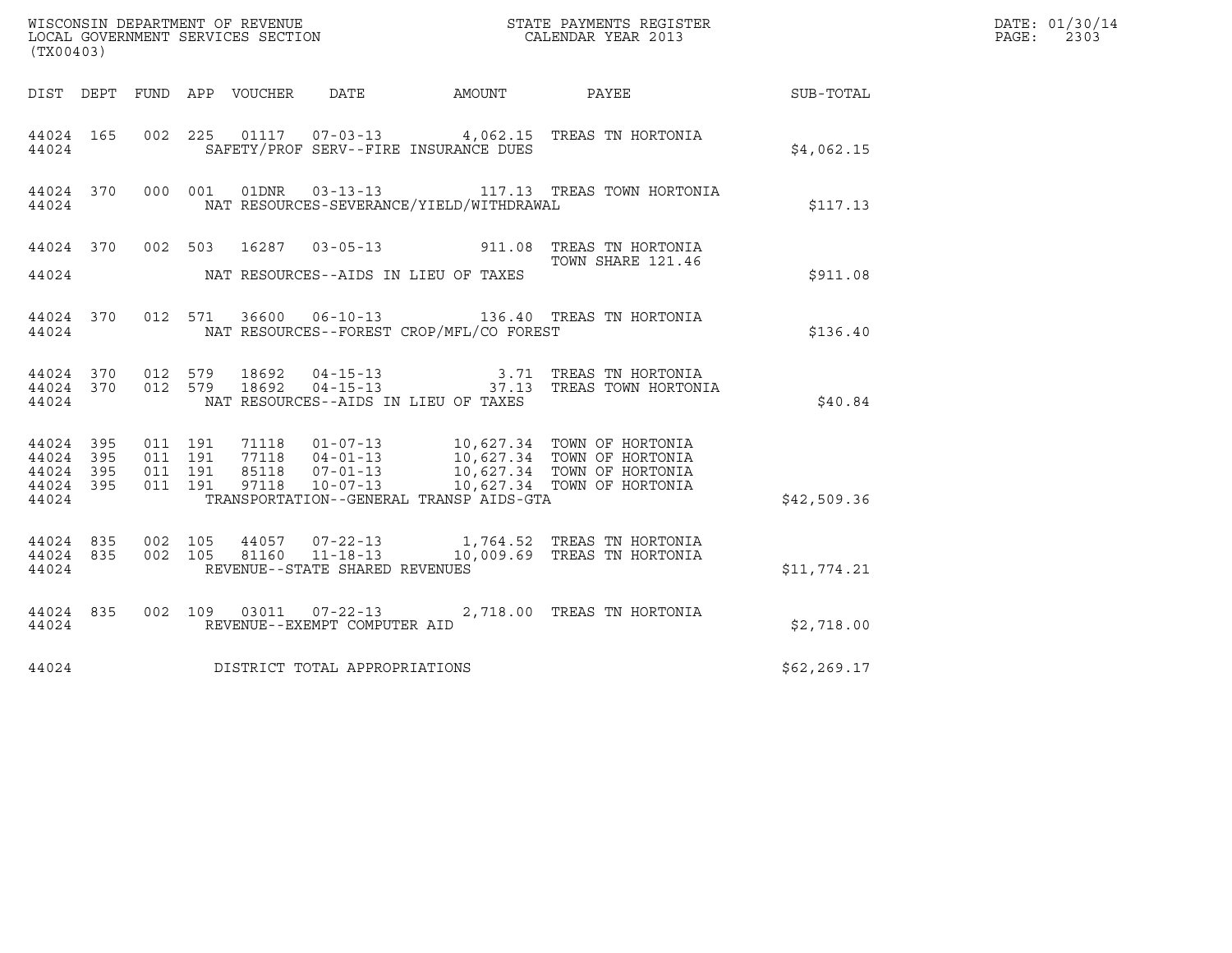| (TX00403)                                     |                        |                                          |         | WISCONSIN DEPARTMENT OF REVENUE<br>LOCAL GOVERNMENT SERVICES SECTION |                                                          |                                          | STATE PAYMENTS REGISTER<br>CALENDAR YEAR 2013                                                                                                                                      |              | DATE: 01/30/14<br>$\mathtt{PAGE:}$<br>2304 |
|-----------------------------------------------|------------------------|------------------------------------------|---------|----------------------------------------------------------------------|----------------------------------------------------------|------------------------------------------|------------------------------------------------------------------------------------------------------------------------------------------------------------------------------------|--------------|--------------------------------------------|
|                                               |                        |                                          |         | DIST DEPT FUND APP VOUCHER DATE                                      |                                                          |                                          | AMOUNT PAYEE SUB-TOTAL                                                                                                                                                             |              |                                            |
| 44026 165<br>44026                            |                        |                                          |         |                                                                      |                                                          | SAFETY/PROF SERV--FIRE INSURANCE DUES    | 002 225 01118 07-03-13 4,447.64 TREAS TN KAUKAUNA                                                                                                                                  | \$4,447.64   |                                            |
| 44026                                         | 44026 370              |                                          |         |                                                                      |                                                          | NAT RESOURCES--FOREST CROP/MFL/CO FOREST | 012 571 36601 06-10-13 6.80 TREAS TN KAUKAUNA                                                                                                                                      | \$6.80       |                                            |
| 44026 395<br>44026<br>44026<br>44026<br>44026 | 395<br>395<br>395      | 011 191<br>011 191<br>011 191<br>011 191 |         | 71119<br>85119<br>97119                                              |                                                          | TRANSPORTATION--GENERAL TRANSP AIDS-GTA  | 01-07-13 19,058.29 TOWN OF KAUKAUNA<br>77119  04-01-13  19,058.29  TOWN OF KAUKAUNA<br>07-01-13         19,058.29  TOWN OF KAUKAUNA<br>10-07-13        19,058.30  TOWN OF KAUKAUNA | \$76, 233.17 |                                            |
| 44026 505<br>44026                            |                        |                                          |         |                                                                      |                                                          | DOA--TRANSMISSION LINE FEE DISTRIBUTION  | 002 174 58370 04-26-13 925.00 TREAS TN KAUKAUNA                                                                                                                                    | \$925.00     |                                            |
| 44026                                         | 44026 835<br>44026 835 |                                          | 002 105 |                                                                      | 002 105 81161 11-18-13<br>REVENUE--STATE SHARED REVENUES |                                          | 44058 07-22-13 64,438.28 TREAS TN KAUKAUNA<br>365,404.73 TREAS TN KAUKAUNA                                                                                                         | \$429,843.01 |                                            |
| 44026                                         | 44026 835              |                                          |         |                                                                      | REVENUE--EXEMPT COMPUTER AID                             |                                          | 002 109 03012 07-22-13 35.00 TREAS TN KAUKAUNA                                                                                                                                     | \$35.00      |                                            |
| 44026                                         |                        |                                          |         |                                                                      | DISTRICT TOTAL APPROPRIATIONS                            |                                          |                                                                                                                                                                                    | \$511,490.62 |                                            |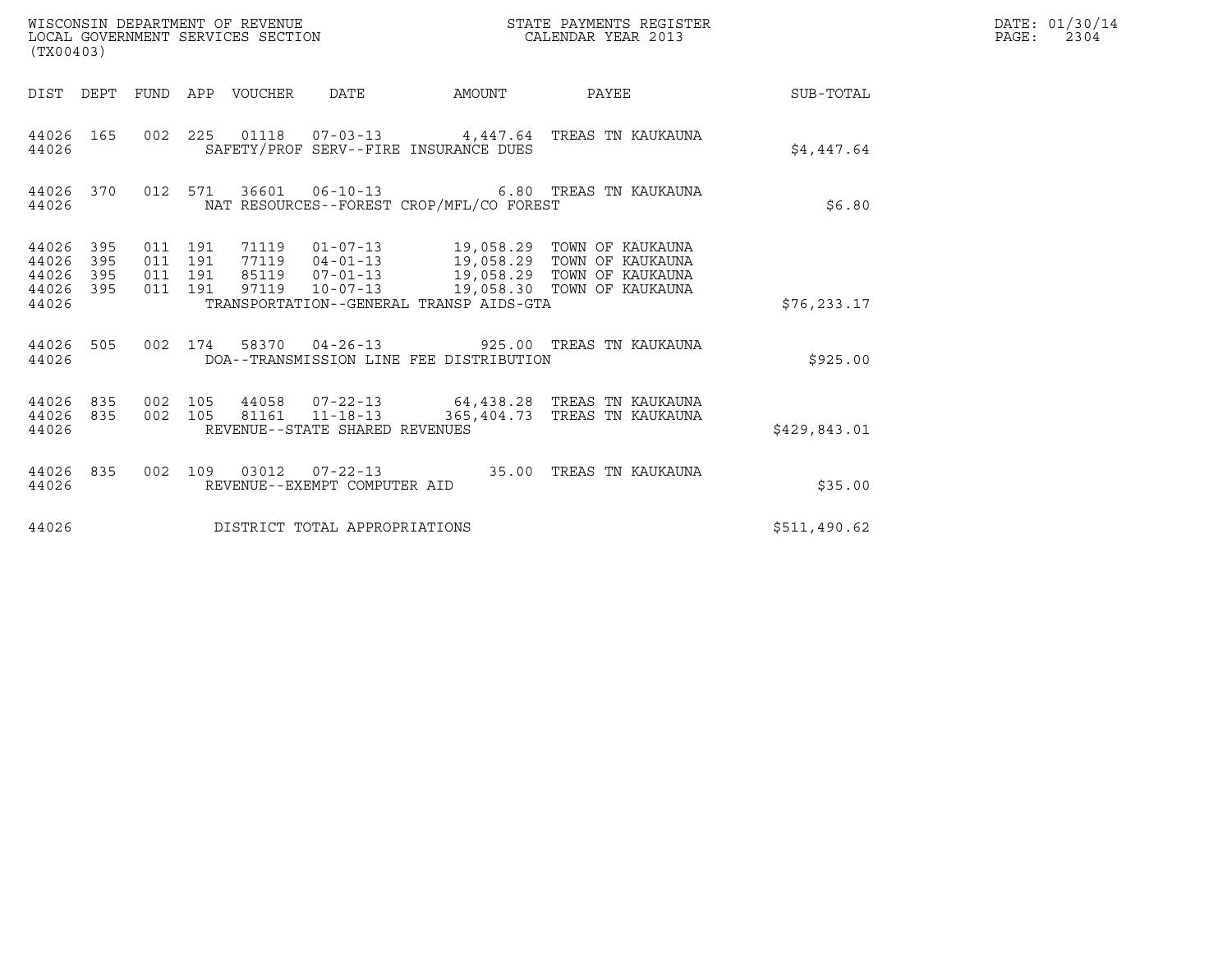|                                 |                         |                                          |  |       |                                |                                                                                                  |                                                                                                                                                                                          |             | DATE: 01/30/14            |
|---------------------------------|-------------------------|------------------------------------------|--|-------|--------------------------------|--------------------------------------------------------------------------------------------------|------------------------------------------------------------------------------------------------------------------------------------------------------------------------------------------|-------------|---------------------------|
| (TX00403)                       |                         |                                          |  |       |                                |                                                                                                  |                                                                                                                                                                                          |             | $\mathtt{PAGE}$ :<br>2305 |
|                                 |                         |                                          |  |       |                                |                                                                                                  | DIST DEPT FUND APP VOUCHER DATE AMOUNT PAYEE                                                                                                                                             | SUB-TOTAL   |                           |
| 44028 165<br>44028              |                         |                                          |  |       |                                | SAFETY/PROF SERV--FIRE INSURANCE DUES                                                            | 002  225  01119  07-03-13  2,085.34  TREAS TN LIBERTY                                                                                                                                    | \$2,085.34  |                           |
| 44028                           |                         |                                          |  |       |                                | 44028 370 000 001 04DNR 10-23-13 293.39 TOWN LIBERTY<br>NAT RESOURCES-SEVERANCE/YIELD/WITHDRAWAL |                                                                                                                                                                                          | \$293.39    |                           |
| 44028 370<br>44028<br>44028 370 | 370                     | 002 503<br>002 503<br>002 503            |  | 15935 |                                |                                                                                                  | 15935 02-06-13 8,420.51 TREAS TN LIBERTY<br>15935 02-06-13 8,344.10 TREAS TN LIBERTY<br>02-06-13 2,163.90 TREAS TN LIBERTY<br>TOWN SHARE 536.10                                          |             |                           |
| 44028                           |                         |                                          |  |       |                                | NAT RESOURCES--AIDS IN LIEU OF TAXES                                                             |                                                                                                                                                                                          | \$18,928.51 |                           |
| 44028                           |                         |                                          |  |       |                                | NAT RESOURCES--FOREST CROP/MFL/CO FOREST                                                         | 44028 370 012 571 36602 06-10-13 524.79 TREAS TN LIBERTY                                                                                                                                 | \$524.79    |                           |
| 44028                           |                         |                                          |  |       |                                | NAT RESOURCES--AIDS IN LIEU OF TAXES                                                             | 44028 370 012 579 18693 04-15-13 453.74 TREAS TOWN LIBERTY                                                                                                                               | \$453.74    |                           |
| 44028 395<br>44028<br>44028     | 395<br>395<br>44028 395 | 011 191<br>011 191<br>011 191<br>011 191 |  |       |                                |                                                                                                  | 71120  01-07-13  10,787.98  TOWN OF LIBERTY<br>77120  04-01-13  10,787.98  TOWN OF LIBERTY<br>85120  07-01-13  10,787.98  TOWN OF LIBERTY<br>97120  10-07-13  10,788.01  TOWN OF LIBERTY |             |                           |
| 44028                           |                         |                                          |  |       |                                | TRANSPORTATION--GENERAL TRANSP AIDS-GTA                                                          |                                                                                                                                                                                          | \$43,151.95 |                           |
| 44028 835<br>44028              | 44028 835               | 002 105<br>002 105                       |  |       | REVENUE--STATE SHARED REVENUES |                                                                                                  | 44059  07-22-13  2,641.93  TREAS TN LIBERTY<br>81162  11-18-13  14,970.96  TREAS TN LIBERTY                                                                                              | \$17,612.89 |                           |
| 44028                           | 44028 835               |                                          |  |       | REVENUE--EXEMPT COMPUTER AID   |                                                                                                  | 002 109 03013 07-22-13 10.00 TREAS TN LIBERTY                                                                                                                                            | \$10.00     |                           |
| 44028                           |                         |                                          |  |       | DISTRICT TOTAL APPROPRIATIONS  |                                                                                                  |                                                                                                                                                                                          | \$83,060.61 |                           |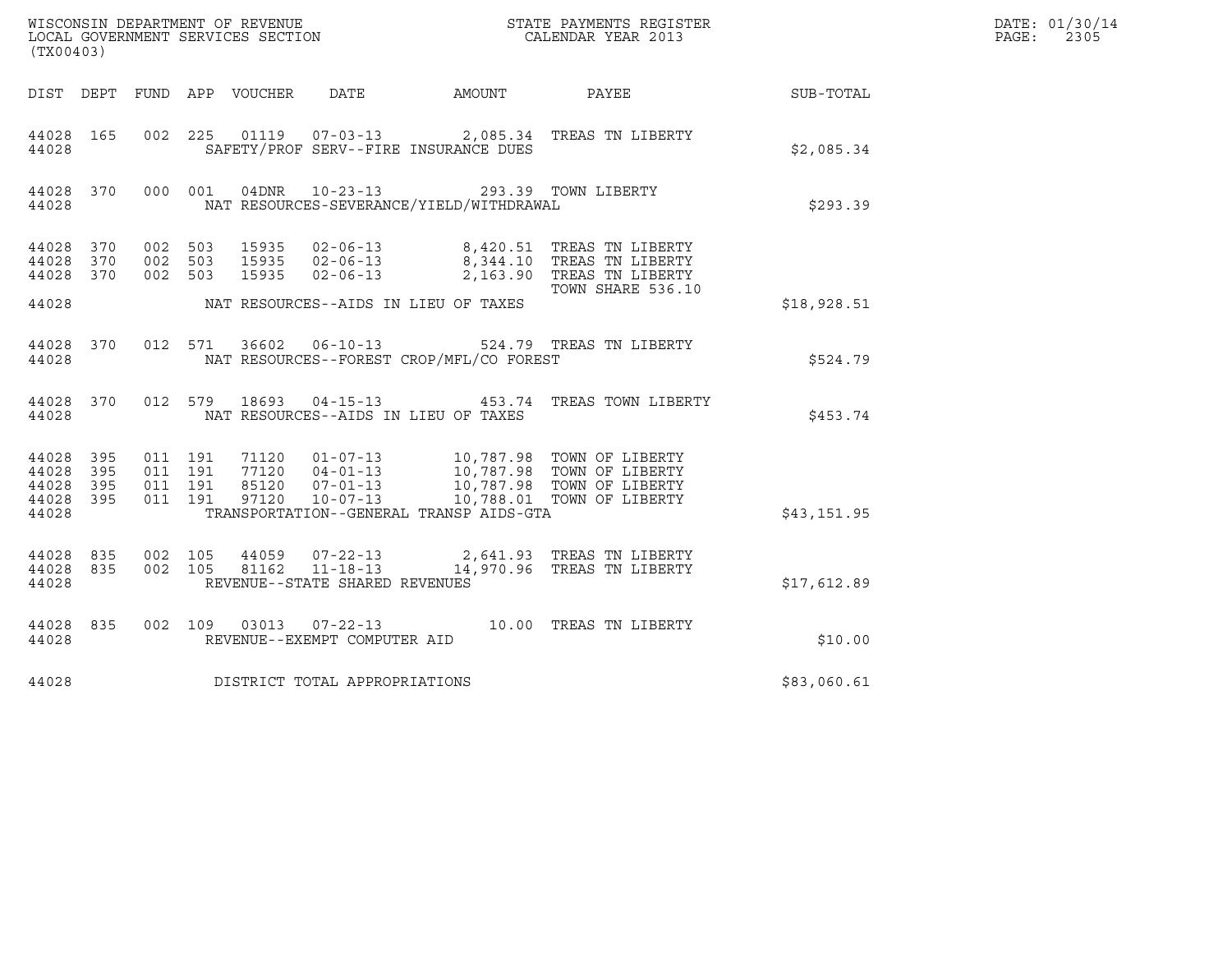| DATE: | 01/30/14 |
|-------|----------|
| PAGE: | 2306     |

| (TX00403)                                                 |     |                               |                    |                                 |                                                  |                                                                                                                                                                                                                         |                                                                                                                                                 |              | DATE: 01/30/14<br>$\mathtt{PAGE:}$<br>2306 |
|-----------------------------------------------------------|-----|-------------------------------|--------------------|---------------------------------|--------------------------------------------------|-------------------------------------------------------------------------------------------------------------------------------------------------------------------------------------------------------------------------|-------------------------------------------------------------------------------------------------------------------------------------------------|--------------|--------------------------------------------|
|                                                           |     |                               |                    | DIST DEPT FUND APP VOUCHER DATE |                                                  |                                                                                                                                                                                                                         | AMOUNT PAYEE SUB-TOTAL                                                                                                                          |              |                                            |
| 44030 165<br>44030                                        |     |                               |                    |                                 |                                                  | 002 225 01120 07-03-13 2,295.82 TREAS TN MAINE<br>SAFETY/PROF SERV--FIRE INSURANCE DUES                                                                                                                                 |                                                                                                                                                 | \$2,295.82   |                                            |
| 44030 370<br>44030 370<br>44030 370<br>44030              |     |                               |                    |                                 |                                                  | NAT RESOURCES-SEVERANCE/YIELD/WITHDRAWAL                                                                                                                                                                                | 000 001 01DNR 03-13-13 1,068.83 TREAS TOWN MAINE<br>000 001 02DNR 07-03-13 1,176.40 TREAS TOWN MAINE<br>000 001 04DNR 10-23-13 50.26 TOWN MAINE | \$2,295.49   |                                            |
| 44030                                                     |     |                               |                    |                                 |                                                  | NAT RESOURCES--AIDS IN LIEU OF TAXES                                                                                                                                                                                    | 44030 370 002 503 16288 03-05-13 38,910.80 TREAS TN MAINE<br><b>TOWN SHARE 3107.86</b>                                                          | \$38,910.80  |                                            |
| 44030 370<br>44030                                        |     |                               |                    |                                 |                                                  | 012 571 36603 06-10-13 627.88 TREAS TN MAINE<br>NAT RESOURCES--FOREST CROP/MFL/CO FOREST                                                                                                                                |                                                                                                                                                 | \$627.88     |                                            |
| 44030 370<br>44030                                        |     |                               | 012 579            | 44030 370 012 579 18694         |                                                  | NAT RESOURCES--AIDS IN LIEU OF TAXES                                                                                                                                                                                    |                                                                                                                                                 | \$2,741.85   |                                            |
| 44030 395<br>44030 395<br>44030 395<br>44030 395<br>44030 |     | 011 191<br>011 191<br>011 191 | 011 191            |                                 |                                                  | 71121  01-07-13  16,105.07 TOWN OF MAINE<br>77121  04-01-13  16,105.07 TOWN OF MAINE<br>85121  07-01-13  16,105.07 TOWN OF MAINE<br>97121  10-07-13  16,105.10 TOWN OF MAINE<br>TRANSPORTATION--GENERAL TRANSP AIDS-GTA |                                                                                                                                                 | \$64,420.31  |                                            |
| 44030 835<br>44030 835<br>44030                           |     |                               | 002 105<br>002 105 |                                 | 44060 07-22-13<br>REVENUE--STATE SHARED REVENUES | 81163  11-18-13  31,188.46  TREAS TN MAINE                                                                                                                                                                              | 5,503.85 TREAS TN MAINE                                                                                                                         | \$36,692.31  |                                            |
| 44030 835<br>44030                                        |     |                               | 002 109            |                                 | REVENUE--EXEMPT COMPUTER AID                     | 03014  07-22-13  1.00 TREAS TN MAINE                                                                                                                                                                                    |                                                                                                                                                 | \$1.00       |                                            |
| 44030<br>44030                                            | 835 |                               |                    |                                 |                                                  | 002 501 00003 02-01-13 151.61 TREAS TN MAINE<br>DOA-PAYMENT FOR MUNICIPAL SERVICES AID                                                                                                                                  |                                                                                                                                                 | \$151.61     |                                            |
| 44030                                                     |     |                               |                    |                                 | DISTRICT TOTAL APPROPRIATIONS                    |                                                                                                                                                                                                                         |                                                                                                                                                 | \$148,137.07 |                                            |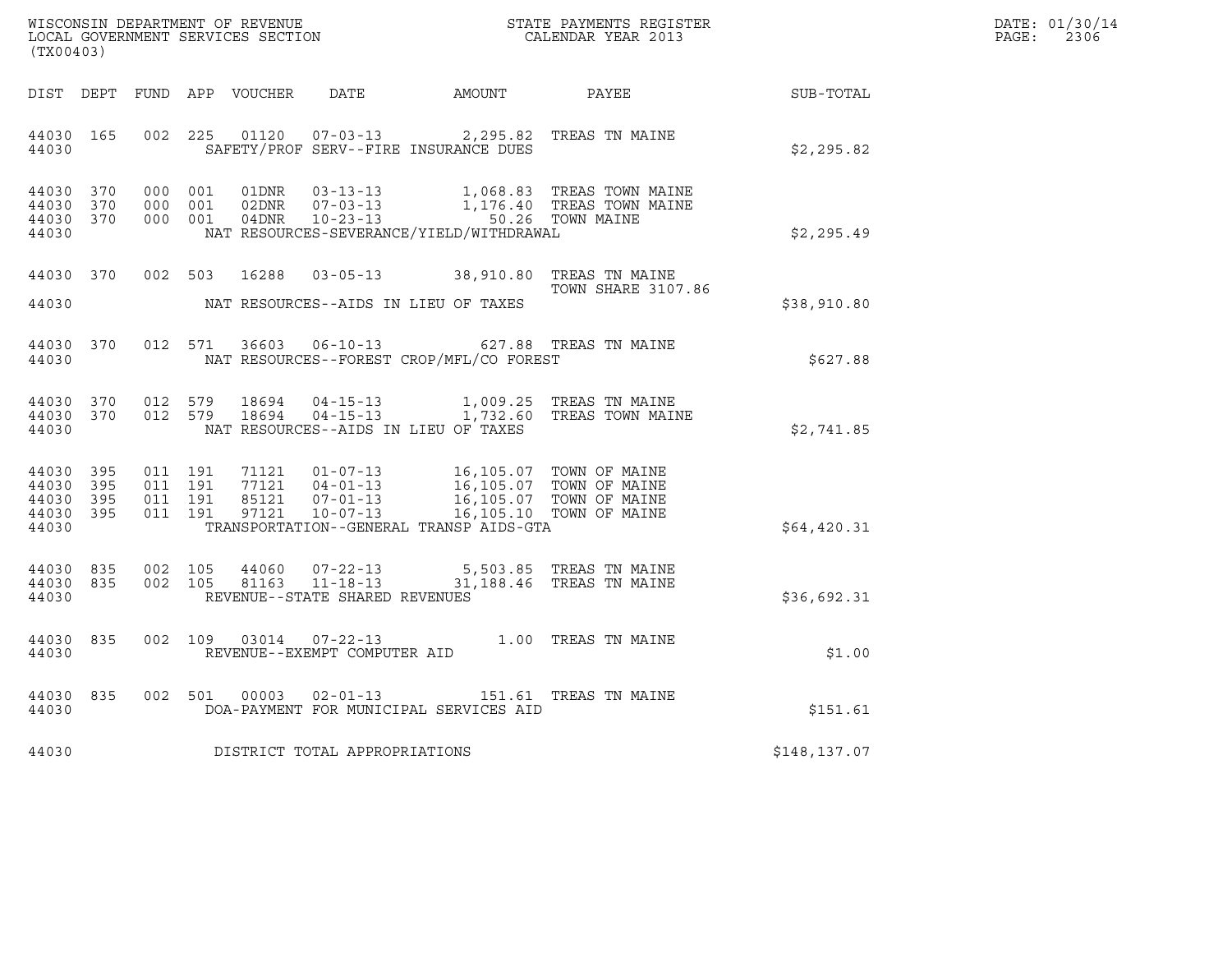| (TX00403)                                |            |                               |         | WISCONSIN DEPARTMENT OF REVENUE<br>LOCAL GOVERNMENT SERVICES SECTION |                                              | STATE PAYMENTS REGISTER<br>CALENDAR YEAR 2013                                                                                                                                                                        |                  | DATE: 01/30/14<br>PAGE: 2307 |
|------------------------------------------|------------|-------------------------------|---------|----------------------------------------------------------------------|----------------------------------------------|----------------------------------------------------------------------------------------------------------------------------------------------------------------------------------------------------------------------|------------------|------------------------------|
|                                          |            |                               |         |                                                                      | DIST DEPT FUND APP VOUCHER DATE AMOUNT PAYEE |                                                                                                                                                                                                                      | <b>SUB-TOTAL</b> |                              |
| 44032 165<br>44032                       |            |                               |         |                                                                      | SAFETY/PROF SERV--FIRE INSURANCE DUES        | 002 225 01121 07-03-13 1,615.63 TREAS TN MAPLE CREEK                                                                                                                                                                 | \$1,615.63       |                              |
|                                          |            |                               |         |                                                                      |                                              | 44032 370 002 503 15936 02-06-13 17.19 TREAS TN MAPLE CREEK                                                                                                                                                          |                  |                              |
| 44032                                    |            |                               |         |                                                                      | NAT RESOURCES--AIDS IN LIEU OF TAXES         | TOWN SHARE 1.39                                                                                                                                                                                                      | \$17.19          |                              |
| 44032                                    |            |                               |         |                                                                      | NAT RESOURCES--FOREST CROP/MFL/CO FOREST     | 44032 370 012 571 36604 06-10-13 162.96 TREAS TN MAPLE CREEK                                                                                                                                                         | \$162.96         |                              |
| 44032 395<br>44032<br>44032<br>44032 395 | 395<br>395 | 011 191<br>011 191<br>011 191 | 011 191 |                                                                      |                                              | 71122   01-07-13   11,585.28   TOWN OF MAPLE CREEK<br>77122   04-01-13   11,585.28   TOWN OF MAPLE CREEK<br>85122   07-01-13   11,585.28   TOWN OF MAPLE CREEK<br>97122   10-07-13   11,585.29   TOWN OF MAPLE CREEK |                  |                              |
| 44032                                    |            |                               |         |                                                                      | TRANSPORTATION--GENERAL TRANSP AIDS-GTA      |                                                                                                                                                                                                                      | \$46,341.13      |                              |
| 44032 505<br>44032                       |            |                               |         |                                                                      | DOA--TRANSMISSION LINE FEE DISTRIBUTION      | 002 174 58370 04-26-13 34,987.00 TREAS TN MAPLE CREEK                                                                                                                                                                | \$34,987.00      |                              |
| 44032 835<br>44032 835<br>44032          |            | 002 105                       |         | REVENUE--STATE SHARED REVENUES                                       |                                              | 002  105  44061  07-22-13  8,198.54  TREAS TN MAPLE CREEK<br>81164  11-18-13  47,436.84  TREAS TN MAPLE CREEK                                                                                                        | \$55,635.38      |                              |
| 44032 835<br>44032                       |            |                               |         | REVENUE--EXEMPT COMPUTER AID                                         |                                              | 002 109 03015 07-22-13 1.00 TREAS TN MAPLE CREEK                                                                                                                                                                     | \$1.00           |                              |
| 44032                                    |            |                               |         | DISTRICT TOTAL APPROPRIATIONS                                        |                                              |                                                                                                                                                                                                                      | \$138,760.29     |                              |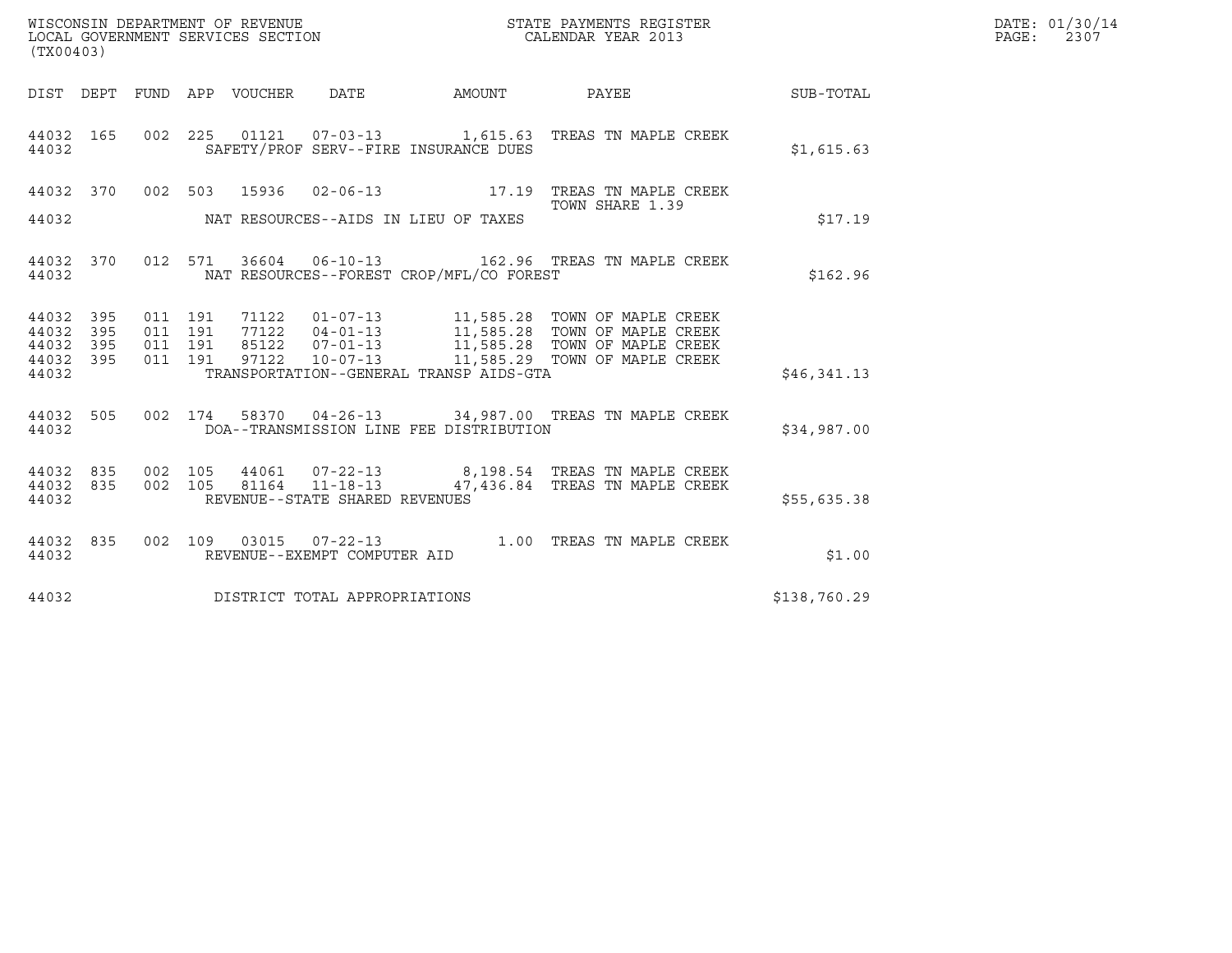| (TX00403)                                         |            |         |                                                                                                                                                                                                                                                 |              | DATE: 01/30/14<br>PAGE:<br>2308 |
|---------------------------------------------------|------------|---------|-------------------------------------------------------------------------------------------------------------------------------------------------------------------------------------------------------------------------------------------------|--------------|---------------------------------|
|                                                   |            |         | DIST DEPT FUND APP VOUCHER DATE<br>AMOUNT PAYEE SUB-TOTAL                                                                                                                                                                                       |              |                                 |
| 44034 165<br>44034                                |            |         | 002 225 01122 07-03-13 6,698.13 TREAS TN ONEIDA<br>SAFETY/PROF SERV--FIRE INSURANCE DUES                                                                                                                                                        | \$6,698.13   |                                 |
| 44034                                             |            |         | 44034 370 000 001 02DNR 07-03-13<br>57.40 TREAS TOWN ONEIDA<br>NAT RESOURCES-SEVERANCE/YIELD/WITHDRAWAL                                                                                                                                         | \$57.40      |                                 |
| 44034                                             |            |         | 44034 370 012 571 36605 06-10-13 106.75 TREAS TN ONEIDA<br>NAT RESOURCES--FOREST CROP/MFL/CO FOREST                                                                                                                                             | \$106.75     |                                 |
| 44034 395<br>44034<br>44034<br>44034 395<br>44034 | 395<br>395 | 011 191 | TRANSPORTATION--GENERAL TRANSP AIDS-GTA                                                                                                                                                                                                         | \$169,000.11 |                                 |
| 44034                                             |            |         | 44034 455 002 231 00468 02-12-13 3,360.00 TREAS TN ONEIDA<br>JUSTICE--LAW ENFORCEMENT TRAINING                                                                                                                                                  | \$3,360.00   |                                 |
| 44034                                             |            |         | $\begin{array}{cccccccc} 44034 & 835 & 002 & 105 & 44062 & 07-22-13 & & 39,387.53 & \text{TREAS TN ONEIDA} \\ 44034 & 835 & 002 & 105 & 81165 & 11-18-13 & & 223,337.41 & \text{TREAS TN ONEIDA} \end{array}$<br>REVENUE--STATE SHARED REVENUES | \$262,724.94 |                                 |
| 44034 835<br>44034                                |            |         | 002 109 03016 07-22-13 9.00 TREAS TN ONEIDA<br>REVENUE--EXEMPT COMPUTER AID                                                                                                                                                                     | \$9.00       |                                 |
| 44034 835<br>44034                                |            |         | 002 501 00003 02-01-13 255.56 TREAS TN ONEIDA<br>DOA-PAYMENT FOR MUNICIPAL SERVICES AID                                                                                                                                                         | \$255.56     |                                 |
| 44034                                             |            |         | DISTRICT TOTAL APPROPRIATIONS                                                                                                                                                                                                                   | \$442,211.89 |                                 |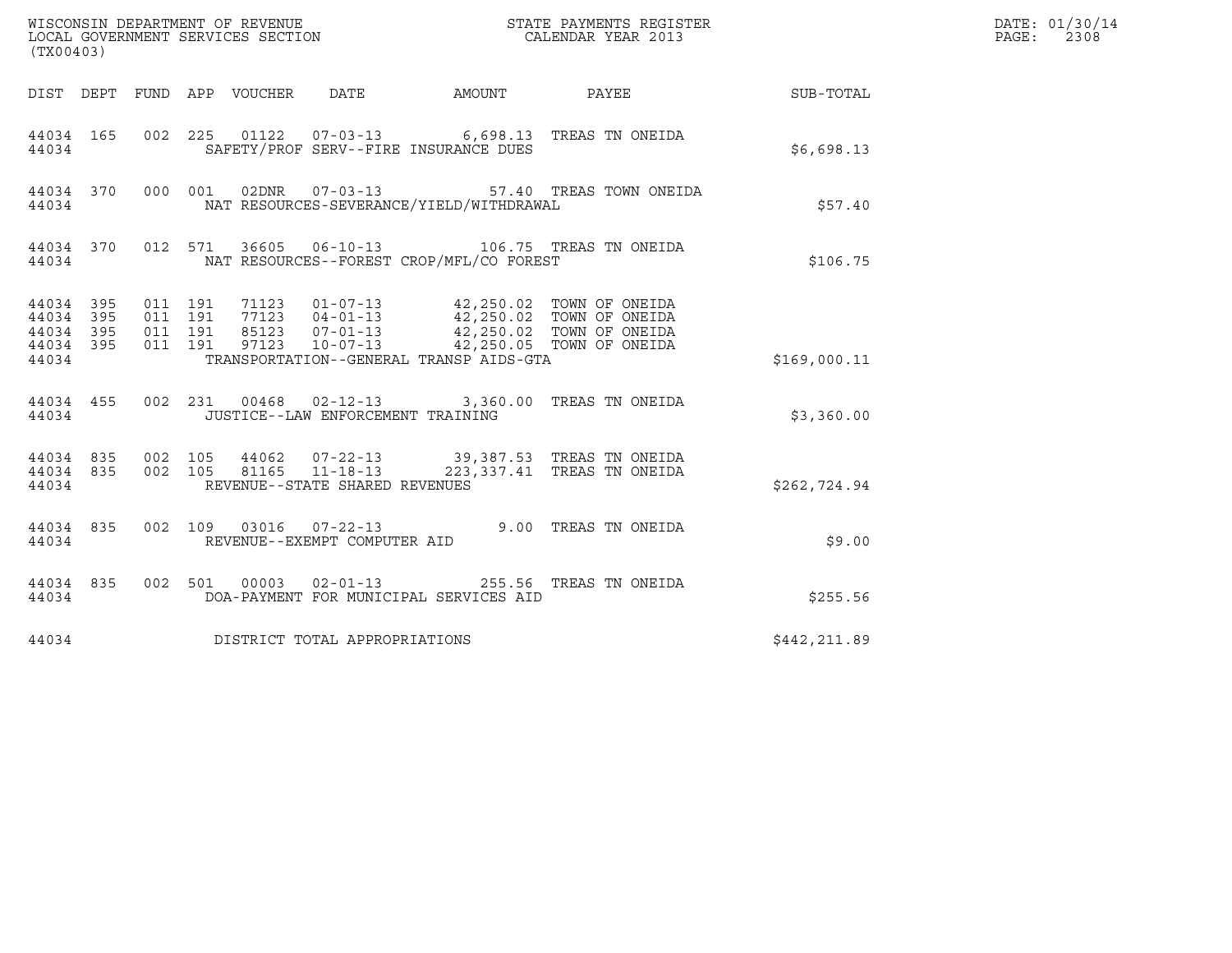| (TX00403)      |                                            |         | WISCONSIN DEPARTMENT OF REVENUE<br>LOCAL GOVERNMENT SERVICES SECTION |                                                                                       | STATE PAYMENTS REGISTER<br>CALENDAR YEAR 2013                                                                                                                        |             | DATE: 01/30/14<br>$\mathtt{PAGE:}$<br>2309 |
|----------------|--------------------------------------------|---------|----------------------------------------------------------------------|---------------------------------------------------------------------------------------|----------------------------------------------------------------------------------------------------------------------------------------------------------------------|-------------|--------------------------------------------|
|                |                                            |         |                                                                      |                                                                                       | DIST DEPT FUND APP VOUCHER DATE AMOUNT PAYEE SUB-TOTAL                                                                                                               |             |                                            |
| 44036          |                                            |         |                                                                      | SAFETY/PROF SERV--FIRE INSURANCE DUES                                                 | 44036 165 002 225 01123 07-03-13 3,549.95 TREAS TN OSBORN                                                                                                            | \$3,549.95  |                                            |
| 44036          |                                            |         |                                                                      | NAT RESOURCES-SEVERANCE/YIELD/WITHDRAWAL                                              | 44036 370 000 001 02DNR 07-03-13 613.44 TREAS TOWN OSBORN                                                                                                            | \$613.44    |                                            |
| 44036          |                                            |         |                                                                      | NAT RESOURCES--FOREST CROP/MFL/CO FOREST                                              | 44036 370 012 571 36606 06-10-13 98.74 TREAS TN OSBORN                                                                                                               | \$98.74     |                                            |
| 44036<br>44036 | 44036 395<br>395<br>44036 395<br>44036 395 | 011 191 |                                                                      | 97124  10-07-13  14,707.88  TOWN OF OSBORN<br>TRANSPORTATION--GENERAL TRANSP AIDS-GTA | 011  191  71124  01-07-13  14,707.85  TOWN OF OSBORN<br>011  191  77124  04-01-13  14,707.85  TOWN OF OSBORN<br>011  191  85124  07-01-13  14,707.85  TOWN OF OSBORN | \$58,831.43 |                                            |
| 44036          | 44036 835                                  |         | REVENUE--STATE SHARED REVENUES                                       |                                                                                       | 44036 835 002 105 44063 07-22-13 2,836.92 TREAS TN OSBORN<br>002 105 81166 11-18-13 16,077.53 TREAS TN OSBORN                                                        | \$18,914.45 |                                            |
| 44036          |                                            |         | REVENUE--EXEMPT COMPUTER AID                                         |                                                                                       | 44036 835 002 109 03017 07-22-13 24.00 TREAS TN OSBORN                                                                                                               | \$24.00     |                                            |
| 44036          |                                            |         | DISTRICT TOTAL APPROPRIATIONS                                        |                                                                                       |                                                                                                                                                                      | \$82,032.01 |                                            |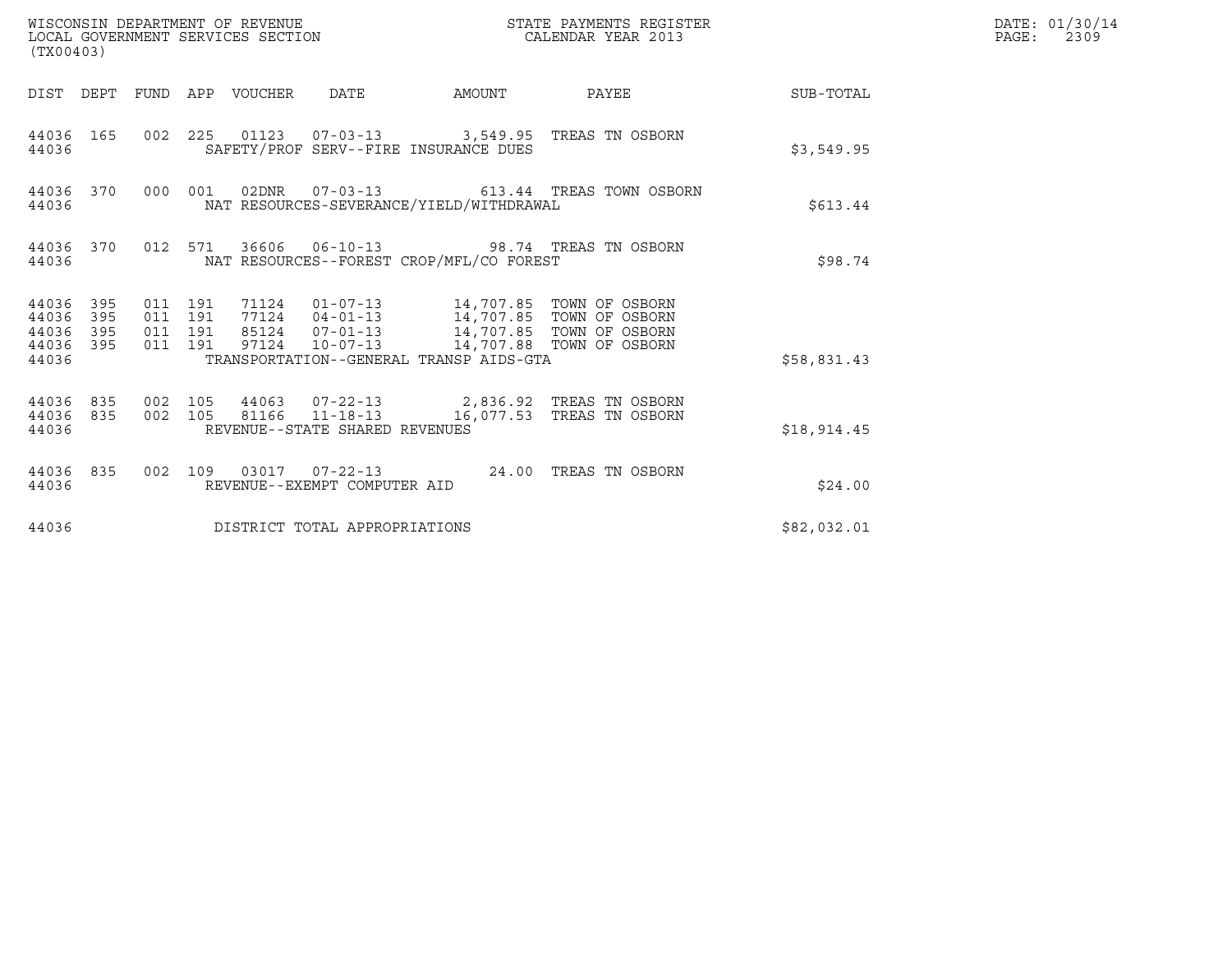| WISCONSIN DEPARTMENT OF REVENUE   | STATE PAYMENTS REGISTER | DATE: 01/30/14 |
|-----------------------------------|-------------------------|----------------|
| LOCAL GOVERNMENT SERVICES SECTION | CALENDAR YEAR 2013      | 2310<br>PAGE:  |

| WISCONSIN DEPARTMENT OF REVENUE<br>LOCAL GOVERNMENT SERVICES SECTION FOR THE STATE PAYMENTS REGISTER<br>CALENDAR YEAR 2013<br>(TX00403) |            |  |  |  |                                |                                                        |                                                                                                                                                                                                                                                                                                                                                       |              | DATE: 01/30/14<br>$\mathtt{PAGE:}$<br>2310 |
|-----------------------------------------------------------------------------------------------------------------------------------------|------------|--|--|--|--------------------------------|--------------------------------------------------------|-------------------------------------------------------------------------------------------------------------------------------------------------------------------------------------------------------------------------------------------------------------------------------------------------------------------------------------------------------|--------------|--------------------------------------------|
|                                                                                                                                         |            |  |  |  |                                | DIST DEPT FUND APP VOUCHER DATE AMOUNT                 | PAYEE SUB-TOTAL                                                                                                                                                                                                                                                                                                                                       |              |                                            |
| 44038 165<br>44038                                                                                                                      |            |  |  |  |                                | SAFETY/PROF SERV--FIRE INSURANCE DUES                  | 002 225 01124 07-03-13 3,763.69 TREAS TN SEYMOUR                                                                                                                                                                                                                                                                                                      | \$3,763.69   |                                            |
| 44038 370                                                                                                                               |            |  |  |  |                                | 002 503 15937 02-06-13 642.42                          | TREAS TN SEYMOUR<br>TOWN SHARE 71.66                                                                                                                                                                                                                                                                                                                  |              |                                            |
| 44038                                                                                                                                   |            |  |  |  |                                | NAT RESOURCES--AIDS IN LIEU OF TAXES                   |                                                                                                                                                                                                                                                                                                                                                       | \$642.42     |                                            |
| 44038 370<br>44038                                                                                                                      |            |  |  |  |                                | NAT RESOURCES--FOREST CROP/MFL/CO FOREST               | 012 571 36607 06-10-13 33.66 TREAS TN SEYMOUR                                                                                                                                                                                                                                                                                                         | \$33.66      |                                            |
| 44038<br>44038                                                                                                                          | 395<br>395 |  |  |  |                                |                                                        |                                                                                                                                                                                                                                                                                                                                                       |              |                                            |
| 44038<br>44038 395                                                                                                                      | 395        |  |  |  |                                |                                                        | $\begin{array}{cccc} 011 & 191 & 71125 & 01\text{--}07\text{--}13 & 20\text{,}354\text{--}95 & \text{TOWN OF SEYMOUR} \\ 011 & 191 & 77125 & 04\text{--}01\text{--}13 & 20\text{,}354\text{--}95 & \text{TOWN OF SEYMOUR} \\ 011 & 191 & 85125 & 07\text{--}01\text{--}13 & 20\text{,}354\text{--}95 & \text{TOWN OF SEYMOUR} \\ 011 & 191 & 97125 &$ |              |                                            |
| 44038                                                                                                                                   |            |  |  |  |                                | TRANSPORTATION--GENERAL TRANSP AIDS-GTA                |                                                                                                                                                                                                                                                                                                                                                       | \$81,419.82  |                                            |
| 44038 835<br>44038 835                                                                                                                  |            |  |  |  |                                | $002 \quad 105 \quad 81167 \quad 11-18-13$ $51,138.71$ | 002  105  44064  07-22-13  8,998.86 TREAS TN SEYMOUR<br>TREAS TN SEYMOUR                                                                                                                                                                                                                                                                              |              |                                            |
| 44038                                                                                                                                   |            |  |  |  | REVENUE--STATE SHARED REVENUES |                                                        |                                                                                                                                                                                                                                                                                                                                                       | \$60,137.57  |                                            |
| 44038 835<br>44038                                                                                                                      |            |  |  |  | REVENUE--EXEMPT COMPUTER AID   |                                                        | 002 109 03018 07-22-13 191.00 TREAS TN SEYMOUR                                                                                                                                                                                                                                                                                                        | \$191.00     |                                            |
| 44038                                                                                                                                   |            |  |  |  | DISTRICT TOTAL APPROPRIATIONS  |                                                        |                                                                                                                                                                                                                                                                                                                                                       | \$146,188.16 |                                            |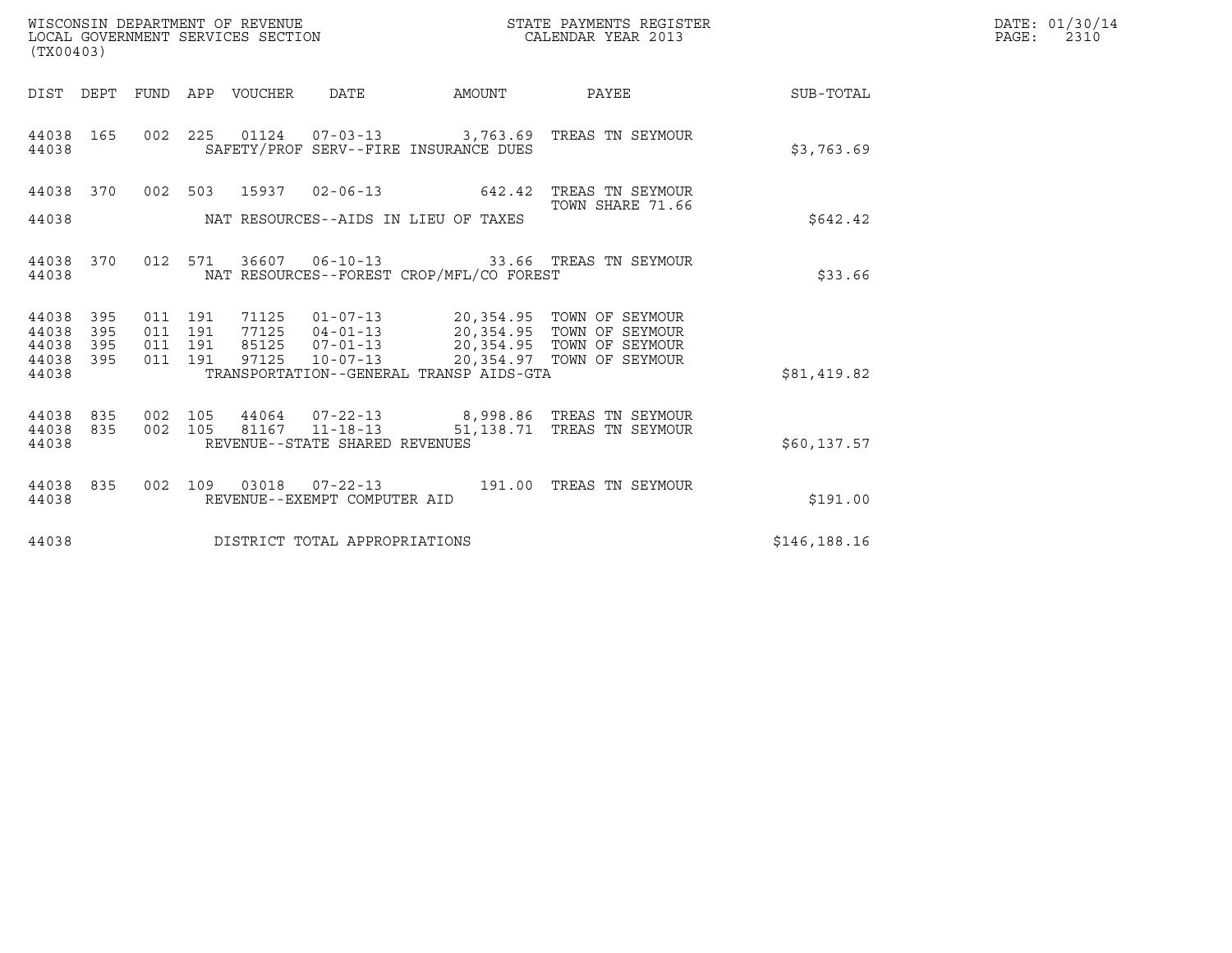| (TX00403)                                                             |                                          | WISCONSIN DEPARTMENT OF REVENUE<br>LOCAL GOVERNMENT SERVICES SECTION                                                                                | STATE PAYMENTS REGISTER<br>CALENDAR YEAR 2013 |                                                                                                                                  |              | DATE: 01/30/14<br>PAGE:<br>2311 |
|-----------------------------------------------------------------------|------------------------------------------|-----------------------------------------------------------------------------------------------------------------------------------------------------|-----------------------------------------------|----------------------------------------------------------------------------------------------------------------------------------|--------------|---------------------------------|
| DIST<br>DEPT                                                          | FUND                                     | APP<br>VOUCHER<br>DATE                                                                                                                              | AMOUNT                                        | PAYEE                                                                                                                            | SUB-TOTAL    |                                 |
| 44040<br>165<br>44040                                                 | 002 225                                  | SAFETY/PROF SERV--FIRE INSURANCE DUES                                                                                                               |                                               |                                                                                                                                  | \$4,861.38   |                                 |
| 44040<br>370<br>44040                                                 | 012                                      | 571<br>36608<br>NAT RESOURCES--FOREST CROP/MFL/CO FOREST                                                                                            |                                               | 06-10-13                         3.20   TREAS TN VANDENBROEK                                                                     | \$3.20       |                                 |
| 44040<br>395<br>44040<br>395<br>44040<br>395<br>395<br>44040<br>44040 | 011 191<br>011 191<br>011 191<br>011 191 | $01 - 07 - 13$<br>71126<br>77126<br>$04 - 01 - 13$<br>$07 - 01 - 13$<br>85126<br>97126<br>$10 - 07 - 13$<br>TRANSPORTATION--GENERAL TRANSP AIDS-GTA |                                               | 11,304.78 TOWN OF VANDENBROEK<br>11,304.78 TOWN OF VANDENBROEK<br>11,304.78 TOWN OF VANDENBROEK<br>11,304.78 TOWN OF VANDENBROEK | \$45, 219.12 |                                 |
| 835<br>44040<br>835<br>44040<br>44040                                 | 002 105<br>002                           | 81168 11-18-13<br>105<br>REVENUE--STATE SHARED REVENUES                                                                                             |                                               | 44065 07-22-13 2,835.99 TREAS TN VANDENBROEK<br>16,070.63 TREAS TN VANDENBROEK                                                   | \$18,906.62  |                                 |
| 44040<br>835<br>44040                                                 | 002                                      | 109<br>REVENUE--EXEMPT COMPUTER AID                                                                                                                 | 73.00                                         | TREAS TN VANDENBROEK                                                                                                             | \$73.00      |                                 |
| 44040                                                                 |                                          | DISTRICT TOTAL APPROPRIATIONS                                                                                                                       |                                               |                                                                                                                                  | \$69,063.32  |                                 |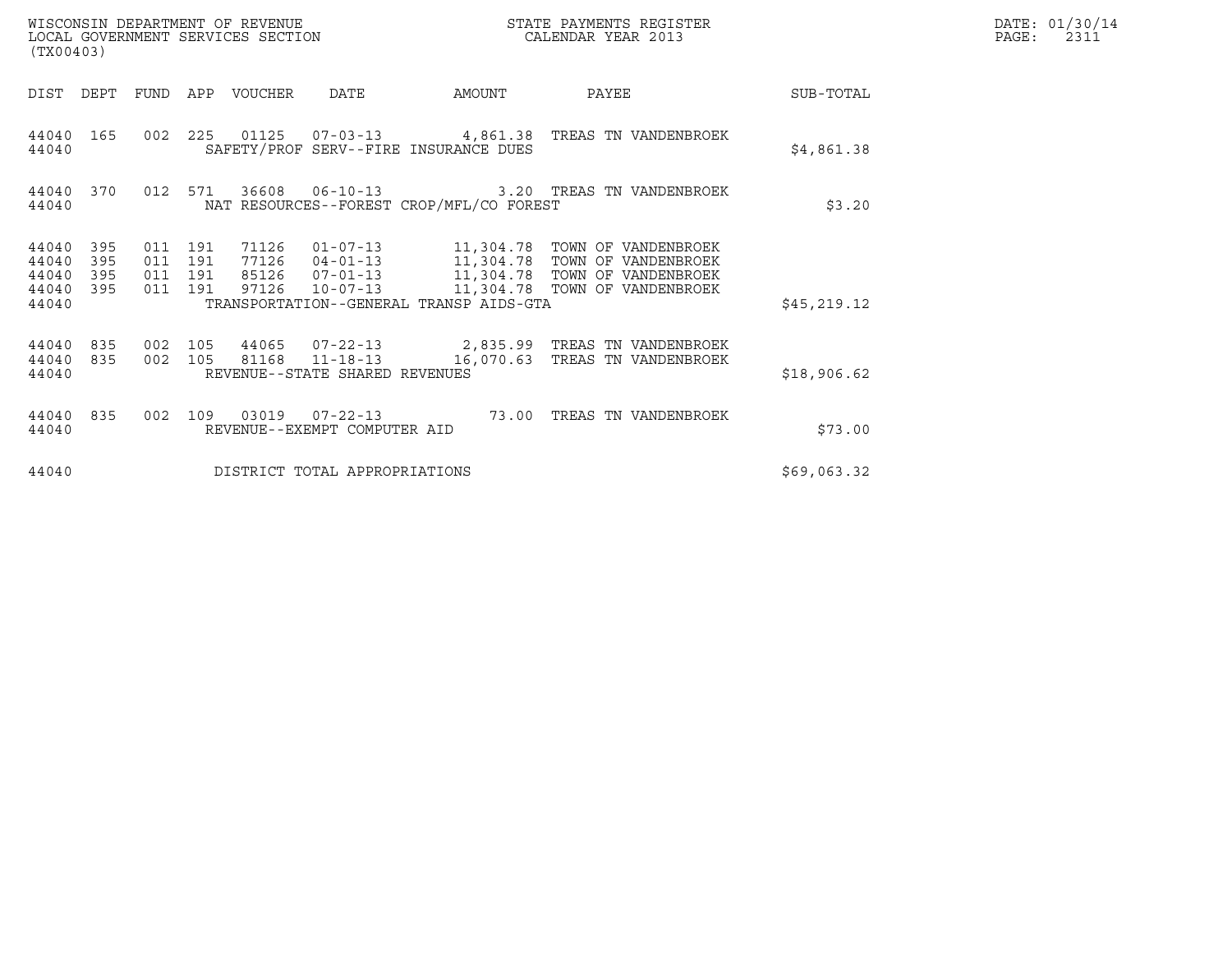| WISCONSIN DEPARTMENT OF REVENUE   | STATE PAYMENTS REGISTER | DATE: 01/30/14 |
|-----------------------------------|-------------------------|----------------|
| LOCAL GOVERNMENT SERVICES SECTION | CALENDAR YEAR 2013      | 2312<br>PAGE:  |

| WISCONSIN DEPARTMENT OF REVENUE<br>LOCAL GOVERNMENT SERVICES SECTION<br>(TX00403)                                             |                                                                                                                                                     | STATE PAYMENTS REGISTER<br>CALENDAR YEAR 2013                                                                                                 |              | DATE: 01/30/14<br>PAGE:<br>2312 |
|-------------------------------------------------------------------------------------------------------------------------------|-----------------------------------------------------------------------------------------------------------------------------------------------------|-----------------------------------------------------------------------------------------------------------------------------------------------|--------------|---------------------------------|
| FUND APP<br>DIST<br>DEPT                                                                                                      | VOUCHER<br>DATE<br>AMOUNT                                                                                                                           | PAYEE                                                                                                                                         | SUB-TOTAL    |                                 |
| 225<br>44106<br>165<br>002<br>44106                                                                                           | 01126<br>$07 - 03 - 13$<br>SAFETY/PROF SERV--FIRE INSURANCE DUES                                                                                    | TREAS VIL BEAR CREEK<br>585.36                                                                                                                | \$585.36     |                                 |
| 44106<br>395<br>191<br>011<br>44106<br>395<br>011<br>191<br>44106<br>395<br>011<br>191<br>44106<br>395<br>011<br>191<br>44106 | 71127<br>$01 - 07 - 13$<br>77127<br>$04 - 01 - 13$<br>$07 - 01 - 13$<br>85127<br>97127<br>$10 - 07 - 13$<br>TRANSPORTATION--GENERAL TRANSP AIDS-GTA | 2,830.84<br>VILLAGE OF BEAR CREEK<br>VILLAGE OF BEAR CREEK<br>2,830.84<br>VILLAGE OF BEAR CREEK<br>2,830.84<br>2,830.85 VILLAGE OF BEAR CREEK | \$11,323.37  |                                 |
| 44106<br>835<br>002<br>44106<br>002<br>105<br>835<br>44106                                                                    | 105 44066 07-22-13 31,924.87<br>81169 11-18-13<br>181,074.24<br>REVENUE--STATE SHARED REVENUES                                                      | TREAS VIL BEAR CREEK<br>TREAS VIL BEAR CREEK                                                                                                  | \$212,999.11 |                                 |
| 44106<br>835<br>002<br>109<br>44106                                                                                           | 03020<br>$07 - 22 - 13$ 71.00<br>REVENUE--EXEMPT COMPUTER AID                                                                                       | TREAS VIL BEAR CREEK                                                                                                                          | \$71.00      |                                 |
| 44106                                                                                                                         | DISTRICT TOTAL APPROPRIATIONS                                                                                                                       |                                                                                                                                               | \$224,978.84 |                                 |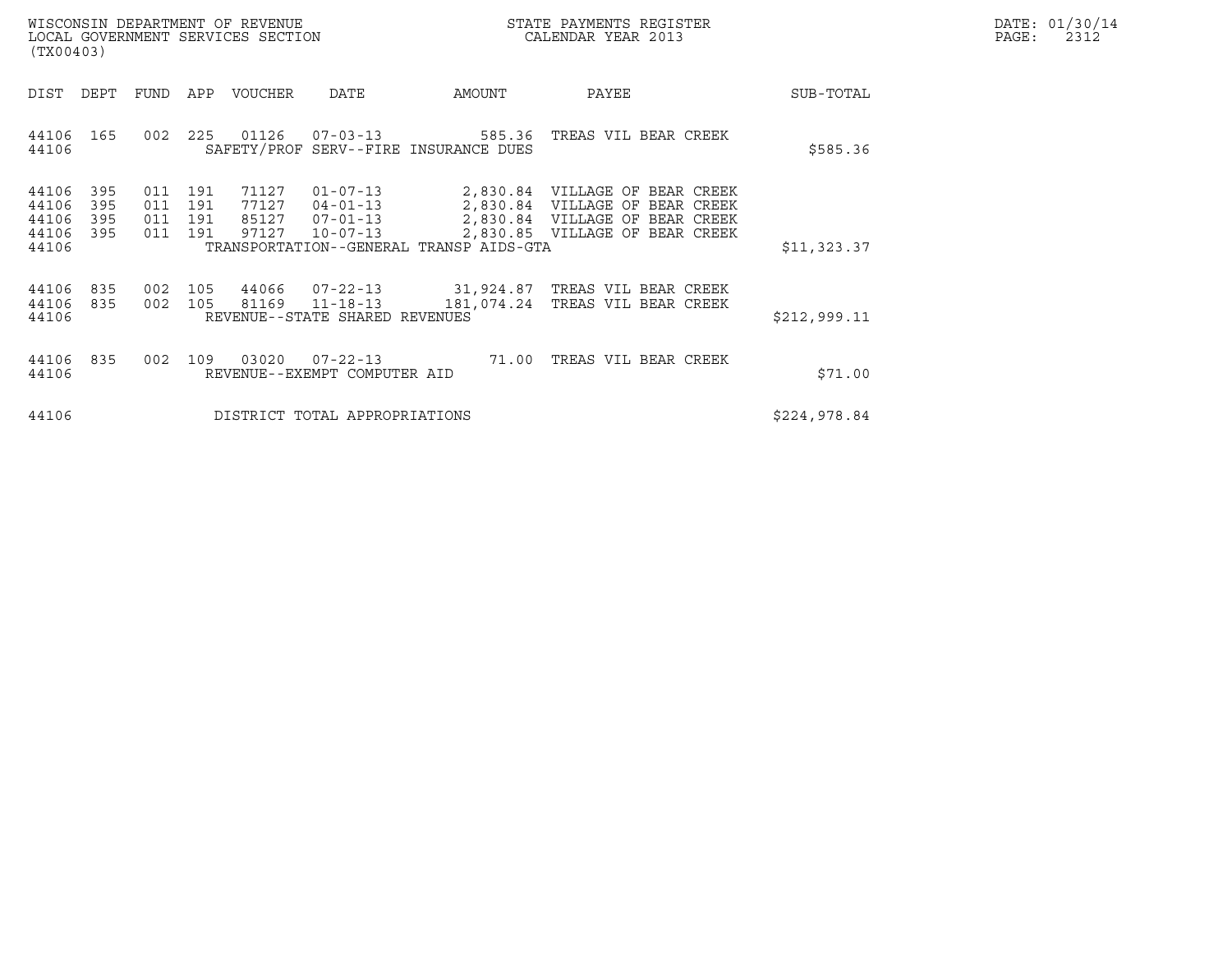| (TX00403)                                 |                          |                                          |         |                                 |                                                   |                                         | $\tt WISCONSIM DEPARTMENT OF REVENUE$ $\tt WISCONMIN SERS THE RUSTER$<br>LOCAL GOVERNMENT SERVICES SECTION $\tt CALENDAR$<br>YEAR 2013 |                  | DATE: 01/30/14<br>PAGE: 2313 |
|-------------------------------------------|--------------------------|------------------------------------------|---------|---------------------------------|---------------------------------------------------|-----------------------------------------|----------------------------------------------------------------------------------------------------------------------------------------|------------------|------------------------------|
|                                           |                          |                                          |         | DIST DEPT FUND APP VOUCHER DATE |                                                   | AMOUNT PAYEE                            |                                                                                                                                        | <b>SUB-TOTAL</b> |                              |
| 44107 165<br>44107                        |                          |                                          |         |                                 |                                                   | SAFETY/PROF SERV--FIRE INSURANCE DUES   | 002  225  01127  07-03-13  2,570.13  TREAS VIL BLACK CREEK                                                                             | \$2,570.13       |                              |
| 44107 370                                 |                          | 002 503                                  |         | 16289                           |                                                   |                                         | 03-05-13 748.66 TREAS VIL BLACK CREEK                                                                                                  |                  |                              |
| 44107                                     |                          |                                          |         |                                 |                                                   | NAT RESOURCES--AIDS IN LIEU OF TAXES    | TOWN SHARE 267.21                                                                                                                      | \$748.66         |                              |
| 44107<br>44107<br>44107<br>44107<br>44107 | 395<br>395<br>395<br>395 | 011 191<br>011 191<br>011 191<br>011 191 |         | 97128                           | 10-07-13                                          | TRANSPORTATION--GENERAL TRANSP AIDS-GTA | 14,454.64 VILLAGE OF BLACK CREEK                                                                                                       | \$57,818.56      |                              |
| 44107 455<br>44107                        |                          |                                          |         |                                 | JUSTICE--LAW ENFORCEMENT TRAINING                 |                                         | 002  231  00164  02-06-13  480.00 TREAS VIL BLACK CREEK                                                                                | \$480.00         |                              |
| 44107 835<br>44107 835<br>44107           |                          | 002 105                                  | 002 105 |                                 | 81170  11-18-13<br>REVENUE--STATE SHARED REVENUES |                                         | 44067 07-22-13 70,941.14 TREAS VIL BLACK CREEK<br>281, 231.89 TREAS VIL BLACK CREEK                                                    | \$352, 173.03    |                              |
| 44107 835<br>44107 835<br>44107           |                          | 002 109<br>002 109                       |         |                                 | REVENUE--EXEMPT COMPUTER AID                      |                                         | 03021  07-22-13  635.00 TREAS VIL BLACK CREEK<br>05229  07-22-13   1,086.00 TREAS VIL BLACK CREEK                                      | \$1,721.00       |                              |
| 44107 835<br>44107                        |                          |                                          |         |                                 | REVENUE--LOTTERY CREDIT -                         |                                         | 021 363 35785 03-25-13 572.19 TREAS VIL BLACK CREEK                                                                                    | \$572.19         |                              |
| 44107                                     |                          |                                          |         |                                 | DISTRICT TOTAL APPROPRIATIONS                     |                                         |                                                                                                                                        | \$416,083.57     |                              |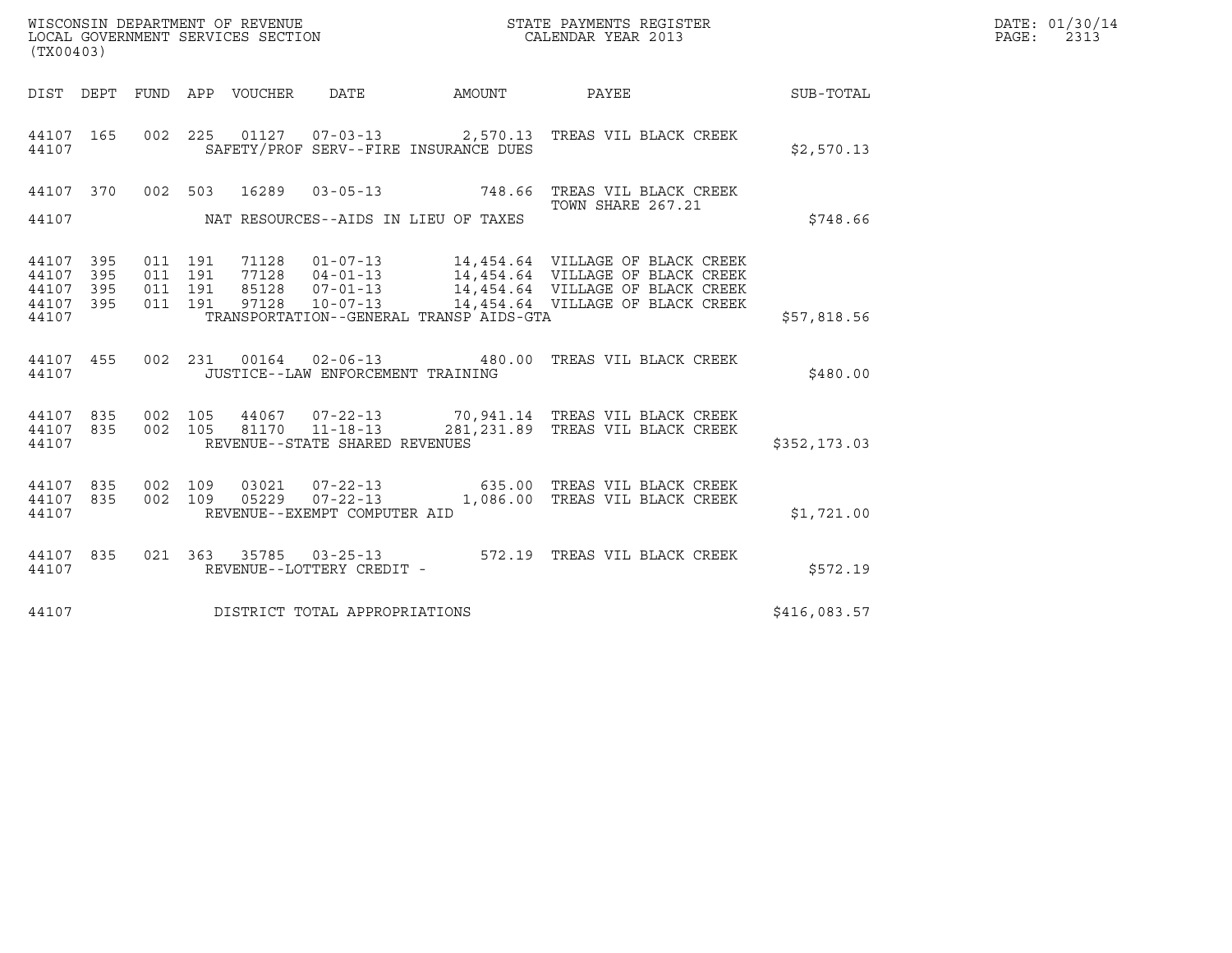| WISCONSIN DEPARTMENT OF REVENUE<br>(TX00403)                          | LOCAL GOVERNMENT SERVICES SECTION                                                                                                                                                               | STATE PAYMENTS REGISTER<br>CALENDAR YEAR 2013                                                                                                              |               | DATE: 01/30/14<br>$\mathtt{PAGE}$ :<br>2314 |
|-----------------------------------------------------------------------|-------------------------------------------------------------------------------------------------------------------------------------------------------------------------------------------------|------------------------------------------------------------------------------------------------------------------------------------------------------------|---------------|---------------------------------------------|
| FUND<br>DIST<br>DEPT                                                  | APP<br>VOUCHER<br>DATE                                                                                                                                                                          | AMOUNT<br>PAYEE                                                                                                                                            | SUB-TOTAL     |                                             |
| 44111 165<br>002<br>44111                                             | 225<br>SAFETY/PROF SERV--FIRE INSURANCE DUES                                                                                                                                                    | 01128  07-03-13  9,606.77  TREAS VIL COMBINED LOCKS                                                                                                        | \$9,606.77    |                                             |
| 44111<br>395<br>44111<br>395<br>395<br>44111<br>395<br>44111<br>44111 | 011 191<br>71129<br>$01 - 07 - 13$<br>011 191<br>77129<br>$04 - 01 - 13$<br>011 191<br>85129<br>$07 - 01 - 13$<br>011 191<br>97129<br>$10 - 07 - 13$<br>TRANSPORTATION--GENERAL TRANSP AIDS-GTA | 44,714.56   VILLAGE OF COMBINED LOCKS<br>44,714.56 VILLAGE OF COMBINED LOCKS<br>44,714.56 VILLAGE OF COMBINED LOCKS<br>44,714.59 VILLAGE OF COMBINED LOCKS | \$178,858.27  |                                             |
| 835<br>44111<br>835<br>44111<br>44111                                 | 002 105<br>002 105<br>81171 11-18-13<br>REVENUE--STATE SHARED REVENUES                                                                                                                          | 44068  07-22-13  64, 961.83  TREAS VIL COMBINED LOCKS<br>363,934.73 TREAS VIL COMBINED LOCKS                                                               | \$428,896.56  |                                             |
| 44111<br>835<br>002<br>44111                                          | 03022<br>109<br>REVENUE--EXEMPT COMPUTER AID                                                                                                                                                    | 07-22-13 4,284.00 TREAS VIL COMBINED LOCKS                                                                                                                 | \$4,284.00    |                                             |
| 44111                                                                 | DISTRICT TOTAL APPROPRIATIONS                                                                                                                                                                   |                                                                                                                                                            | \$621, 645.60 |                                             |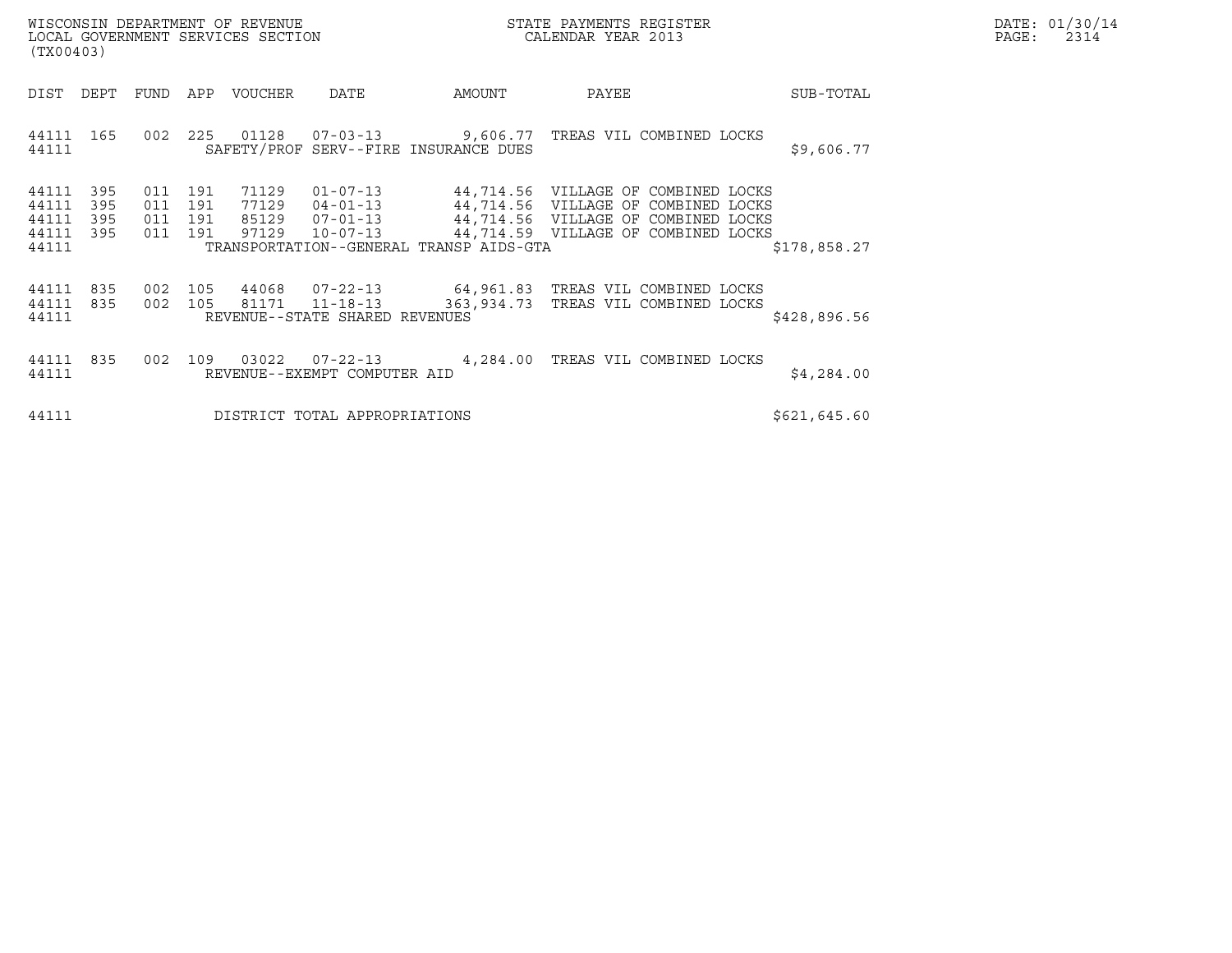| (TX00403)                                 |                          |                                          |         |                            |                                                                     |                                          |                                                                                          |              | DATE: 01/30/14<br>PAGE:<br>2315 |
|-------------------------------------------|--------------------------|------------------------------------------|---------|----------------------------|---------------------------------------------------------------------|------------------------------------------|------------------------------------------------------------------------------------------|--------------|---------------------------------|
|                                           |                          |                                          |         | DIST DEPT FUND APP VOUCHER | <b>DATE</b>                                                         |                                          | AMOUNT PAYEE                                                                             | SUB-TOTAL    |                                 |
| 44136 165<br>44136                        |                          |                                          |         |                            |                                                                     | SAFETY/PROF SERV--FIRE INSURANCE DUES    | 002 225 01129 07-03-13 6,487.31 TREAS VIL HORTONVILLE                                    | \$6,487.31   |                                 |
| 44136 370<br>44136                        |                          |                                          | 012 571 |                            |                                                                     | NAT RESOURCES--FOREST CROP/MFL/CO FOREST |                                                                                          | \$13.47      |                                 |
| 44136<br>44136<br>44136<br>44136<br>44136 | 395<br>395<br>395<br>395 | 011 191<br>011 191<br>011 191<br>011 191 |         |                            |                                                                     | TRANSPORTATION--GENERAL TRANSP AIDS-GTA  |                                                                                          | \$121,867.69 |                                 |
| 44136 455<br>44136                        |                          |                                          |         |                            | JUSTICE--LAW ENFORCEMENT TRAINING                                   |                                          | 002 231 00322 02-08-13 1,280.00 TREAS VIL HORTONVILLE                                    | \$1,280.00   |                                 |
| 44136 465<br>44136                        |                          |                                          |         |                            |                                                                     | MILITARY AFFAIRS--EMERGENCY MANAGEMENT   | 072  365  00521  12-13-13  72,933.98  TREAS VIL HORTONVILLE                              | \$72,933.98  |                                 |
| 44136 505<br>44136                        |                          |                                          |         |                            |                                                                     | DOA--JUSTICE-ASSISTANCE-FEDERAL ARRA FDS | 002 650 06397 01-29-13 9,990.00 TREAS VIL HORTONVILLE                                    | \$9,990.00   |                                 |
| 44136 835<br>44136<br>44136               | 835                      | 002 105<br>002 105                       |         |                            | 44069 07-22-13<br>81172  11-18-13<br>REVENUE--STATE SHARED REVENUES |                                          | 86,906.44 TREAS VIL HORTONVILLE<br>397,812.39 TREAS VIL HORTONVILLE                      | \$484,718.83 |                                 |
| 44136 835<br>44136 835<br>44136           |                          | 002 109                                  | 002 109 | 03023                      | REVENUE--EXEMPT COMPUTER AID                                        |                                          | 07-22-13 2,881.00 TREAS VIL HORTONVILLE<br>05230  07-22-13  815.00 TREAS VIL HORTONVILLE | \$3,696.00   |                                 |
| 44136                                     |                          |                                          |         |                            | DISTRICT TOTAL APPROPRIATIONS                                       |                                          |                                                                                          | \$700,987.28 |                                 |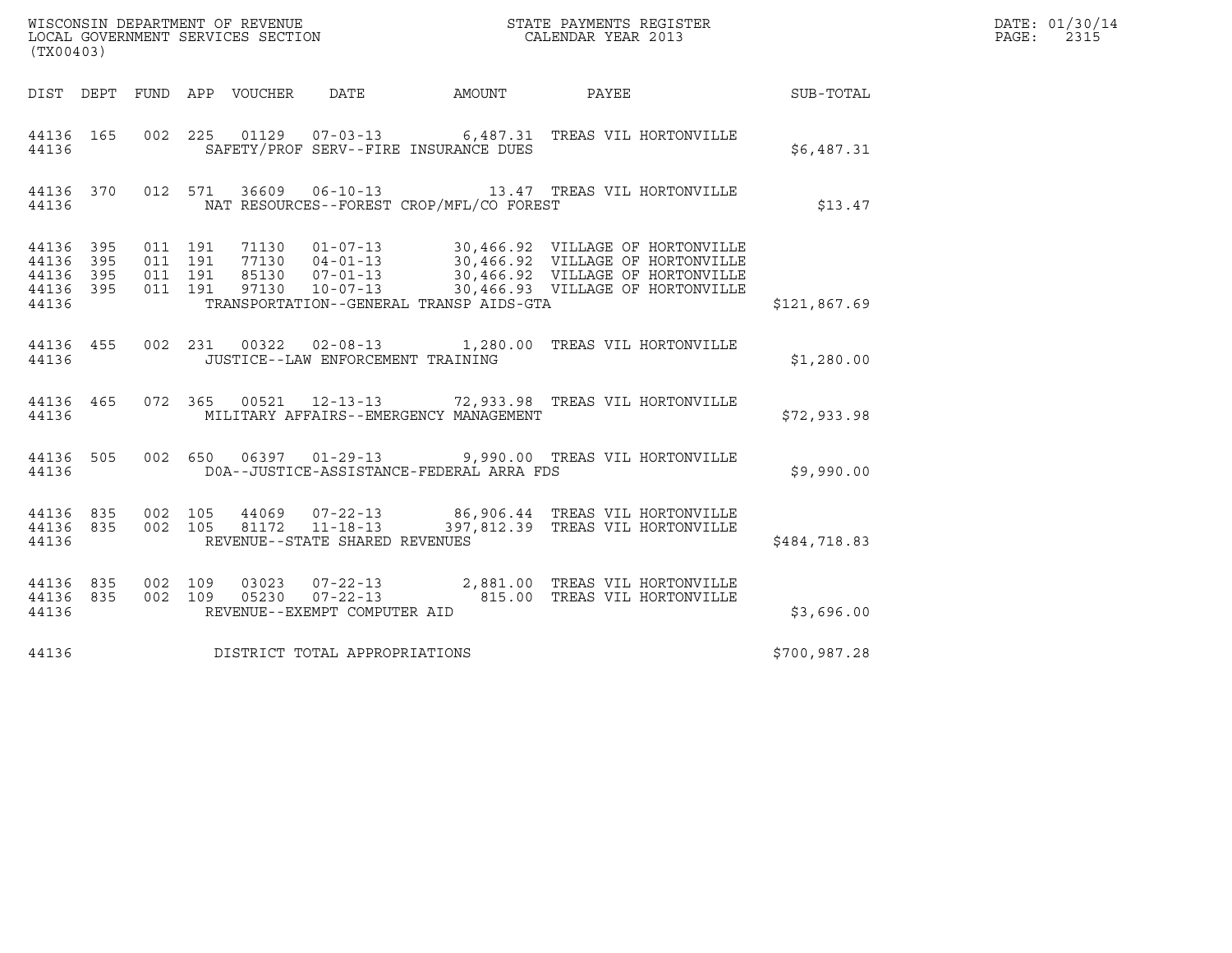|       | DATE: 01/30/14 |
|-------|----------------|
| PAGE: | 2316           |

| WISCONSIN DEPARTMENT OF REVENUE<br>LOCAL GOVERNMENT SERVICES SECTION<br>(TX00403)                                                                        |                                                                                                                                           | STATE PAYMENTS REGISTER<br>CALENDAR YEAR 2013                                                            |                | DATE: 01/30/14<br>$\mathtt{PAGE}$ :<br>2316 |
|----------------------------------------------------------------------------------------------------------------------------------------------------------|-------------------------------------------------------------------------------------------------------------------------------------------|----------------------------------------------------------------------------------------------------------|----------------|---------------------------------------------|
| DIST<br>DEPT<br>APP<br>VOUCHER<br>FUND                                                                                                                   | AMOUNT<br>DATE                                                                                                                            | PAYEE                                                                                                    | SUB-TOTAL      |                                             |
| 225<br>01130<br>44141<br>165<br>002<br>44141                                                                                                             | 07-03-13 17,078.26 TREAS VIL KIMBERLY<br>SAFETY/PROF SERV--FIRE INSURANCE DUES                                                            |                                                                                                          | \$17,078.26    |                                             |
| 44141<br>395<br>71131<br>011<br>191<br>44141<br>395<br>011<br>191<br>77131<br>44141<br>395<br>191<br>011<br>97131<br>44141<br>395<br>191<br>011<br>44141 | $01 - 07 - 13$<br>$04 - 01 - 13$<br>86,908.37<br>85131 07-01-13<br>86,908.40<br>$10 - 07 - 13$<br>TRANSPORTATION--GENERAL TRANSP AIDS-GTA | 86,908.37 TREAS VIL KIMBERLY<br>TREAS VIL KIMBERLY<br>86,908.37 TREAS VIL KIMBERLY<br>TREAS VIL KIMBERLY | \$347,633.51   |                                             |
| 44070<br>44141<br>835<br>105<br>002<br>44141<br>002 105<br>81173<br>835<br>44141                                                                         | $07 - 22 - 13$<br>$11 - 18 - 13$<br>369,865.88<br>REVENUE--STATE SHARED REVENUES                                                          | 128,875.29 TREAS VIL KIMBERLY<br>TREAS VIL KIMBERLY                                                      | \$498,741.17   |                                             |
| 05231<br>44141<br>835<br>002<br>109<br>44141                                                                                                             | $07 - 22 - 13$<br>156,997.00<br>REVENUE--EXEMPT COMPUTER AID                                                                              | TREAS VIL KIMBERLY                                                                                       | \$156,997.00   |                                             |
| 44141                                                                                                                                                    | DISTRICT TOTAL APPROPRIATIONS                                                                                                             |                                                                                                          | \$1,020,449.94 |                                             |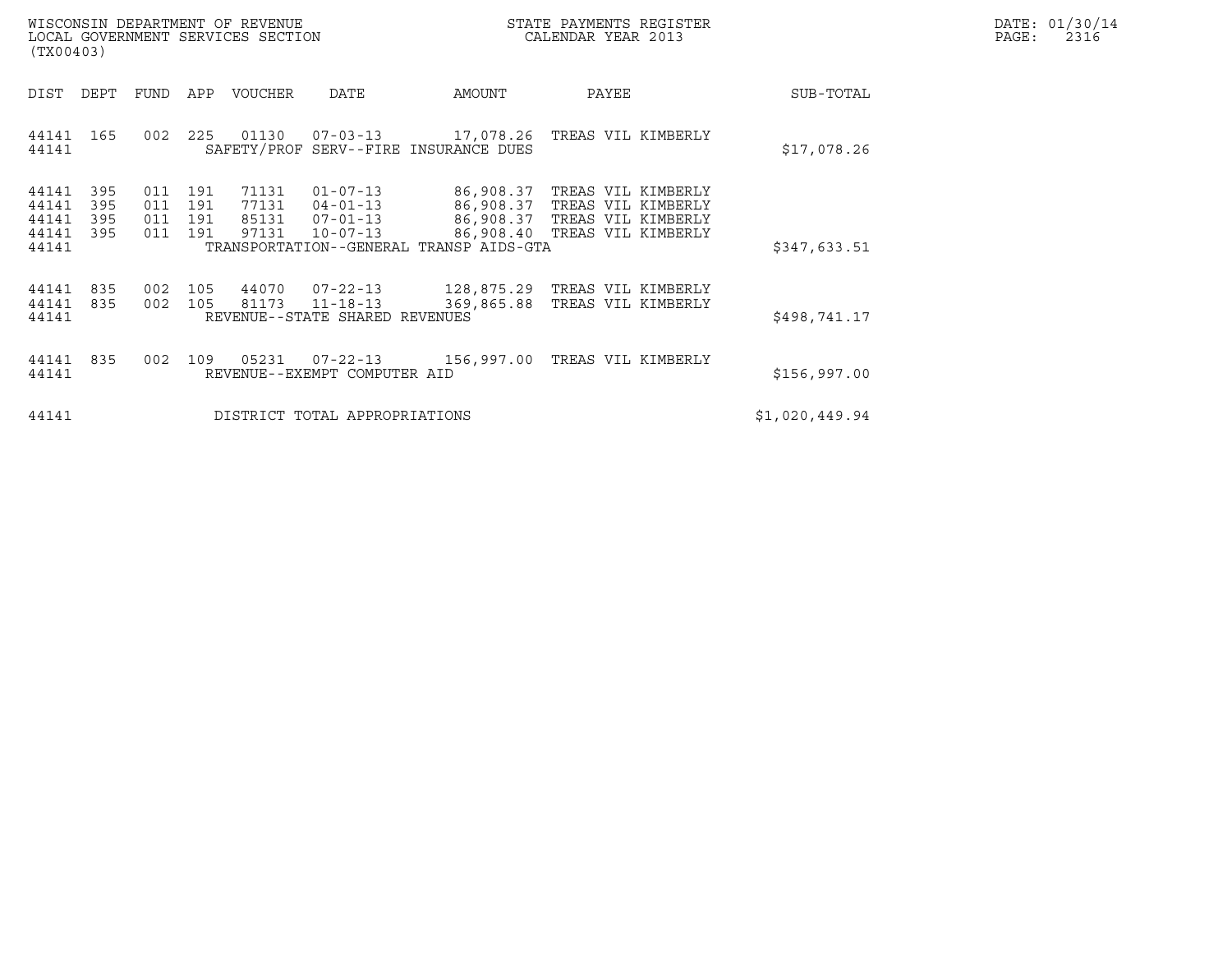| (TX00403)                                                                              |                                                             |                                                                                             |         |                                                                               |                                                          |                                          |                                                                                                                                                                                                                                                                                                       | DATE: 01/30/14<br>PAGE:<br>2317 |                |  |
|----------------------------------------------------------------------------------------|-------------------------------------------------------------|---------------------------------------------------------------------------------------------|---------|-------------------------------------------------------------------------------|----------------------------------------------------------|------------------------------------------|-------------------------------------------------------------------------------------------------------------------------------------------------------------------------------------------------------------------------------------------------------------------------------------------------------|---------------------------------|----------------|--|
|                                                                                        |                                                             |                                                                                             |         | DIST DEPT FUND APP VOUCHER                                                    | DATE                                                     | AMOUNT                                   | PAYEE                                                                                                                                                                                                                                                                                                 |                                 | SUB-TOTAL      |  |
| 44146 165<br>44146                                                                     |                                                             | 002 225                                                                                     |         |                                                                               |                                                          | SAFETY/PROF SERV--FIRE INSURANCE DUES    | 01131  07-03-13  24,561.33  TREAS VIL LITTLE CHUTE                                                                                                                                                                                                                                                    |                                 | \$24,561.33    |  |
| 44146 370<br>44146                                                                     |                                                             |                                                                                             | 002 941 |                                                                               |                                                          | NAT RESOURCES-GENERAL OPERATIONS-FEDERAL | 00779  10-21-13  30,000.00  TREAS VIL LITTLE CHUTE                                                                                                                                                                                                                                                    |                                 | \$30,000.00    |  |
| 44146 370<br>44146                                                                     |                                                             |                                                                                             | 012 587 |                                                                               |                                                          | NAT RESOURCES--URBAN FORESTRY GRANTS     | 01658  01-10-13  2,000.00 TREAS VIL LITTLE CHUTE                                                                                                                                                                                                                                                      |                                 | \$2,000.00     |  |
| 44146 370<br>44146                                                                     |                                                             |                                                                                             | 095 512 |                                                                               | 00787 10-23-13<br>NAT RESOURCES--STEWARDSHIP 2000        |                                          | 237,642.50 TREAS VIL LITTLE CHUTE                                                                                                                                                                                                                                                                     |                                 | \$237,642.50   |  |
| 44146<br>44146<br>44146<br>44146<br>44146                                              | 395<br>395<br>395<br>395                                    | 011 162<br>011 162<br>011 162<br>011 162                                                    |         |                                                                               |                                                          | TRANSPORTATION--CONNECTING HIGHWAY AIDS  | 72071  01-07-13  7,846.94  VILLAGE OF LITTLE CHUTE<br>78071  04-01-13  7,846.94  VILLAGE OF LITTLE CHUTE<br>86071  07-01-13  7,846.94  VILLAGE OF LITTLE CHUTE<br>98071  10-07-13  7,846.95  VILLAGE OF LITTLE CHUTE                                                                                  |                                 | \$31,387.77    |  |
| 44146<br>44146<br>44146<br>44146<br>44146<br>44146<br>44146<br>44146<br>44146<br>44146 | 395<br>395<br>395<br>395<br>395<br>395<br>395<br>395<br>395 | 011 185<br>011 185<br>011 185<br>011 185<br>011 185<br>011 185<br>011<br>011 185<br>011 185 | 185     | 62505<br>62505<br>63794<br>64525<br>70223<br>75886<br>77666<br>93723<br>93723 | $11 - 12 - 13$                                           | TRANSPORTATION--HIGHWAY SAFETY-FEDERAL   | 01-22-13<br>01-22-13<br>01-22-13<br>02-04-13<br>02-04-13<br>02-11-13<br>04-01-13<br>05-28-13<br>1,269.80<br>TREAS VIL LITTLE CHUTE<br>06-17-13<br>1,269.80<br>TREAS VIL LITTLE CHUTE<br>06-17-13<br>1,141.48<br>TREAS VIL LITTLE CHUTE<br>06-17-13<br>1,141.48<br><br>2,129.24 TREAS VIL LITTLE CHUTE |                                 | \$8,026.76     |  |
| 44146<br>44146<br>44146<br>44146<br>44146                                              | 395<br>395<br>395<br>- 395                                  | 011 191<br>011 191<br>011 191<br>011 191                                                    |         | 71132<br>77132<br>85132<br>97132                                              | $01 - 07 - 13$<br>04-01-13<br>07-01-13<br>$10 - 07 - 13$ | TRANSPORTATION--GENERAL TRANSP AIDS-GTA  | 119,964.95 VILLAGE OF LITTLE CHUTE<br>119,964.95 VILLAGE OF LITTLE CHUTE<br>119,964.95 VILLAGE OF LITTLE CHUTE<br>119,964.98 VILLAGE OF LITTLE CHUTE                                                                                                                                                  |                                 | \$479,859.83   |  |
| 44146                                                                                  |                                                             |                                                                                             |         |                                                                               |                                                          | JUSTICE--LAW ENFORCEMENT TRAINING        | 44146 455 002 231 00280 02-08-13 4,320.00 TREAS VIL LITTLE CHUTE                                                                                                                                                                                                                                      |                                 | \$4,320.00     |  |
| 44146                                                                                  |                                                             |                                                                                             |         |                                                                               | REVENUE--STATE SHARED REVENUES                           |                                          | 44146 835 002 105 44071 07-22-13 304,026.33 TREAS VIL LITTLE CHUTE<br>44146 835 002 105 81174 11-18-13 1,288,100.50 TREAS VIL LITTLE CHUTE                                                                                                                                                            |                                 | \$1,592,126.83 |  |
|                                                                                        |                                                             | 44146 835 002 109<br>44146 835 002 109                                                      |         |                                                                               |                                                          |                                          | 25,303.00 TREAS VIL LITTLE CHUTE                                                                                                                                                                                                                                                                      |                                 |                |  |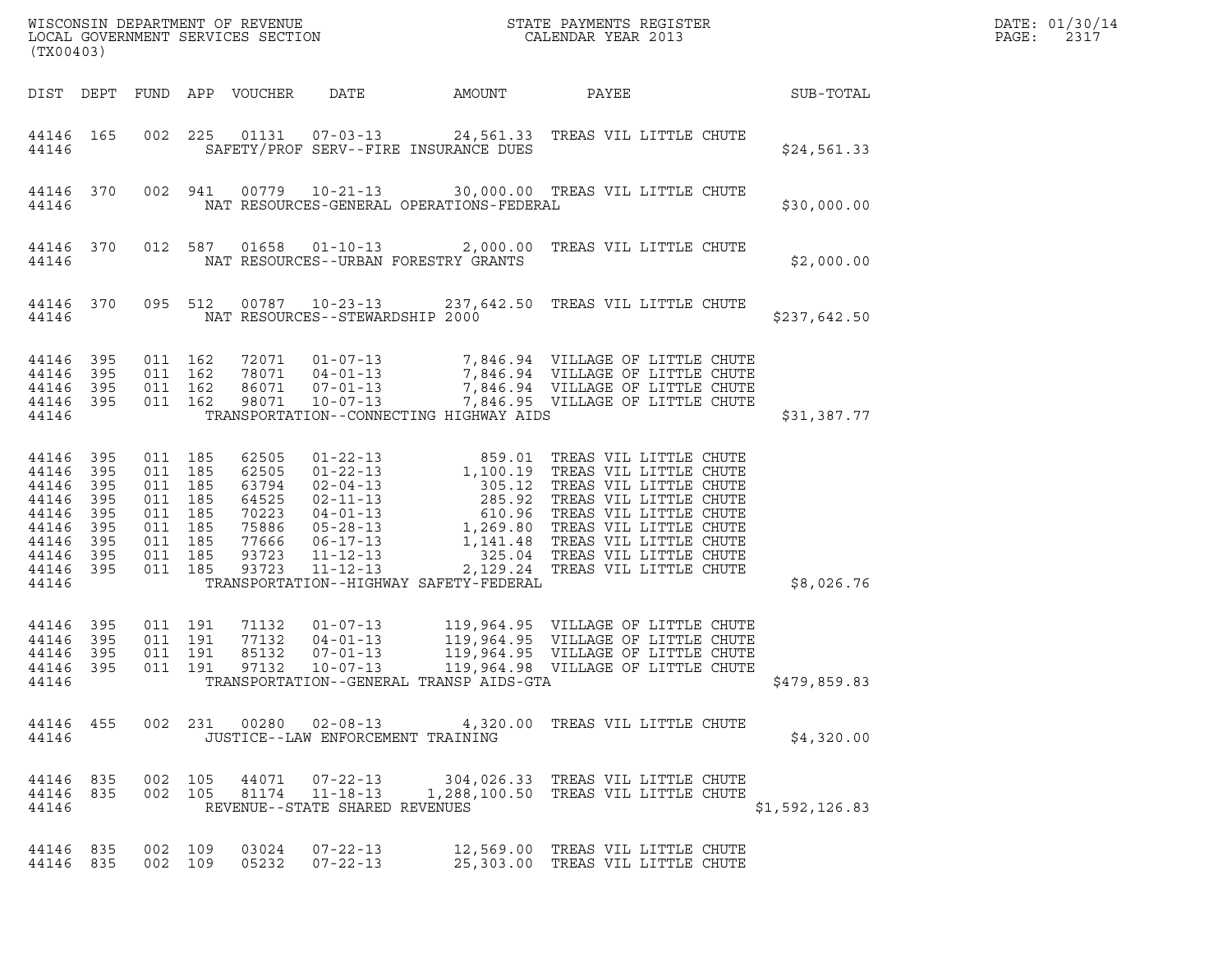| WISCONSIN DEPARTMENT OF REVENUE<br>LOCAL GOVERNMENT SERVICES SECTION<br>(TX00403) |      |     |         |                                             |           | STATE PAYMENTS REGISTER<br>CALENDAR YEAR 2013 |                | DATE: 01/30/14<br>PAGE:<br>2318 |
|-----------------------------------------------------------------------------------|------|-----|---------|---------------------------------------------|-----------|-----------------------------------------------|----------------|---------------------------------|
| DIST<br>DEPT                                                                      | FUND | APP | VOUCHER | DATE                                        | AMOUNT    | PAYEE                                         | SUB-TOTAL      |                                 |
| 44146                                                                             |      |     |         | REVENUE--EXEMPT COMPUTER AID                |           |                                               | \$37,872.00    |                                 |
| 835<br>44146<br>44146                                                             | 021  | 363 | 35786   | $03 - 25 - 13$<br>REVENUE--LOTTERY CREDIT - | 11,025.24 | TREAS VIL LITTLE CHUTE                        | \$11,025.24    |                                 |
| 44146                                                                             |      |     |         | DISTRICT TOTAL APPROPRIATIONS               |           |                                               | \$2,458,822.26 |                                 |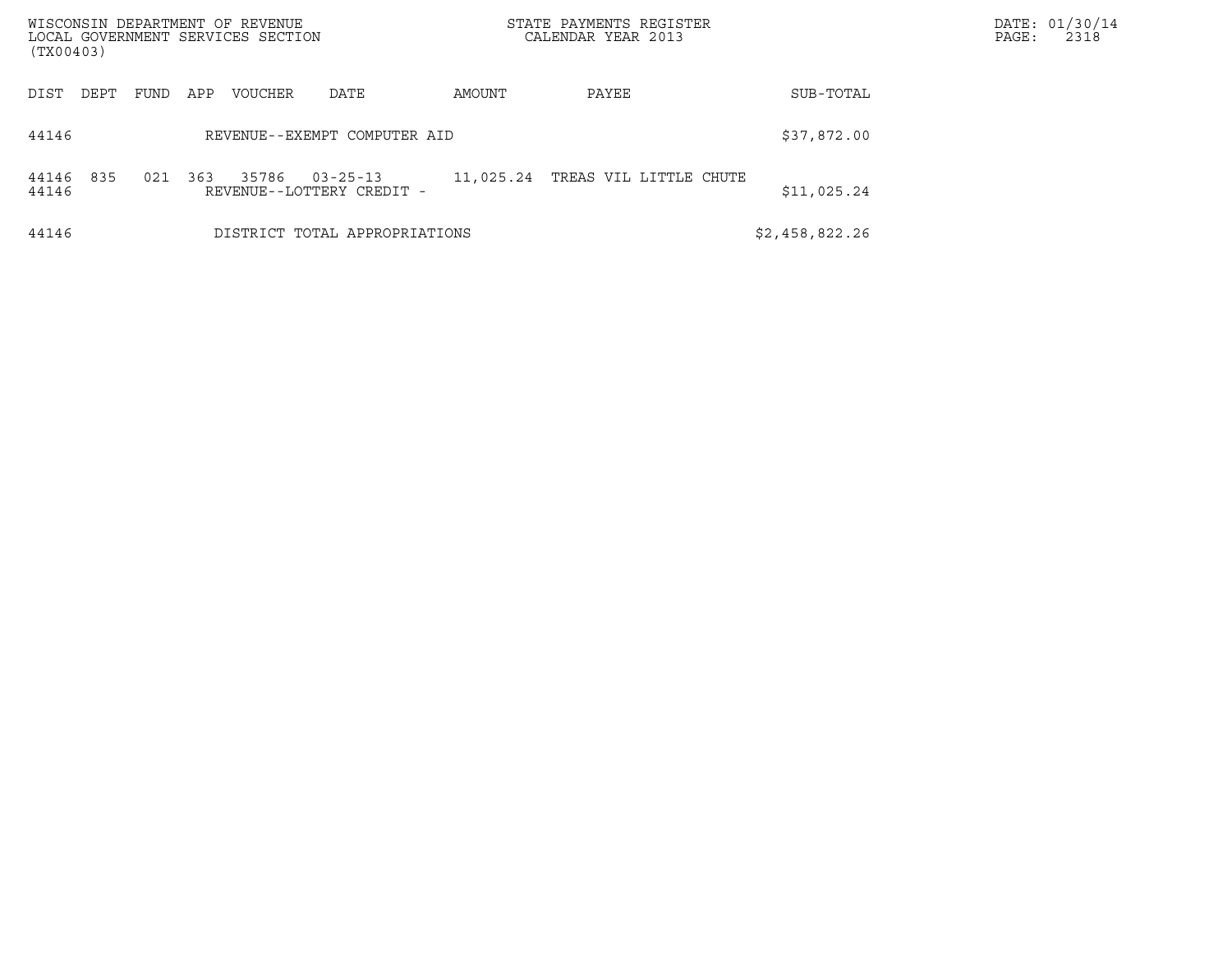| WISCONSIN DEPARTMENT OF REVENUE   | STATE PAYMENTS REGISTER | DATE: 01/30/14 |
|-----------------------------------|-------------------------|----------------|
| LOCAL GOVERNMENT SERVICES SECTION | CALENDAR YEAR 2013      | 2319<br>PAGE:  |

| WISCONSIN DEPARTMENT OF REVENUE<br>LOCAL GOVERNMENT SERVICES SECTION<br>(TX00403) |            |                                  |                                  |                                                                      |                                         | STATE PAYMENTS REGISTER<br>CALENDAR YEAR 2013                                                                            |              | DATE: 01/30/14<br>$\mathtt{PAGE}$ :<br>2319 |
|-----------------------------------------------------------------------------------|------------|----------------------------------|----------------------------------|----------------------------------------------------------------------|-----------------------------------------|--------------------------------------------------------------------------------------------------------------------------|--------------|---------------------------------------------|
| DIST<br>DEPT                                                                      |            |                                  | FUND APP VOUCHER                 | DATE                                                                 | AMOUNT                                  | PAYEE                                                                                                                    | SUB-TOTAL    |                                             |
| 44155 165<br>44155                                                                |            |                                  |                                  |                                                                      | SAFETY/PROF SERV--FIRE INSURANCE DUES   | 002  225  01132  07-03-13  344.89  TREAS VIL NICHOLS                                                                     | \$344.89     |                                             |
| 44155<br>395<br>44155<br>395<br>44155<br>395<br>44155<br>395<br>44155             | 011<br>011 | 011 191<br>191<br>011 191<br>191 | 71133<br>77133<br>85133<br>97133 | $01 - 07 - 13$<br>$04 - 01 - 13$<br>$07 - 01 - 13$<br>$10 - 07 - 13$ | TRANSPORTATION--GENERAL TRANSP AIDS-GTA | 1,799.45 VILLAGE OF NICHOLS<br>1,799.45 VILLAGE OF NICHOLS<br>1,799.45 VILLAGE OF NICHOLS<br>1,799.45 VILLAGE OF NICHOLS | \$7,197.80   |                                             |
| 44155 835<br>44155 835<br>44155                                                   |            |                                  |                                  | 002 105 81175 11-18-13<br>REVENUE--STATE SHARED REVENUES             | 84,848.23                               | 002 105 44072 07-22-13 14,966.77 TREAS VIL NICHOLS<br>TREAS VIL NICHOLS                                                  | \$99,815.00  |                                             |
| 44155 835<br>44155                                                                |            |                                  |                                  | 002 109 03025 07-22-13<br>REVENUE--EXEMPT COMPUTER AID               |                                         | 67.00 TREAS VIL NICHOLS                                                                                                  | \$67.00      |                                             |
| 44155 835<br>44155                                                                |            |                                  | 021 363 35787 03-25-13           | REVENUE--LOTTERY CREDIT -                                            |                                         | 1,402.69 TREAS VIL NICHOLS                                                                                               | \$1,402.69   |                                             |
| 44155                                                                             |            |                                  |                                  | DISTRICT TOTAL APPROPRIATIONS                                        |                                         |                                                                                                                          | \$108,827.38 |                                             |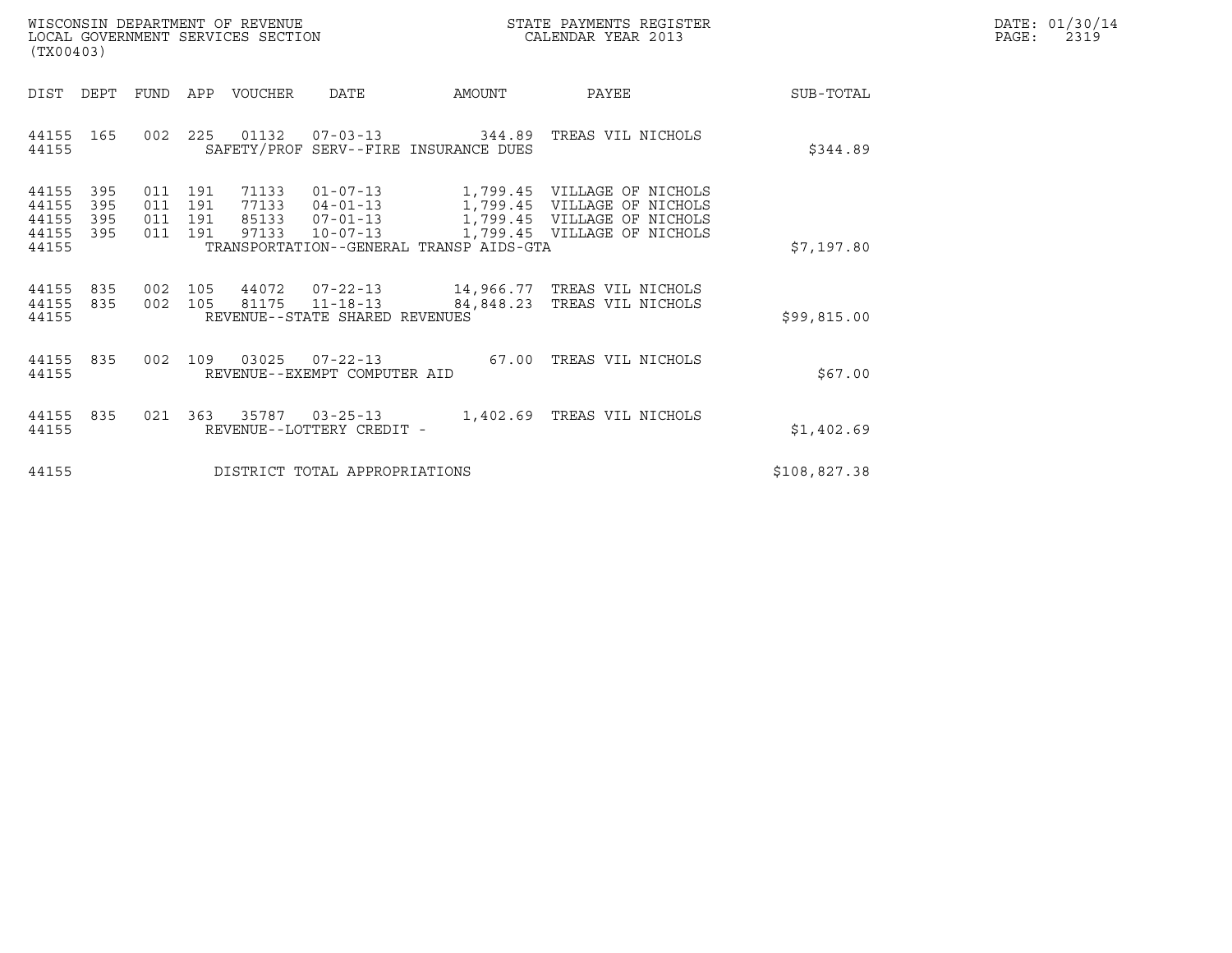| WISCONSIN DEPARTMENT OF REVENUE   | STATE PAYMENTS REGISTER | DATE: 01/30/14 |
|-----------------------------------|-------------------------|----------------|
| LOCAL GOVERNMENT SERVICES SECTION | CALENDAR YEAR 2013      | 2320<br>PAGE:  |

| WISCONSIN DEPARTMENT OF REVENUE<br>LOCAL GOVERNMENT SERVICES SECTION THE STATE PAYMENTS REGISTER<br>(TYAQAQQ)<br>(TX00403) |  |  |  |  |                                                        |                                                |                                                                                                                                                                                                                                                                                                                       | DATE: 01/30/14<br>PAGE: 2320                           |  |
|----------------------------------------------------------------------------------------------------------------------------|--|--|--|--|--------------------------------------------------------|------------------------------------------------|-----------------------------------------------------------------------------------------------------------------------------------------------------------------------------------------------------------------------------------------------------------------------------------------------------------------------|--------------------------------------------------------|--|
|                                                                                                                            |  |  |  |  |                                                        |                                                |                                                                                                                                                                                                                                                                                                                       | DIST DEPT FUND APP VOUCHER DATE AMOUNT PAYEE SUB-TOTAL |  |
|                                                                                                                            |  |  |  |  |                                                        | 44181 SAFETY/PROF SERV--FIRE INSURANCE DUES    | 44181 165 002 225 01133 07-03-13 1,398.03 TREAS VIL SHIOCTON                                                                                                                                                                                                                                                          | \$1,398.03                                             |  |
|                                                                                                                            |  |  |  |  |                                                        | 44181 MAT RESOURCES--AIDS IN LIEU OF TAXES     |                                                                                                                                                                                                                                                                                                                       | \$1,627.86                                             |  |
|                                                                                                                            |  |  |  |  |                                                        | 44181 MAT RESOURCES--FOREST CROP/MFL/CO FOREST | 44181 370 012 571 36610 06-10-13 8.66 TREAS VIL SHIOCTON                                                                                                                                                                                                                                                              | \$8.66                                                 |  |
|                                                                                                                            |  |  |  |  |                                                        | 44181 TRANSPORTATION--HIGHWAY SAFETY-FEDERAL   | 44181 395 011 185 75887 05-28-13 4,000.00 TREAS VIL SHIOCTON                                                                                                                                                                                                                                                          | \$4,000.00                                             |  |
|                                                                                                                            |  |  |  |  |                                                        | 44181 TRANSPORTATION--GENERAL TRANSP AIDS-GTA  | $\begin{array}{cccccccc} 44181 & 395 & 011 & 191 & 71134 & 01-07-13 & & 8,373.94 & \text{VILLAGE OF SHIOCTON} \\ 44181 & 395 & 011 & 191 & 77134 & 04-01-13 & & 8,373.94 & \text{VILLAGE OF SHIOCTON} \\ 44181 & 395 & 011 & 191 & 85134 & 07-01-13 & & 8,373.94 & \text{VILLAGE OF SHIOCTON} \\ 44181 & 395 & 011 &$ | \$33,495.79                                            |  |
|                                                                                                                            |  |  |  |  |                                                        |                                                | 44181 435 005 162 01HSD 09-03-13 4,626.08 VILLAGE SHIOCTON<br>44181 HS--AMBULANCE FUNDING ASSISTANCE GRANTS                                                                                                                                                                                                           | \$4,626.08                                             |  |
|                                                                                                                            |  |  |  |  |                                                        |                                                | 44181 435 005 163 01LGS 11-18-13 2,000.00 SHIOCTON BOVINA FIRE DEPT                                                                                                                                                                                                                                                   | \$2,000.00                                             |  |
|                                                                                                                            |  |  |  |  | 44181 JUSTICE--LAW ENFORCEMENT TRAINING                |                                                | $\begin{array}{cccccccc} 44181 & 455 & 002 & 231 & 00093 & 11\mbox{-}01\mbox{-}13 & & & 160.00 & \mbox{TREAS VII SHIOCTON} \\ 44181 & 455 & 002 & 231 & 00544 & 02\mbox{-}15\mbox{-}13 & & & 640.00 & \mbox{TREAS VII SHIOCTON} \end{array}$                                                                          | \$800.00                                               |  |
| 44181                                                                                                                      |  |  |  |  | REVENUE--STATE SHARED REVENUES                         |                                                | $\begin{array}{cccccc} 44181 & 835 & 002 & 105 & 44073 & 07-22-13 & & 51,718.78 & \text{TREAS VII SHIOCTON} \\ 44181 & 835 & 002 & 105 & 81176 & 11-18-13 & & 291,095.17 & \text{TREAS VII SHIOCTON} \end{array}$                                                                                                     | \$342,813.95                                           |  |
| 44181 835<br>44181                                                                                                         |  |  |  |  | 002 109 03026 07-22-13<br>REVENUE--EXEMPT COMPUTER AID |                                                | 125.00 TREAS VIL SHIOCTON                                                                                                                                                                                                                                                                                             | \$125.00                                               |  |
| 44181                                                                                                                      |  |  |  |  | DISTRICT TOTAL APPROPRIATIONS                          |                                                |                                                                                                                                                                                                                                                                                                                       | \$390,895.37                                           |  |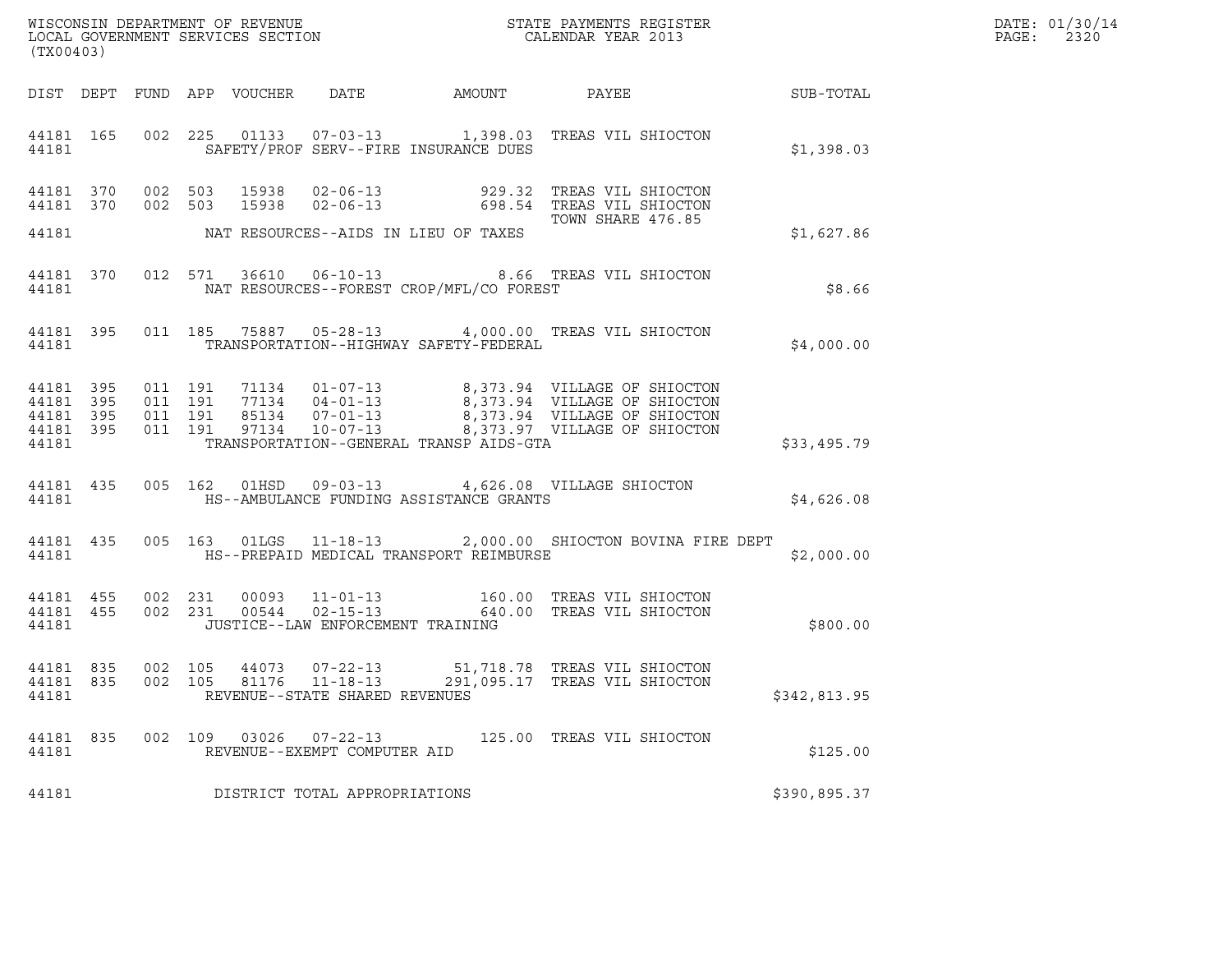| DATE: | 01/30/14 |
|-------|----------|
| PAGE: | 2321     |

| WISCONSIN DEPARTMENT OF REVENUE<br>LOCAL GOVERNMENT SERVICES SECTION<br>STATE PAYMENTS REGISTER<br>CALENDAR YEAR 2013<br>(TX00403)                            |                                                                                                           |                                                                                                                                                 |                                                                    |                                                                                                                                                       |                                                                                                                                                                                                                                                                                              |                                                                                                                                                                    |                                                                                                                                                                                                                                                                                                                                                                                                                                         |                | DATE: 01/30/14<br>PAGE:<br>2321 |
|---------------------------------------------------------------------------------------------------------------------------------------------------------------|-----------------------------------------------------------------------------------------------------------|-------------------------------------------------------------------------------------------------------------------------------------------------|--------------------------------------------------------------------|-------------------------------------------------------------------------------------------------------------------------------------------------------|----------------------------------------------------------------------------------------------------------------------------------------------------------------------------------------------------------------------------------------------------------------------------------------------|--------------------------------------------------------------------------------------------------------------------------------------------------------------------|-----------------------------------------------------------------------------------------------------------------------------------------------------------------------------------------------------------------------------------------------------------------------------------------------------------------------------------------------------------------------------------------------------------------------------------------|----------------|---------------------------------|
|                                                                                                                                                               |                                                                                                           |                                                                                                                                                 |                                                                    | DIST DEPT FUND APP VOUCHER                                                                                                                            | DATE                                                                                                                                                                                                                                                                                         | AMOUNT                                                                                                                                                             | PAYEE                                                                                                                                                                                                                                                                                                                                                                                                                                   | SUB-TOTAL      |                                 |
| 44201 165<br>44201                                                                                                                                            |                                                                                                           |                                                                                                                                                 |                                                                    |                                                                                                                                                       |                                                                                                                                                                                                                                                                                              | SAFETY/PROF SERV--FIRE INSURANCE DUES                                                                                                                              | 002  225  01134  07-03-13  174,033.77  TREAS CITY APPLETON                                                                                                                                                                                                                                                                                                                                                                              | \$174,033.77   |                                 |
| 44201 370<br>44201                                                                                                                                            |                                                                                                           | 44201 370 074 658                                                                                                                               | 074 658                                                            | 03398                                                                                                                                                 | $06 - 17 - 13$                                                                                                                                                                                                                                                                               | NAT RESOURCES--URBAN NON-POINT GRANTS                                                                                                                              | 34,373.61 TREAS CITY APPLETON<br>03399  06-17-13  150,000.00  TREAS CITY APPLETON                                                                                                                                                                                                                                                                                                                                                       | \$184,373.61   |                                 |
| 44201 395<br>44201 395<br>44201<br>44201 395<br>44201                                                                                                         | 395                                                                                                       | 011 162<br>011 162                                                                                                                              | 011 162<br>011 162                                                 | 98072                                                                                                                                                 | $10 - 07 - 13$                                                                                                                                                                                                                                                                               | TRANSPORTATION--CONNECTING HIGHWAY AIDS                                                                                                                            | 72072  01-07-13  55,936.63  TREAS CITY APPLETON<br>78072  04-01-13  55,936.63  TREAS CITY APPLETON<br>86072  07-01-13  55,936.63  TREAS CITY APPLETON<br>55,936.65 TREAS CITY APPLETON                                                                                                                                                                                                                                                  | \$223,746.54   |                                 |
| 44201 395<br>44201                                                                                                                                            |                                                                                                           |                                                                                                                                                 |                                                                    |                                                                                                                                                       | TRANSPORTATION--TRANSIT AIDS                                                                                                                                                                                                                                                                 |                                                                                                                                                                    | 011 172  66940  03-04-13  14,488.92  TREAS CITY APPLETON                                                                                                                                                                                                                                                                                                                                                                                | \$14,488.92    |                                 |
| 44201                                                                                                                                                         | 44201 395                                                                                                 |                                                                                                                                                 |                                                                    |                                                                                                                                                       | 011 175 71690 04-16-13                                                                                                                                                                                                                                                                       | TRANSPORTATION--PARATRANSIT AIDS, STATE                                                                                                                            | 78,504.00 TREAS CITY APPLETON                                                                                                                                                                                                                                                                                                                                                                                                           | \$78,504.00    |                                 |
| 44201 395<br>44201<br>44201 395<br>44201 395<br>44201                                                                                                         | 395                                                                                                       | 011 176<br>011 176<br>011 176<br>011 176                                                                                                        |                                                                    |                                                                                                                                                       |                                                                                                                                                                                                                                                                                              | TRANSPORTATION--BICYCLE & PEDESTRIAN AID                                                                                                                           | 00041 12-30-13 319,497.00 TREAS CITY APPLETON<br>80041 06-14-13 532,495.00 TREAS CITY APPLETON<br>88041 07-08-13 532,496.00 TREAS CITY APPLETON<br>92041 09-30-13 532,496.00 TREAS CITY APPLETON<br>532,496.00 TREAS CITY APPLETON                                                                                                                                                                                                      | \$1,916,984.00 |                                 |
| 44201 395<br>44201 395<br>44201                                                                                                                               |                                                                                                           | 011 182                                                                                                                                         | 011 182                                                            | 82013<br>93259                                                                                                                                        | $07 - 25 - 13$<br>$11 - 06 - 13$                                                                                                                                                                                                                                                             | TRANSPORTATION--TRANSIT AIDS-FEDERAL                                                                                                                               | 31,903.00 TREAS CITY APPLETON<br>105,704.50 TREAS CITY APPLETON                                                                                                                                                                                                                                                                                                                                                                         | \$137,607.50   |                                 |
| 44201 395<br>44201<br>44201 395<br>44201<br>44201<br>44201<br>44201<br>44201<br>44201<br>44201<br>44201<br>44201<br>44201<br>44201<br>44201<br>44201<br>44201 | - 395<br>395<br>395<br>395<br>395<br>395<br>395<br>395<br>395<br>395<br>395<br>395<br>395<br>395<br>- 395 | 011 185<br>011 185<br>011 185<br>011<br>011<br>011<br>011<br>011<br>011<br>011<br>011<br>011<br>011 185<br>011<br>011 185<br>011 185<br>011 185 | 185<br>185<br>185<br>185<br>185<br>185<br>185<br>185<br>185<br>185 | 61741<br>61741<br>62506<br>62506<br>63795<br>63795<br>63795<br>63795<br>67672<br>68458<br>68458<br>70224<br>71519<br>71519<br>71519<br>72333<br>75888 | $01 - 14 - 13$<br>$01 - 22 - 13$<br>$01 - 22 - 13$<br>$02 - 04 - 13$<br>$02 - 04 - 13$<br>$02 - 04 - 13$<br>$02 - 04 - 13$<br>$03 - 11 - 13$<br>$03 - 18 - 13$<br>$03 - 18 - 13$<br>$04 - 01 - 13$<br>$04 - 15 - 13$<br>$04 - 15 - 13$<br>$04 - 15 - 13$<br>$04 - 22 - 13$<br>$05 - 28 - 13$ | 3,471.56<br>1,571.14<br>1,583.28<br>1,978.23<br>5,373.70<br>762.92<br>1,261.74<br>1,283.34<br>3,012.25<br>2,745.47<br>1,152.20<br>1,075.44<br>1,308.35<br>2,467.92 | 01-14-13 1,661.52 TREAS CITY APPLETON<br>1,543.98 TREAS CITY APPLETON<br>1,216.08 TREAS CITY APPLETON<br>TREAS CITY APPLETON<br>TREAS CITY APPLETON<br>TREAS CITY APPLETON<br>TREAS CITY APPLETON<br>TREAS CITY APPLETON<br>TREAS CITY APPLETON<br>TREAS CITY APPLETON<br>TREAS CITY APPLETON<br>TREAS CITY APPLETON<br>TREAS CITY APPLETON<br>TREAS CITY APPLETON<br>TREAS CITY APPLETON<br>TREAS CITY APPLETON<br>TREAS CITY APPLETON |                |                                 |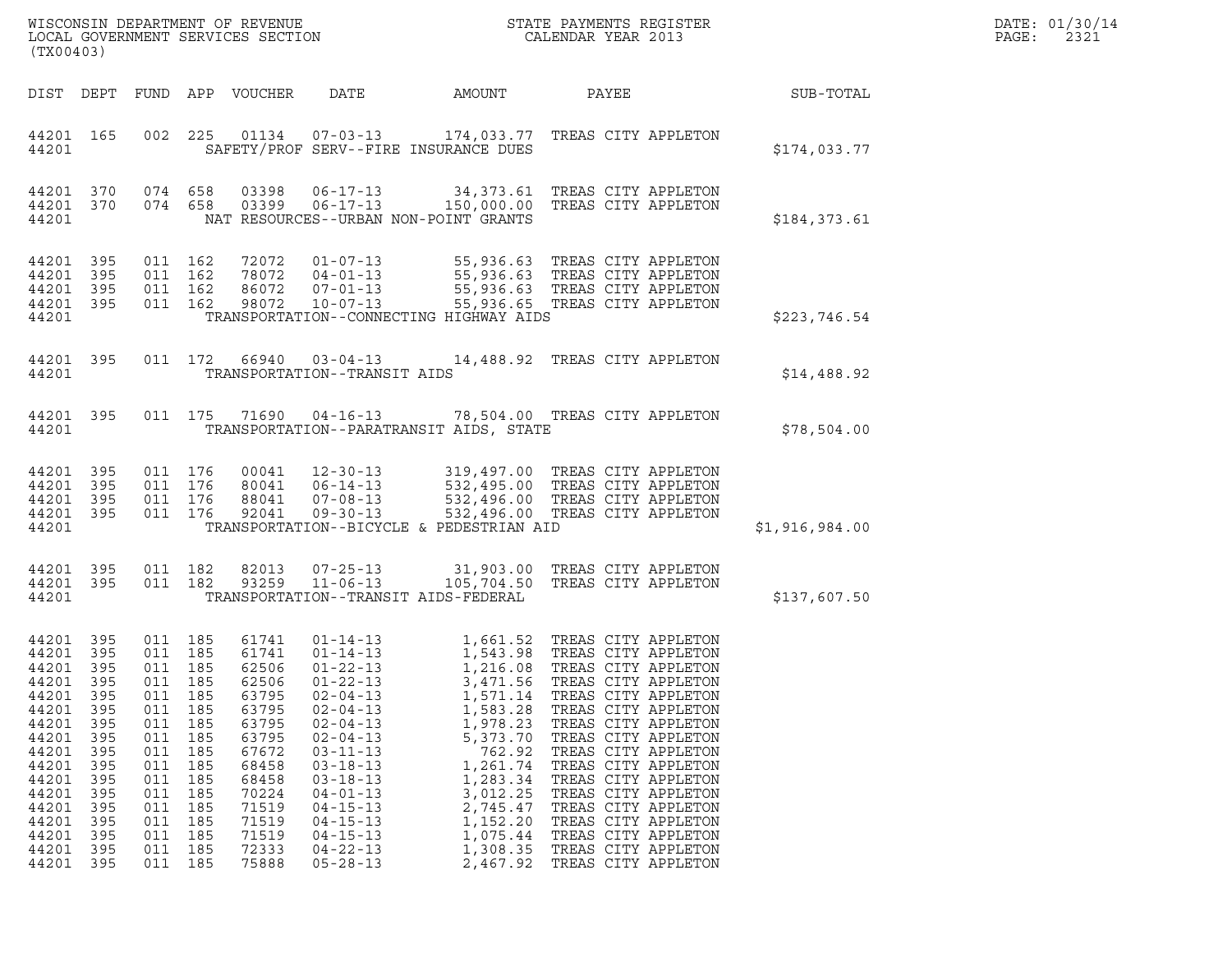| (TX00403)                                                                                                                                                                                                            |                                                                                                                                                                      |                                        |                                        |                                                    |                                   |                                                                                                                                                                                                                                                      |       |                |  |
|----------------------------------------------------------------------------------------------------------------------------------------------------------------------------------------------------------------------|----------------------------------------------------------------------------------------------------------------------------------------------------------------------|----------------------------------------|----------------------------------------|----------------------------------------------------|-----------------------------------|------------------------------------------------------------------------------------------------------------------------------------------------------------------------------------------------------------------------------------------------------|-------|----------------|--|
| DIST                                                                                                                                                                                                                 | DEPT                                                                                                                                                                 |                                        |                                        | FUND APP VOUCHER                                   | DATE                              | AMOUNT                                                                                                                                                                                                                                               | PAYEE | SUB-TOTAL      |  |
| 44201<br>44201<br>44201<br>44201<br>44201<br>44201<br>44201<br>44201<br>44201<br>44201<br>44201<br>44201<br>44201<br>44201<br>44201<br>44201<br>44201<br>44201<br>44201<br>44201<br>44201<br>44201<br>44201<br>44201 | 395<br>395<br>395<br>395<br>395<br>395<br>395<br>395<br>395<br>395<br>395<br>395<br>395<br>395<br>395<br>395<br>395<br>395<br>395<br>395<br>395<br>395<br>395<br>395 |                                        |                                        |                                                    |                                   |                                                                                                                                                                                                                                                      |       |                |  |
| 44201<br>44201<br>44201<br>44201                                                                                                                                                                                     | 395<br>395<br>395                                                                                                                                                    |                                        |                                        |                                                    |                                   | TRANSPORTATION--HIGHWAY SAFETY-FEDERAL                                                                                                                                                                                                               |       | \$93,778.53    |  |
| 44201<br>44201<br>44201<br>44201<br>44201                                                                                                                                                                            | 395<br>395<br>395<br>395                                                                                                                                             | 011<br>011 191<br>011<br>011           | 191<br>191<br>191                      | 71135<br>77135<br>85135<br>97135                   |                                   | 01-07-13 613,709.87 TREAS CITY APPLETON<br>04-01-13 613,709.87 TREAS CITY APPLETON<br>07-01-13 613,709.87 TREAS CITY APPLETON<br>10-07-13 613,709.88 TREAS CITY APPLETON<br>TRANSPORTATION--GENERAL TRANSP AIDS-GTA                                  |       | \$2,454,839.49 |  |
| 44201<br>44201<br>44201<br>44201<br>44201<br>44201<br>44201                                                                                                                                                          | 435<br>435<br>435<br>435<br>435<br>435                                                                                                                               | 005<br>005<br>005<br>005<br>005<br>005 | 000<br>000<br>000<br>000<br>000<br>000 | 90314<br>90318<br>90325<br>90403<br>90406<br>90408 | HEALTH SERVICES--STATE/FED AIDS   | 02-01-13<br>03-01-13<br>25,075.00 TREAS CITY APPLETON<br>06-01-13<br>42,075.00 TREAS CITY APPLETON<br>09-01-13<br>13,437.00 TREAS CITY APPLETON<br>10-01-13<br>35,932.00 TREAS CITY APPLETON<br>11-01-13<br>3,017.00 TREAS CITY APPLETON<br>11-01-13 |       | \$131,551.00   |  |
| 44201<br>44201<br>44201                                                                                                                                                                                              | 455<br>455                                                                                                                                                           | 002                                    | 002 231                                |                                                    | JUSTICE--LAW ENFORCEMENT TRAINING | 231  00051  11-01-13  160.00 TREAS CITY APPLETON<br>231  00134  02-06-13  16,960.00 TREAS CITY APPLETON                                                                                                                                              |       | \$17, 120.00   |  |
| 44201<br>44201                                                                                                                                                                                                       | 465                                                                                                                                                                  |                                        | 002 133                                |                                                    |                                   | 00410  09-26-13  12,250.00 TREAS CITY APPLETON<br>MILITARY AFFAIRS--L E COUNTER DRUG ACTIV                                                                                                                                                           |       | \$12, 250.00   |  |
|                                                                                                                                                                                                                      |                                                                                                                                                                      |                                        |                                        |                                                    |                                   |                                                                                                                                                                                                                                                      |       |                |  |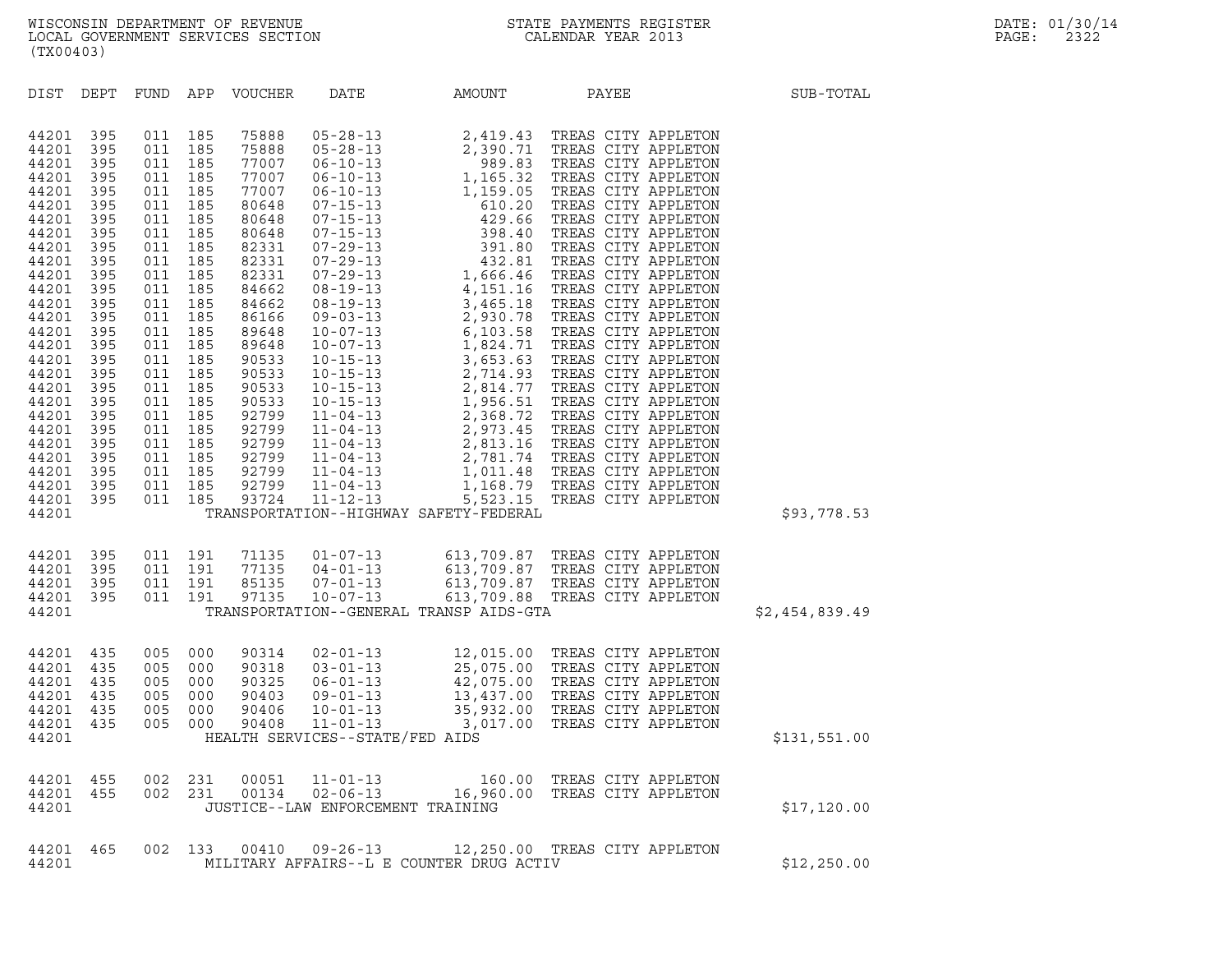| WISCONSIN DEPARTMENT OF REVENUE<br>LOCAL GOVERNMENT SERVICES SECTION<br>(TX00403) |                                 |                                         |                                        |                                                    |                                                                                                                                          |                                                 | STATE PAYMENTS REGISTER<br>CALENDAR YEAR 2013                                                                                                                                                              |                 | DATE: 01/30/14<br>PAGE:<br>2323 |
|-----------------------------------------------------------------------------------|---------------------------------|-----------------------------------------|----------------------------------------|----------------------------------------------------|------------------------------------------------------------------------------------------------------------------------------------------|-------------------------------------------------|------------------------------------------------------------------------------------------------------------------------------------------------------------------------------------------------------------|-----------------|---------------------------------|
| DIST DEPT                                                                         |                                 |                                         |                                        | FUND APP VOUCHER                                   | DATE                                                                                                                                     | AMOUNT                                          | PAYEE                                                                                                                                                                                                      | SUB-TOTAL       |                                 |
| 44201 465<br>44201                                                                |                                 |                                         | 002 306                                |                                                    | 00240 10-09-13                                                                                                                           | MILITARY AFFAIRS-EMER MGMT--HAZMAT AIDS         | 11,268.85 TREAS CITY APPLETON                                                                                                                                                                              | \$11, 268.85    |                                 |
| 44201 505<br>44201 505<br>44201                                                   |                                 | 002 620<br>002 620                      |                                        | 07063<br>10183                                     | $02 - 25 - 13$<br>$05 - 31 - 13$                                                                                                         | DOA--LAW ENFRCMNT OFICER SUPPMNTL GRANTS        | 60,717.00 TREAS CITY APPLETON<br>60,717.00 TREAS CITY APPLETON                                                                                                                                             | \$121,434.00    |                                 |
| 44201<br>44201 505<br>44201                                                       | 505                             | 002<br>002 643                          | 643                                    | 05149<br>11335                                     | $01 - 07 - 13$<br>$07 - 05 - 13$                                                                                                         | 201.00<br>DOA--JUSTICE ASSISTANCE FEDERAL FUNDS | 22,764.43 TREAS CITY APPLETON<br>TREAS CITY APPLETON                                                                                                                                                       | \$22,965.43     |                                 |
| 44201<br>44201<br>44201<br>44201<br>44201 505<br>44201                            | 505<br>505<br>505<br>505        | 002<br>002<br>002<br>002<br>002         | 745<br>745<br>745<br>745<br>745        | 02868<br>06301<br>06301<br>07294<br>07294          | $11 - 05 - 13$<br>$01 - 31 - 13$<br>$01 - 31 - 13$<br>$02 - 22 - 13$<br>$02 - 22 - 13$<br>DOA--HOUSING ASSISTANCE GRANTS                 |                                                 | 5,155.98 TREAS CITY APPLETON<br>662.02 TREAS CITY APPLETON<br>60,069.00 TREAS CITY APPLETON<br>8,757.00 TREAS CITY APPLETON<br>11,580.00 TREAS CITY APPLETON                                               | \$86, 224.00    |                                 |
| 44201 835<br>44201 835<br>44201                                                   |                                 | 002 105<br>002 105                      |                                        | 44074<br>81177                                     | $07 - 22 - 13$<br>$11 - 18 - 13$<br>REVENUE--STATE SHARED REVENUES                                                                       |                                                 | 2,645,502.91 TREAS CITY APPLETON<br>8,285,864.31 TREAS CITY APPLETON                                                                                                                                       | \$10,931,367.22 |                                 |
| 44201<br>44201<br>44201<br>44201<br>44201<br>44201 835<br>44201                   | 835<br>835<br>835<br>835<br>835 | 002<br>002<br>002<br>002<br>002<br>002  | 109<br>109<br>109<br>109<br>109<br>109 | 02155<br>03027<br>03628<br>05031<br>05233<br>05374 | $07 - 22 - 13$<br>$07 - 22 - 13$<br>$07 - 22 - 13$<br>$07 - 22 - 13$<br>$07 - 22 - 13$<br>$07 - 22 - 13$<br>REVENUE--EXEMPT COMPUTER AID |                                                 | 15,534.00 TREAS CITY APPLETON<br>290,874.00 TREAS CITY APPLETON<br>2,883.00 TREAS CITY APPLETON<br>50,333.00 TREAS CITY APPLETON<br>15,602.00 TREAS CITY APPLETON<br>71,457.00 TREAS CITY APPLETON         | \$446,683.00    |                                 |
| 44201 835<br>44201<br>44201<br>44201<br>44201 835<br>44201 835<br>44201           | 835<br>835<br>835               | 002 302<br>002<br>002<br>002<br>002 302 | 302<br>302<br>302<br>002 302           | 10012<br>10083<br>10137<br>11012<br>11083<br>11136 | $07 - 22 - 13$<br>$07 - 22 - 13$<br>$07 - 22 - 13$<br>07-22-13<br>$07 - 22 - 13$<br>$07 - 22 - 13$                                       | REVENUE-FIRST DOLLAR/SCHOOL LEVY CREDITS        | 827,444.65 TREAS CITY APPLETON<br>5,743,658.17 TREAS CITY APPLETON<br>105,340.64 TREAS CITY APPLETON<br>207,850.63 TREAS CITY APPLETON<br>1,281,193.32 TREAS CITY APPLETON<br>8,178.72 TREAS CITY APPLETON | \$8,173,666.13  |                                 |
| 44201 835<br>44201                                                                |                                 |                                         | 002 501                                | 00003                                              | $02 - 01 - 13$                                                                                                                           | DOA-PAYMENT FOR MUNICIPAL SERVICES AID          | 7,427.60 TREAS CITY APPLETON                                                                                                                                                                               | \$7,427.60      |                                 |
| 44201 835<br>44201 835<br>44201 835<br>44201 835                                  |                                 | 021 363<br>021 363<br>021 363           | 021 363                                | 35523<br>37151<br>37222<br>37274                   | $03 - 25 - 13$<br>$03 - 25 - 13$<br>$03 - 25 - 13$<br>$03 - 25 - 13$                                                                     |                                                 | 3,883.56 TREAS CITY APPLETON<br>248, 152.59 TREAS CITY APPLETON<br>1,356,725.73 TREAS CITY APPLETON<br>2,983.02 TREAS CITY APPLETON                                                                        |                 |                                 |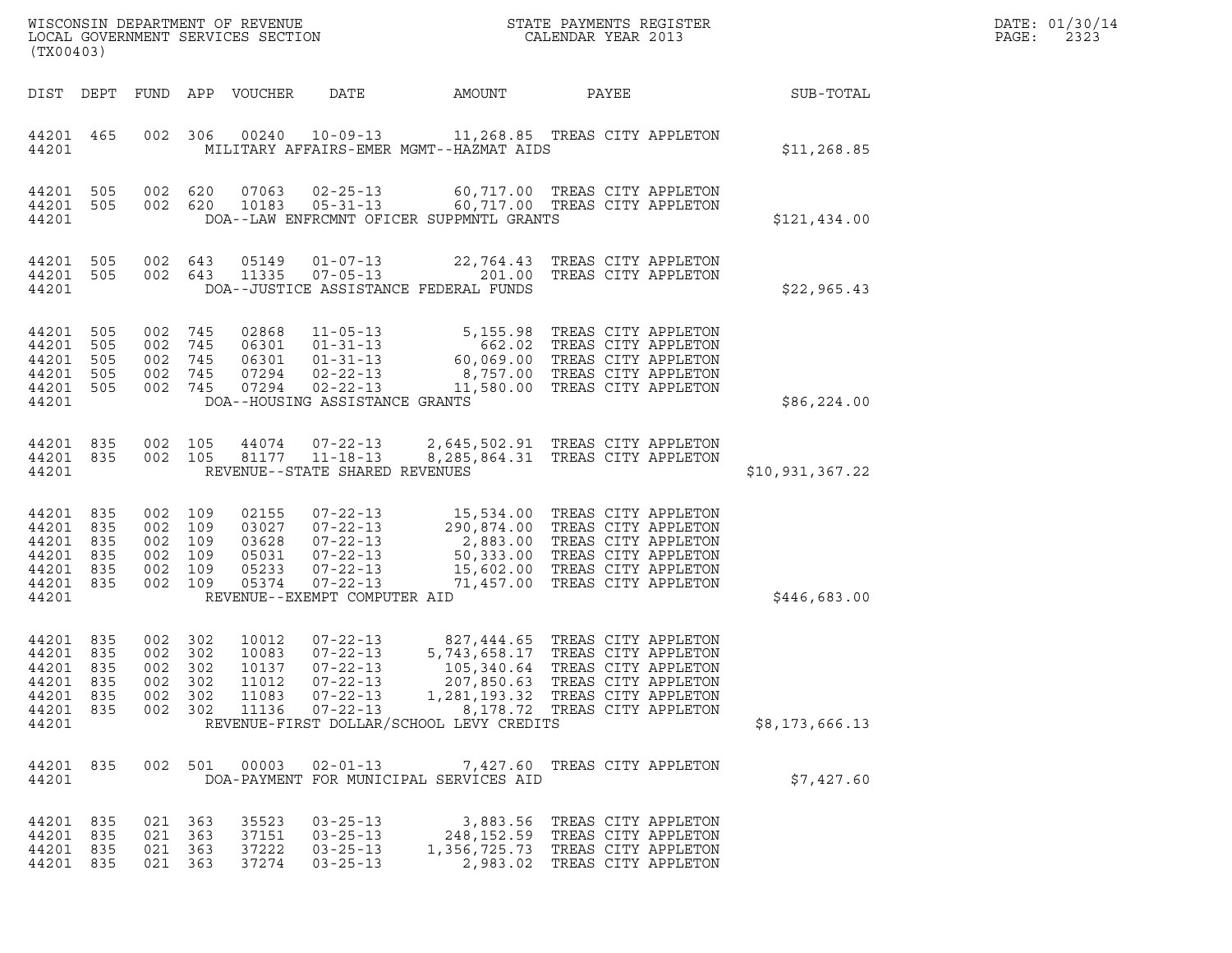| WISCONSIN DEPARTMENT OF REVENUE<br>(TX00403) |      |     | LOCAL GOVERNMENT SERVICES SECTION |                               |        | STATE PAYMENTS REGISTER<br>CALENDAR YEAR 2013 |                 | PAGE: | DATE: 01/30/14<br>2324 |
|----------------------------------------------|------|-----|-----------------------------------|-------------------------------|--------|-----------------------------------------------|-----------------|-------|------------------------|
| DIST<br>DEPT                                 | FUND | APP | VOUCHER                           | DATE                          | AMOUNT | PAYEE                                         | SUB-TOTAL       |       |                        |
| 44201                                        |      |     |                                   | REVENUE--LOTTERY CREDIT -     |        |                                               | \$1,611,744.90  |       |                        |
| 44201                                        |      |     |                                   | DISTRICT TOTAL APPROPRIATIONS |        |                                               | \$26,852,058.49 |       |                        |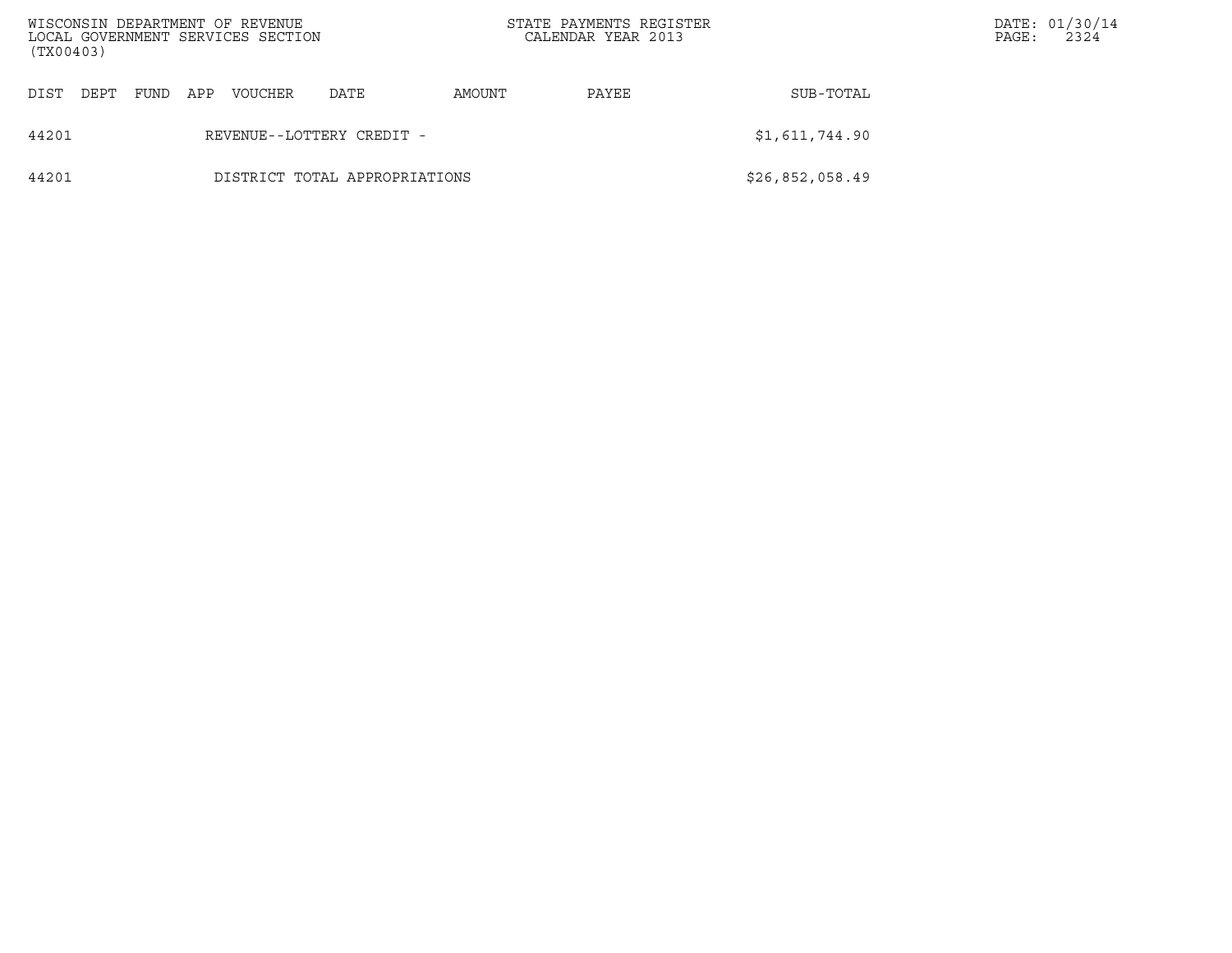| DATE: | 01/30/14 |
|-------|----------|
| PAGE: | 2325     |

| (TX00403)                                             |     |                               |                    |                            |                                |                                                                                                                                                                                                                                                     |       |  | DATE: 01/30/14<br>PAGE:<br>2325 |  |
|-------------------------------------------------------|-----|-------------------------------|--------------------|----------------------------|--------------------------------|-----------------------------------------------------------------------------------------------------------------------------------------------------------------------------------------------------------------------------------------------------|-------|--|---------------------------------|--|
|                                                       |     |                               |                    | DIST DEPT FUND APP VOUCHER | DATE                           | AMOUNT                                                                                                                                                                                                                                              | PAYEE |  | <b>SUB-TOTAL</b>                |  |
| 44241 165<br>44241                                    |     |                               |                    |                            |                                | 002 225 01135 07-03-13 34,721.13 TREAS CITY KAUKAUNA<br>SAFETY/PROF SERV--FIRE INSURANCE DUES                                                                                                                                                       |       |  | \$34,721.13                     |  |
| 44241 370 074 658<br>44241 370<br>44241               |     |                               |                    |                            |                                | $074$ 658 03315 06-10-13 15,136.19 TREAS CITY KAUKAUNA<br>NAT RESOURCES--URBAN NON-POINT GRANTS                                                                                                                                                     |       |  | \$135,136.19                    |  |
| 44241 395<br>44241 395<br>44241<br>44241 395<br>44241 | 395 | 011 162<br>011 162<br>011 162 | 011 162            |                            |                                | 72073  01-07-13  21,029.07 TREAS CITY KAUKAUNA<br>78073  04-01-13  21,029.07 TREAS CITY KAUKAUNA<br>86073  07-01-13  21,029.07 TREAS CITY KAUKAUNA<br>98073  10-07-13  21,029.07 TREAS CITY KAUKAUNA<br>TRANSPORTATION--CONNECTING HIGHWAY AIDS     |       |  | \$84,116.28                     |  |
| 44241 395<br>44241 395<br>44241 395<br>44241          |     | 011 185<br>011 185            | 011 185            |                            |                                | TRANSPORTATION--HIGHWAY SAFETY-FEDERAL                                                                                                                                                                                                              |       |  | \$3,233.41                      |  |
| 44241 395<br>44241<br>44241 395<br>44241 395<br>44241 | 395 | 011 191<br>011 191            | 011 191<br>011 191 |                            |                                | 71136  01-07-13  231,508.62 TREAS CITY KAUKAUNA<br>77136  04-01-13  231,508.62 TREAS CITY KAUKAUNA<br>85136  07-01-13  231,508.62 TREAS CITY KAUKAUNA<br>97136  10-07-13  231,508.63 TREAS CITY KAUKAUNA<br>TRANSPORTATION--GENERAL TRANSP AIDS-GTA |       |  | \$926,034.49                    |  |
| 44241 435<br>44241                                    |     |                               |                    |                            |                                | 005 162 01HSD 09-03-13 5,730.67 TREAS CITY KAUKAUNA<br>HS--AMBULANCE FUNDING ASSISTANCE GRANTS                                                                                                                                                      |       |  | \$5,730.67                      |  |
| 44241 435                                             |     |                               |                    |                            |                                | 005 163 01LGS 11-18-13 14,900.00 KAUKAUNA RESCUE SERVICE<br>44241 ME--PREPAID MEDICAL TRANSPORT REIMBURSE                                                                                                                                           |       |  | \$14,900.00                     |  |
| 44241 455<br>44241 455<br>44241                       |     | 002 231                       | 002 231            | 00069<br>00340             |                                | 11-01-13 160.00 TREAS CITY KAUKAUNA<br>02-08-13                3,680.00 TREAS CITY KAUKAUNA<br>JUSTICE--LAW ENFORCEMENT TRAINING                                                                                                                    |       |  | \$3,840.00                      |  |
| 44241                                                 |     |                               |                    |                            |                                | 44241 505 002 116 03280 11-22-13 30,000.00 TREAS CITY KAUKAUNA<br>DOA--LAND INFORMATION BOARD GRANTS                                                                                                                                                |       |  | \$30,000.00                     |  |
| 44241 835 002 105<br>44241 835<br>44241               |     |                               | 002 105            |                            | REVENUE--STATE SHARED REVENUES | 44075  07-22-13  576,951.48  TREAS CITY KAUKAUNA<br>81178  11-18-13  1,836,599.91  TREAS CITY KAUKAUNA                                                                                                                                              |       |  | \$2,413,551.39                  |  |
| 44241 835<br>44241 835                                |     | 002 109<br>002 109            |                    | 03028                      | 05234 07-22-13                 | 07-22-13 30,493.00 TREAS CITY KAUKAUNA<br>6,258.00 TREAS CITY KAUKAUNA                                                                                                                                                                              |       |  |                                 |  |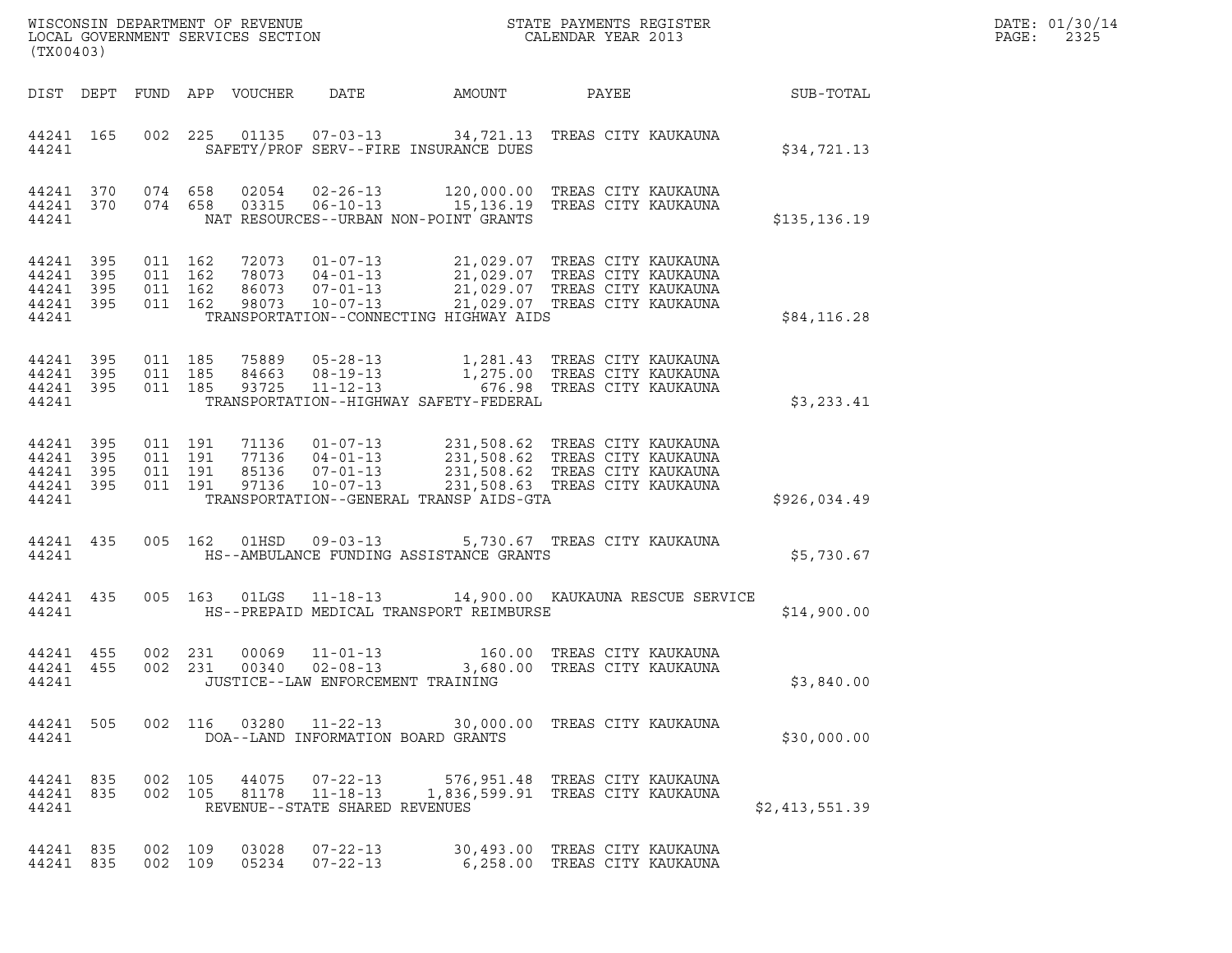| WISCONSIN DEPARTMENT OF REVENUE<br>(TX00403) |      |                              | LOCAL GOVERNMENT SERVICES SECTION |                               | STATE PAYMENTS REGISTER<br>CALENDAR YEAR 2013 |       |                | PAGE: | DATE: 01/30/14<br>2326 |
|----------------------------------------------|------|------------------------------|-----------------------------------|-------------------------------|-----------------------------------------------|-------|----------------|-------|------------------------|
| DIST<br>DEPT                                 | FUND | APP                          | VOUCHER                           | DATE                          | AMOUNT                                        | PAYEE | SUB-TOTAL      |       |                        |
| 44241                                        |      | REVENUE--EXEMPT COMPUTER AID | \$36,751.00                       |                               |                                               |       |                |       |                        |
| 44241                                        |      |                              |                                   | DISTRICT TOTAL APPROPRIATIONS |                                               |       | \$3,688,014.56 |       |                        |